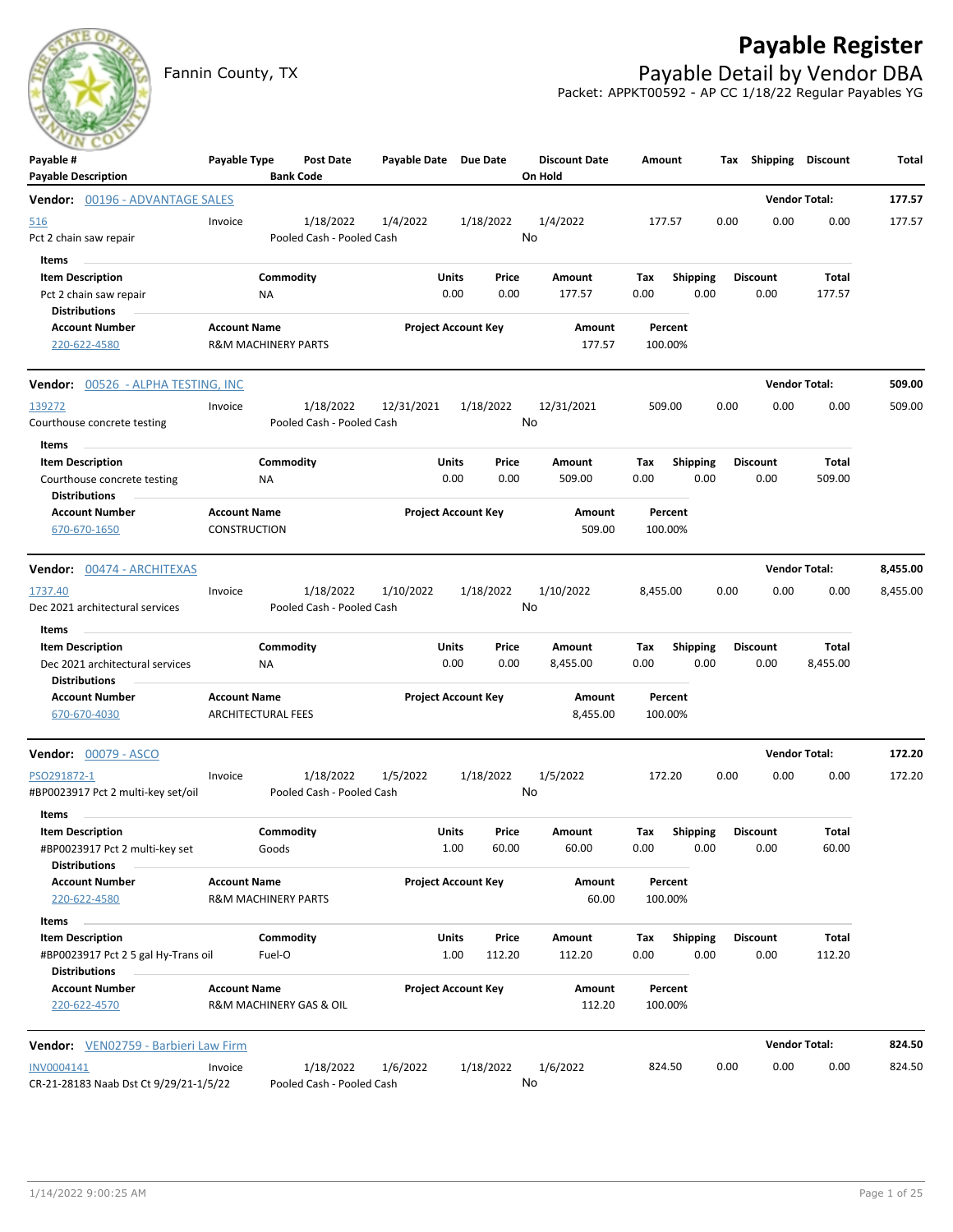| Payable Register                                                                              |                                             |                        |                                        |                       |               |                            |                                 |             |                         |      |                         | Packet: APPKT00592 - AP CC 1/18/22 Regular Payables YG |          |
|-----------------------------------------------------------------------------------------------|---------------------------------------------|------------------------|----------------------------------------|-----------------------|---------------|----------------------------|---------------------------------|-------------|-------------------------|------|-------------------------|--------------------------------------------------------|----------|
| Payable #<br><b>Payable Description</b>                                                       | Payable Type                                |                        | <b>Post Date</b><br><b>Bank Code</b>   | Payable Date Due Date |               |                            | <b>Discount Date</b><br>On Hold | Amount      |                         |      | Tax Shipping Discount   |                                                        | Total    |
| Items                                                                                         |                                             | Commodity              |                                        |                       | <b>Units</b>  | Price                      | Amount                          |             |                         |      |                         |                                                        |          |
| <b>Item Description</b><br>CR-21-28183 Naab Dst Ct 9/29/21-1/5/22<br><b>Distributions</b>     |                                             | ΝA                     |                                        |                       | 0.00          | 0.00                       | 824.50                          | Tax<br>0.00 | <b>Shipping</b><br>0.00 |      | <b>Discount</b><br>0.00 | Total<br>824.50                                        |          |
| <b>Account Number</b><br>100-435-4370                                                         | <b>Account Name</b><br><b>ATTORNEY FEES</b> |                        |                                        |                       |               | <b>Project Account Key</b> | Amount<br>824.50                |             | Percent<br>100.00%      |      |                         |                                                        |          |
| <b>Vendor:</b> 00481 - BBC Consulting                                                         |                                             |                        |                                        |                       |               |                            |                                 |             |                         |      |                         | <b>Vendor Total:</b>                                   | 900.00   |
| 8396                                                                                          | Invoice                                     |                        | 1/18/2022                              | 1/1/2022              |               | 1/18/2022                  | 1/1/2022                        | 900.00      |                         | 0.00 | 0.00                    | 0.00                                                   | 900.00   |
| Jan 2022 consulting fee                                                                       |                                             |                        | Pooled Cash - Pooled Cash              |                       |               | No                         |                                 |             |                         |      |                         |                                                        |          |
| Items                                                                                         |                                             |                        |                                        |                       |               |                            |                                 |             |                         |      |                         |                                                        |          |
| <b>Item Description</b><br>Jan 2022 consulting fee                                            |                                             | Commodity<br><b>NA</b> |                                        |                       | Units<br>0.00 | Price<br>0.00              | Amount<br>900.00                | Tax<br>0.00 | <b>Shipping</b><br>0.00 |      | <b>Discount</b><br>0.00 | Total<br>900.00                                        |          |
| <b>Distributions</b>                                                                          |                                             |                        |                                        |                       |               |                            |                                 |             |                         |      |                         |                                                        |          |
| <b>Account Number</b><br>100-503-1070                                                         | <b>Account Name</b>                         |                        | SALARY PART-TIME TECHNICIAN            |                       |               | <b>Project Account Key</b> | Amount<br>900.00                |             | Percent<br>100.00%      |      |                         |                                                        |          |
| <b>Vendor:</b> 00227 - BELDEN, MICAH PC                                                       |                                             |                        |                                        |                       |               |                            |                                 |             |                         |      |                         | <b>Vendor Total:</b>                                   | 1,192.50 |
| INV0004117                                                                                    | Invoice                                     |                        | 1/18/2022                              | 10/31/2021            |               | 1/18/2022                  | 10/31/2021                      | 697.50      |                         | 0.00 | 0.00                    | 0.00                                                   | 697.50   |
| CR-16-25727 Morrison Dst Ct 2/23-4/23/21                                                      |                                             |                        | Pooled Cash - Pooled Cash              |                       |               | No                         |                                 |             |                         |      |                         |                                                        |          |
| Items                                                                                         |                                             |                        |                                        |                       |               |                            |                                 |             |                         |      |                         |                                                        |          |
| <b>Item Description</b>                                                                       |                                             | Commodity              |                                        |                       | Units         | Price                      | Amount                          | Tax         | <b>Shipping</b>         |      | <b>Discount</b>         | Total                                                  |          |
| CR-16-25727 Morrison Dst Ct 2/23-4/23/21 NA<br><b>Distributions</b>                           |                                             |                        |                                        |                       | 0.00          | 0.00                       | 697.50                          | 0.00        | 0.00                    |      | 0.00                    | 697.50                                                 |          |
| <b>Account Number</b><br>100-435-4370                                                         | <b>Account Name</b><br><b>ATTORNEY FEES</b> |                        |                                        |                       |               | <b>Project Account Key</b> | Amount<br>697.50                |             | Percent<br>100.00%      |      |                         |                                                        |          |
| INV0004118                                                                                    | Invoice                                     |                        | 1/18/2022                              | 10/31/2021            |               | 1/18/2022                  | 10/31/2021                      | 495.00      |                         | 0.00 | 0.00                    | 0.00                                                   | 495.00   |
| CR-20-27514 Alexander Dst Ct 11/16/20-12/10 Pooled Cash - Pooled Cash                         |                                             |                        |                                        |                       |               | No                         |                                 |             |                         |      |                         |                                                        |          |
| Items                                                                                         |                                             | Commodity              |                                        |                       |               |                            |                                 |             |                         |      |                         |                                                        |          |
| <b>Item Description</b><br>CR-20-27514 Alexander Dst Ct 11/16/20-1 NA<br><b>Distributions</b> |                                             |                        |                                        |                       | Units<br>0.00 | Price<br>0.00              | Amount<br>495.00                | Tax<br>0.00 | <b>Shipping</b><br>0.00 |      | <b>Discount</b><br>0.00 | Total<br>495.00                                        |          |
| <b>Account Number</b>                                                                         | <b>Account Name</b>                         |                        |                                        |                       |               | <b>Project Account Key</b> | Amount                          |             | Percent                 |      |                         |                                                        |          |
| 100-435-4370                                                                                  | <b>ATTORNEY FEES</b>                        |                        |                                        |                       |               |                            | 495.00                          |             | 100.00%                 |      |                         |                                                        |          |
| Vendor: VEN02133 - Biggar, Tammy                                                              |                                             |                        |                                        |                       |               |                            |                                 |             |                         |      |                         | <b>Vendor Total:</b>                                   | 197.90   |
| INV0004127<br>1/24-27/22 travel- miles/meals                                                  | Invoice                                     |                        | 1/18/2022<br>Pooled Cash - Pooled Cash | 1/12/2022             |               | 1/18/2022<br>No            | 1/12/2022                       | 197.90      |                         | 0.00 | 0.00                    | 0.00                                                   | 197.90   |
| Items                                                                                         |                                             |                        |                                        |                       |               |                            |                                 |             |                         |      |                         |                                                        |          |
| <b>Item Description</b>                                                                       |                                             | Commodity              |                                        |                       | Units         | Price                      | Amount                          | Tax         | <b>Shipping</b>         |      | <b>Discount</b>         | Total                                                  |          |
| 1/24-27/22 travel-140 miles<br><b>Distributions</b>                                           |                                             | Mileage                |                                        |                       | 140.00        | 0.59                       | 81.90                           | 0.00        | 0.00                    |      | 0.00                    | 81.90                                                  |          |
| <b>Account Number</b>                                                                         | <b>Account Name</b>                         |                        |                                        |                       |               | <b>Project Account Key</b> | Amount                          |             | Percent                 |      |                         |                                                        |          |
| 100-403-4270                                                                                  |                                             |                        | OUT OF COUNTY TRAVEL/TRAINING          |                       |               |                            | 81.90                           |             | 100.00%                 |      |                         |                                                        |          |
| Items<br><b>Item Description</b>                                                              |                                             | Commodity              |                                        |                       | Units         | Price                      | Amount                          | Tax         | <b>Shipping</b>         |      | <b>Discount</b>         | Total                                                  |          |
| 1/24-27/22 travel-meals                                                                       |                                             | NA                     |                                        |                       | 0.00          | 0.00                       | 116.00                          | 0.00        | 0.00                    |      | 0.00                    | 116.00                                                 |          |
| <b>Distributions</b><br><b>Account Number</b><br>100-403-4270                                 | <b>Account Name</b>                         |                        | OUT OF COUNTY TRAVEL/TRAINING          |                       |               | <b>Project Account Key</b> | Amount<br>116.00                |             | Percent<br>100.00%      |      |                         |                                                        |          |
| Vendor: 00800 - Bonham Quick Lube                                                             |                                             |                        |                                        |                       |               |                            |                                 |             |                         |      |                         | <b>Vendor Total:</b>                                   | 199.00   |
| 119408                                                                                        | Invoice                                     |                        | 1/18/2022                              | 1/6/2022              |               | 1/18/2022                  | 1/6/2022                        |             | 7.00                    | 0.00 | 0.00                    | 0.00                                                   | 7.00     |
| Sheriff 2017 Ford #4017 inspection                                                            |                                             |                        | Pooled Cash - Pooled Cash              |                       |               | No                         |                                 |             |                         |      |                         |                                                        |          |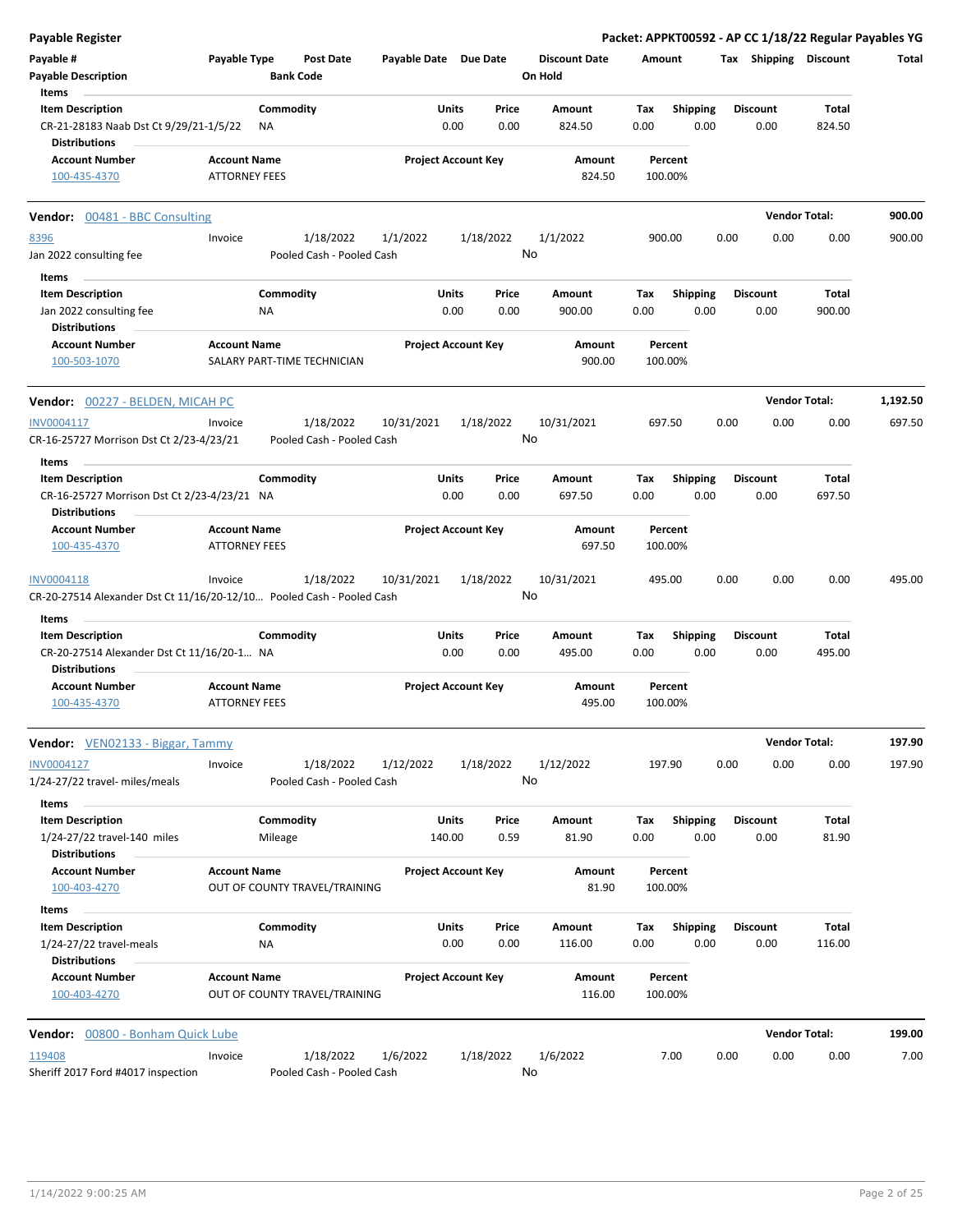| <b>Payable Register</b>                                           |                                          |                  |                           |                       |                            |           |                      |        |                    |      |                       | Packet: APPKT00592 - AP CC 1/18/22 Regular Payables YG |          |
|-------------------------------------------------------------------|------------------------------------------|------------------|---------------------------|-----------------------|----------------------------|-----------|----------------------|--------|--------------------|------|-----------------------|--------------------------------------------------------|----------|
| Payable #                                                         | Payable Type                             |                  | Post Date                 | Payable Date Due Date |                            |           | <b>Discount Date</b> | Amount |                    |      | Tax Shipping Discount |                                                        | Total    |
| <b>Payable Description</b>                                        |                                          | <b>Bank Code</b> |                           |                       |                            |           | On Hold              |        |                    |      |                       |                                                        |          |
| Items                                                             |                                          |                  |                           |                       |                            |           |                      |        |                    |      |                       |                                                        |          |
| <b>Item Description</b>                                           |                                          | Commodity        |                           |                       | Units                      | Price     | Amount               | Tax    | <b>Shipping</b>    |      | <b>Discount</b>       | Total                                                  |          |
| Sheriff 2017 Ford #4017 inspection<br><b>Distributions</b>        |                                          | <b>NA</b>        |                           |                       | 0.00                       | 0.00      | 7.00                 | 0.00   | 0.00               |      | 0.00                  | 7.00                                                   |          |
| <b>Account Number</b>                                             | <b>Account Name</b>                      |                  |                           |                       | <b>Project Account Key</b> |           | Amount               |        | Percent            |      |                       |                                                        |          |
| 100-560-4540                                                      | R & M AUTOMOBILES                        |                  |                           |                       |                            |           | 7.00                 |        | 100.00%            |      |                       |                                                        |          |
| 119526                                                            | Invoice                                  |                  | 1/18/2022                 | 1/8/2022              |                            | 1/18/2022 | 1/8/2022             |        | 95.00              | 0.00 | 0.00                  | 0.00                                                   | 95.00    |
| Sheriff 2020 Chev #2574 oil change                                |                                          |                  | Pooled Cash - Pooled Cash |                       |                            |           | No                   |        |                    |      |                       |                                                        |          |
| Items                                                             |                                          |                  |                           |                       |                            |           |                      |        |                    |      |                       |                                                        |          |
| <b>Item Description</b>                                           |                                          | Commodity        |                           |                       | Units                      | Price     | Amount               | Tax    | <b>Shipping</b>    |      | <b>Discount</b>       | Total                                                  |          |
| Sheriff 2020 Chev #2574 oil change                                |                                          | NA.              |                           |                       | 0.00                       | 0.00      | 95.00                | 0.00   | 0.00               |      | 0.00                  | 95.00                                                  |          |
| <b>Distributions</b>                                              |                                          |                  |                           |                       |                            |           |                      |        |                    |      |                       |                                                        |          |
| <b>Account Number</b><br>100-560-4540                             | <b>Account Name</b><br>R & M AUTOMOBILES |                  |                           |                       | <b>Project Account Key</b> |           | Amount<br>95.00      |        | Percent<br>100.00% |      |                       |                                                        |          |
| 119584                                                            | Invoice                                  |                  | 1/18/2022                 | 1/10/2022             |                            | 1/18/2022 | 1/10/2022            |        | 47.00              | 0.00 | 0.00                  | 0.00                                                   | 47.00    |
| Sheriff 2017 Ford #4017 oil change                                |                                          |                  | Pooled Cash - Pooled Cash |                       |                            |           | No                   |        |                    |      |                       |                                                        |          |
| Items                                                             |                                          |                  |                           |                       |                            |           |                      |        |                    |      |                       |                                                        |          |
| <b>Item Description</b>                                           |                                          | Commodity        |                           |                       | Units                      | Price     | Amount               | Tax    | <b>Shipping</b>    |      | <b>Discount</b>       | Total                                                  |          |
| Sheriff 2017 Ford #4017 oil change<br><b>Distributions</b>        |                                          | ΝA               |                           |                       | 0.00                       | 0.00      | 47.00                | 0.00   | 0.00               |      | 0.00                  | 47.00                                                  |          |
| <b>Account Number</b>                                             | <b>Account Name</b>                      |                  |                           |                       | <b>Project Account Key</b> |           | Amount               |        | Percent            |      |                       |                                                        |          |
| 100-560-4540                                                      | R & M AUTOMOBILES                        |                  |                           |                       |                            |           | 47.00                |        | 100.00%            |      |                       |                                                        |          |
| 119691                                                            | Invoice                                  |                  | 1/18/2022                 | 1/12/2022             |                            | 1/18/2022 | 1/12/2022            |        | 50.00              | 0.00 | 0.00                  | 0.00                                                   | 50.00    |
| Sheriff 2019 Ford #4616 oil change<br>Items                       |                                          |                  | Pooled Cash - Pooled Cash |                       |                            |           | No                   |        |                    |      |                       |                                                        |          |
| <b>Item Description</b>                                           |                                          | Commodity        |                           |                       | Units                      | Price     | Amount               | Tax    | <b>Shipping</b>    |      | <b>Discount</b>       | Total                                                  |          |
| Sheriff 2019 Ford #4616 oil change                                |                                          | NA               |                           |                       | 0.00                       | 0.00      | 50.00                | 0.00   | 0.00               |      | 0.00                  | 50.00                                                  |          |
| <b>Distributions</b>                                              |                                          |                  |                           |                       |                            |           |                      |        |                    |      |                       |                                                        |          |
| <b>Account Number</b>                                             | <b>Account Name</b>                      |                  |                           |                       | <b>Project Account Key</b> |           | Amount               |        | Percent            |      |                       |                                                        |          |
| 100-560-4540                                                      | <b>R &amp; M AUTOMOBILES</b>             |                  |                           |                       |                            |           | 50.00                |        | 100.00%            |      |                       |                                                        |          |
| <b>Vendor: 00443 - BORSERINE LAW</b>                              |                                          |                  |                           |                       |                            |           |                      |        |                    |      |                       | <b>Vendor Total:</b>                                   | 300.00   |
| <u> 1671</u>                                                      | Invoice                                  |                  | 1/18/2022                 | 12/27/2021            |                            | 1/18/2022 | 12/27/2021           |        | 300.00             | 0.00 | 0.00                  | 0.00                                                   | 300.00   |
| FA-21-45188 PP Dst Ct 9/3-10/13/21                                |                                          |                  | Pooled Cash - Pooled Cash |                       |                            |           | No                   |        |                    |      |                       |                                                        |          |
| Items<br><b>Item Description</b>                                  |                                          | Commodity        |                           |                       | Units                      | Price     | Amount               | Tax    | <b>Shipping</b>    |      | <b>Discount</b>       | Total                                                  |          |
| FA-21-45188 PP Dst Ct 9/3-10/13/21                                |                                          | NA               |                           |                       | 0.00                       | 0.00      | 300.00               | 0.00   | 0.00               |      | 0.00                  | 300.00                                                 |          |
| <b>Distributions</b><br><b>Account Number</b>                     | <b>Account Name</b>                      |                  |                           |                       | <b>Project Account Key</b> |           | Amount               |        | Percent            |      |                       |                                                        |          |
| 100-435-4360                                                      | ATTORNEY FEES- CPS CASES                 |                  |                           |                       |                            |           | 300.00               |        | 100.00%            |      |                       |                                                        |          |
| <b>Vendor: 00725 - BRANNAN, QUIENCY SMITH</b>                     |                                          |                  |                           |                       |                            |           |                      |        |                    |      |                       | <b>Vendor Total:</b>                                   | 2,235.50 |
| 41                                                                | Invoice                                  |                  | 1/18/2022                 | 11/28/2021            |                            | 1/18/2022 | 11/28/2021           |        | 229.50             | 0.00 | 0.00                  | 0.00                                                   | 229.50   |
| CR-21-28153 Digristine Dst Ct 11/17-22/21                         |                                          |                  | Pooled Cash - Pooled Cash |                       |                            |           | No                   |        |                    |      |                       |                                                        |          |
| Items                                                             |                                          |                  |                           |                       |                            |           |                      |        |                    |      |                       |                                                        |          |
| <b>Item Description</b>                                           |                                          | Commodity        |                           |                       | Units                      | Price     | Amount               | Tax    | Shipping           |      | <b>Discount</b>       | Total                                                  |          |
| CR-21-28153 Digristine Dst Ct 11/17-22/21<br><b>Distributions</b> |                                          | NA               |                           |                       | 0.00                       | 0.00      | 229.50               | 0.00   | 0.00               |      | 0.00                  | 229.50                                                 |          |
| <b>Account Number</b>                                             | <b>Account Name</b>                      |                  |                           |                       | <b>Project Account Key</b> |           | Amount               |        | Percent            |      |                       |                                                        |          |
| 100-435-4370                                                      | <b>ATTORNEY FEES</b>                     |                  |                           |                       |                            |           | 229.50               |        | 100.00%            |      |                       |                                                        |          |
| <u>58</u>                                                         | Invoice                                  |                  | 1/18/2022                 | 12/12/2021            |                            | 1/18/2022 | 12/12/2021           |        | 178.50             | 0.00 | 0.00                  | 0.00                                                   | 178.50   |
| CR-20-27870 Mathis Dst Ct 11/28-12/8/21                           |                                          |                  | Pooled Cash - Pooled Cash |                       |                            |           | No                   |        |                    |      |                       |                                                        |          |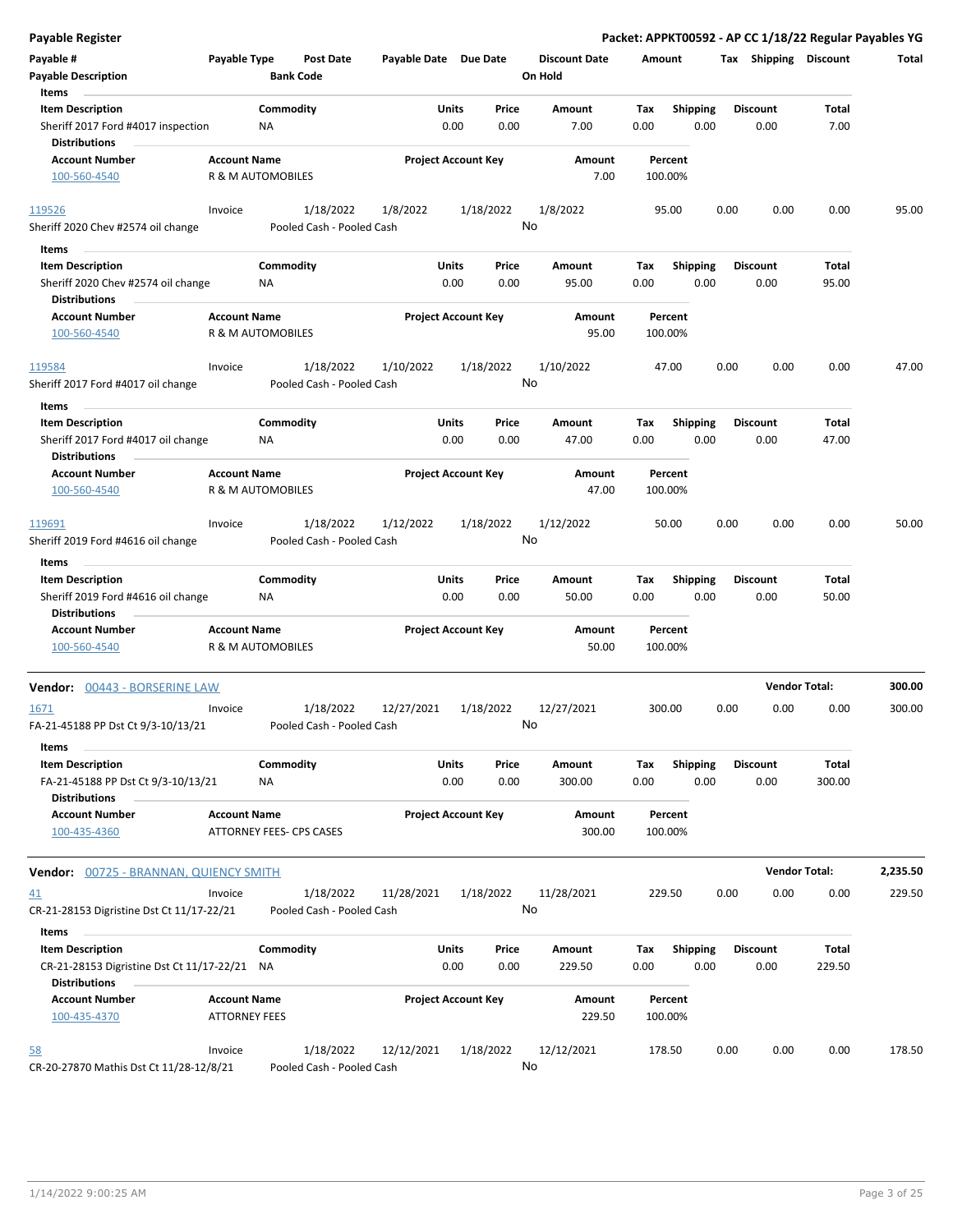| Payable Register                                                                 |                      |                           |                       |                            |               |                      |             |                  |      |                         |                 | Packet: APPKT00592 - AP CC 1/18/22 Regular Payables YG |
|----------------------------------------------------------------------------------|----------------------|---------------------------|-----------------------|----------------------------|---------------|----------------------|-------------|------------------|------|-------------------------|-----------------|--------------------------------------------------------|
| Payable #                                                                        | Payable Type         | <b>Post Date</b>          | Payable Date Due Date |                            |               | <b>Discount Date</b> | Amount      |                  |      | Tax Shipping Discount   |                 | Total                                                  |
| <b>Payable Description</b>                                                       |                      | <b>Bank Code</b>          |                       |                            |               | On Hold              |             |                  |      |                         |                 |                                                        |
| Items                                                                            |                      |                           |                       |                            |               |                      |             |                  |      |                         |                 |                                                        |
| <b>Item Description</b>                                                          |                      | Commodity                 |                       | Units                      | Price         | <b>Amount</b>        | Tax         | <b>Shipping</b>  |      | <b>Discount</b>         | Total           |                                                        |
| CR-20-27870 Mathis Dst Ct 11/28-12/8/21                                          | ΝA                   |                           |                       | 0.00                       | 0.00          | 178.50               | 0.00        | 0.00             |      | 0.00                    | 178.50          |                                                        |
| <b>Distributions</b>                                                             |                      |                           |                       |                            |               |                      |             |                  |      |                         |                 |                                                        |
| <b>Account Number</b>                                                            | <b>Account Name</b>  |                           |                       | <b>Project Account Key</b> |               | Amount               |             | Percent          |      |                         |                 |                                                        |
| 100-435-4370                                                                     | <b>ATTORNEY FEES</b> |                           |                       |                            |               | 178.50               | 100.00%     |                  |      |                         |                 |                                                        |
|                                                                                  | Invoice              | 1/18/2022                 | 12/12/2021            |                            | 1/18/2022     | 12/12/2021           | 331.50      |                  | 0.00 | 0.00                    | 0.00            | 331.50                                                 |
| 61                                                                               |                      | Pooled Cash - Pooled Cash |                       |                            | No            |                      |             |                  |      |                         |                 |                                                        |
| CR-19-26911 Williams Dst Ct 12/5-12/12/21                                        |                      |                           |                       |                            |               |                      |             |                  |      |                         |                 |                                                        |
| Items                                                                            |                      |                           |                       |                            |               |                      |             |                  |      |                         |                 |                                                        |
| <b>Item Description</b>                                                          |                      | Commodity                 |                       | Units                      | Price         | Amount               | Tax         | <b>Shipping</b>  |      | <b>Discount</b>         | Total           |                                                        |
| CR-19-26911 Williams Dst Ct 12/5-12/12/ NA<br><b>Distributions</b>               |                      |                           |                       | 0.00                       | 0.00          | 331.50               | 0.00        | 0.00             |      | 0.00                    | 331.50          |                                                        |
| <b>Account Number</b>                                                            | <b>Account Name</b>  |                           |                       | <b>Project Account Key</b> |               | Amount               |             | Percent          |      |                         |                 |                                                        |
| 100-435-4370                                                                     | <b>ATTORNEY FEES</b> |                           |                       |                            |               | 331.50               | 100.00%     |                  |      |                         |                 |                                                        |
| 62                                                                               | Invoice              | 1/18/2022                 | 12/12/2021            |                            | 1/18/2022     | 12/12/2021           | 221.00      |                  | 0.00 | 0.00                    | 0.00            | 221.00                                                 |
| CR-20-27775 Garza Dst Ct 11/2-12/9/21                                            |                      | Pooled Cash - Pooled Cash |                       |                            | No            |                      |             |                  |      |                         |                 |                                                        |
| Items                                                                            |                      |                           |                       |                            |               |                      |             |                  |      |                         |                 |                                                        |
| <b>Item Description</b><br>CR-20-27775 Garza Dst Ct 11/2-12/9/21                 | ΝA                   | Commodity                 |                       | Units<br>0.00              | Price<br>0.00 | Amount<br>221.00     | Tax<br>0.00 | Shipping<br>0.00 |      | <b>Discount</b><br>0.00 | Total<br>221.00 |                                                        |
| <b>Distributions</b>                                                             |                      |                           |                       |                            |               |                      |             |                  |      |                         |                 |                                                        |
| <b>Account Number</b>                                                            | <b>Account Name</b>  |                           |                       | <b>Project Account Key</b> |               | Amount               |             | Percent          |      |                         |                 |                                                        |
| 100-435-4370                                                                     | <b>ATTORNEY FEES</b> |                           |                       |                            |               | 221.00               | 100.00%     |                  |      |                         |                 |                                                        |
| $\overline{20}$                                                                  | Invoice              | 1/18/2022                 | 1/7/2022              |                            | 1/18/2022     | 1/7/2022             |             | 85.00            | 0.00 | 0.00                    | 0.00            | 85.00                                                  |
| CR-20-27346 Stevenson Dst Ct 5/1/21-1/6/22                                       |                      | Pooled Cash - Pooled Cash |                       |                            | No            |                      |             |                  |      |                         |                 |                                                        |
| Items                                                                            |                      |                           |                       |                            |               |                      |             |                  |      |                         |                 |                                                        |
| <b>Item Description</b>                                                          |                      | Commodity                 |                       | Units                      | Price         | Amount               | Tax         | <b>Shipping</b>  |      | <b>Discount</b>         | Total           |                                                        |
| CR-20-27346 Stevenson Dst Ct 5/1/21-1/6 NA<br><b>Distributions</b>               |                      |                           |                       | 0.00                       | 0.00          | 85.00                | 0.00        | 0.00             |      | 0.00                    | 85.00           |                                                        |
| <b>Account Number</b>                                                            | <b>Account Name</b>  |                           |                       | <b>Project Account Key</b> |               | Amount               |             | Percent          |      |                         |                 |                                                        |
|                                                                                  | <b>ATTORNEY FEES</b> |                           |                       |                            |               | 85.00                | 100.00%     |                  |      |                         |                 |                                                        |
| 100-435-4370                                                                     |                      |                           |                       |                            |               |                      |             |                  |      |                         |                 |                                                        |
|                                                                                  | Invoice              | 1/18/2022                 | 1/7/2022              |                            | 1/18/2022     | 1/7/2022             | 170.00      |                  | 0.00 | 0.00                    | 0.00            | 170.00                                                 |
| 71<br>CR-21-28153 Digristine Dst Ct 11/28/21-1/5/22    Pooled Cash - Pooled Cash |                      |                           |                       |                            | No            |                      |             |                  |      |                         |                 |                                                        |
|                                                                                  |                      |                           |                       |                            |               |                      |             |                  |      |                         |                 |                                                        |
| Items                                                                            |                      |                           |                       |                            |               |                      |             |                  |      |                         |                 |                                                        |
| <b>Item Description</b>                                                          |                      | Commodity                 |                       | Units                      | Price         | Amount               | Tax         | <b>Shipping</b>  |      | <b>Discount</b>         | Total           |                                                        |
| CR-21-28153 Digristine Dst Ct 11/28/21-1 NA                                      |                      |                           |                       | 0.00                       | 0.00          | 170.00               | 0.00        | 0.00             |      | 0.00                    | 170.00          |                                                        |
| <b>Distributions</b>                                                             |                      |                           |                       |                            |               |                      |             |                  |      |                         |                 |                                                        |
| <b>Account Number</b>                                                            | <b>Account Name</b>  |                           |                       | <b>Project Account Key</b> |               | Amount               |             | Percent          |      |                         |                 |                                                        |
| 100-435-4370                                                                     | <b>ATTORNEY FEES</b> |                           |                       |                            |               | 170.00               | 100.00%     |                  |      |                         |                 |                                                        |
|                                                                                  |                      |                           |                       |                            |               |                      |             |                  |      |                         |                 |                                                        |
| <u>74</u>                                                                        | Invoice              | 1/18/2022                 | 1/7/2022              |                            | 1/18/2022     | 1/7/2022             | 323.00      |                  | 0.00 | 0.00                    | 0.00            | 323.00                                                 |
| CR-20-27775 Garza Dst Ct 12/16/21-1/7/22                                         |                      | Pooled Cash - Pooled Cash |                       |                            | No            |                      |             |                  |      |                         |                 |                                                        |
| Items                                                                            |                      |                           |                       |                            |               |                      |             |                  |      |                         |                 |                                                        |
| <b>Item Description</b>                                                          |                      | Commodity                 |                       | <b>Units</b>               | Price         | Amount               | Тах         | <b>Shipping</b>  |      | <b>Discount</b>         | Total           |                                                        |
| CR-20-27775 Garza Dst Ct 12/16/21-1/7/22 NA                                      |                      |                           |                       | 0.00                       | 0.00          | 323.00               | 0.00        | 0.00             |      | 0.00                    | 323.00          |                                                        |
| <b>Distributions</b>                                                             |                      |                           |                       |                            |               |                      |             |                  |      |                         |                 |                                                        |
| <b>Account Number</b>                                                            | <b>Account Name</b>  |                           |                       | <b>Project Account Key</b> |               | Amount               |             | Percent          |      |                         |                 |                                                        |
| 100-435-4370                                                                     | <b>ATTORNEY FEES</b> |                           |                       |                            |               | 323.00               | 100.00%     |                  |      |                         |                 |                                                        |
|                                                                                  |                      |                           |                       |                            |               |                      |             |                  |      |                         |                 |                                                        |
| 75                                                                               | Invoice              | 1/18/2022                 | 1/7/2022              |                            | 1/18/2022     | 1/7/2022             | 493.00      |                  | 0.00 | 0.00                    | 0.00            | 493.00                                                 |
| CR-21-28278 Stephens Dst Ct 12/13/21-1/6/22    Pooled Cash - Pooled Cash         |                      |                           |                       |                            | No            |                      |             |                  |      |                         |                 |                                                        |
| Items                                                                            |                      |                           |                       |                            |               |                      |             |                  |      |                         |                 |                                                        |
| <b>Item Description</b>                                                          |                      | Commodity                 |                       | Units                      | Price         | Amount               | Tax         | <b>Shipping</b>  |      | <b>Discount</b>         | Total           |                                                        |
| CR-21-28278 Stephens Dst Ct 12/13/21-1/ NA                                       |                      |                           |                       | 0.00                       | 0.00          | 493.00               | 0.00        | 0.00             |      | 0.00                    | 493.00          |                                                        |
| <b>Distributions</b>                                                             |                      |                           |                       |                            |               |                      |             |                  |      |                         |                 |                                                        |
| <b>Account Number</b>                                                            | <b>Account Name</b>  |                           |                       | <b>Project Account Key</b> |               | Amount               |             | Percent          |      |                         |                 |                                                        |
| 100-435-4370                                                                     | <b>ATTORNEY FEES</b> |                           |                       |                            |               | 493.00               | 100.00%     |                  |      |                         |                 |                                                        |
|                                                                                  |                      |                           |                       |                            |               |                      |             |                  |      |                         |                 |                                                        |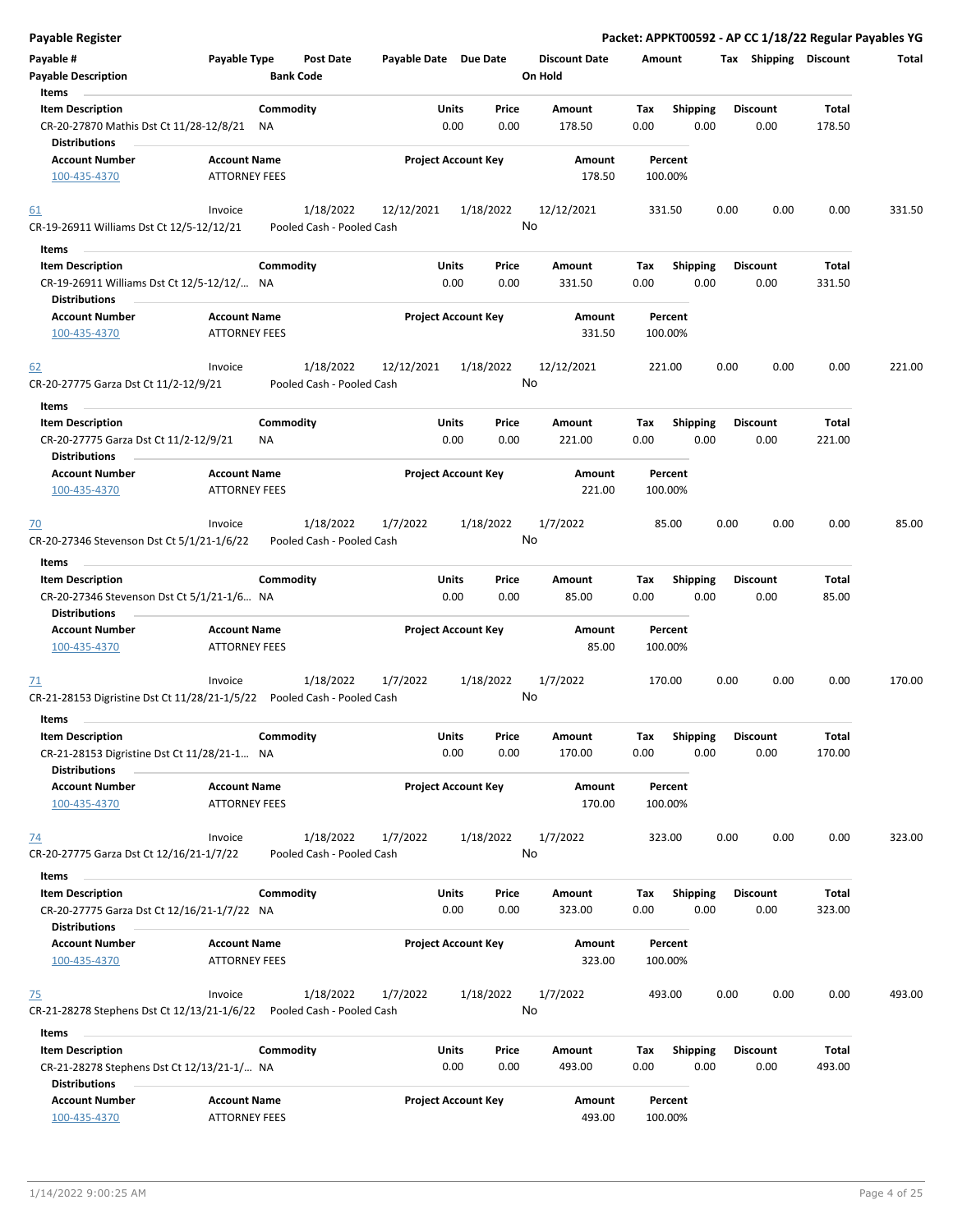| Payable Register                                       |                                             |           |                                        |                       |                            |                      |        |                    |      |      |                       | Packet: APPKT00592 - AP CC 1/18/22 Regular Payables YG |        |
|--------------------------------------------------------|---------------------------------------------|-----------|----------------------------------------|-----------------------|----------------------------|----------------------|--------|--------------------|------|------|-----------------------|--------------------------------------------------------|--------|
| Payable #                                              | Payable Type                                |           | Post Date                              | Payable Date Due Date |                            | <b>Discount Date</b> |        | Amount             |      |      | Tax Shipping Discount |                                                        | Total  |
| <b>Payable Description</b>                             |                                             |           | <b>Bank Code</b>                       |                       |                            | On Hold              |        |                    |      |      |                       |                                                        |        |
| <u>76</u>                                              | Invoice                                     |           | 1/18/2022                              | 1/7/2022              | 1/18/2022                  | 1/7/2022             |        | 204.00             |      | 0.00 | 0.00                  | 0.00                                                   | 204.00 |
| CR-21-28190 Goellner Dst Ct 12/9/21-1/6/22             |                                             |           | Pooled Cash - Pooled Cash              |                       |                            | No                   |        |                    |      |      |                       |                                                        |        |
| Items                                                  |                                             |           |                                        |                       |                            |                      |        |                    |      |      |                       |                                                        |        |
| <b>Item Description</b>                                |                                             | Commodity |                                        |                       | Units<br>Price             | Amount               | Tax    | <b>Shipping</b>    |      |      | <b>Discount</b>       | Total                                                  |        |
| CR-21-28190 Goellner Dst Ct 12/9/21-1/6 NA             |                                             |           |                                        |                       | 0.00<br>0.00               | 204.00               | 0.00   |                    | 0.00 |      | 0.00                  | 204.00                                                 |        |
| <b>Distributions</b>                                   |                                             |           |                                        |                       |                            |                      |        |                    |      |      |                       |                                                        |        |
| <b>Account Number</b>                                  | <b>Account Name</b>                         |           |                                        |                       | <b>Project Account Key</b> | Amount               |        | Percent            |      |      |                       |                                                        |        |
| 100-435-4370                                           | <b>ATTORNEY FEES</b>                        |           |                                        |                       |                            |                      | 204.00 | 100.00%            |      |      |                       |                                                        |        |
| Vendor: 00449 - BRESE-LEBRON LAW, PLLC                 |                                             |           |                                        |                       |                            |                      |        |                    |      |      | <b>Vendor Total:</b>  |                                                        | 484.50 |
|                                                        |                                             |           |                                        |                       |                            |                      |        |                    |      |      |                       |                                                        |        |
| <u>462</u><br>CR-20-27573 Bennett Dst Ct 10/7-12/17/21 | Invoice                                     |           | 1/18/2022<br>Pooled Cash - Pooled Cash | 12/20/2021            | 1/18/2022                  | 12/20/2021<br>No     |        | 331.50             |      | 0.00 | 0.00                  | 0.00                                                   | 331.50 |
|                                                        |                                             |           |                                        |                       |                            |                      |        |                    |      |      |                       |                                                        |        |
| Items                                                  |                                             |           |                                        |                       |                            |                      |        |                    |      |      |                       |                                                        |        |
| <b>Item Description</b>                                |                                             | Commodity |                                        |                       | Units<br>Price             | Amount               | Tax    | <b>Shipping</b>    |      |      | Discount              | Total                                                  |        |
| CR-20-27573 Bennett Dst Ct 10/7-12/17/21 NA            |                                             |           |                                        |                       | 0.00<br>0.00               | 331.50               | 0.00   |                    | 0.00 |      | 0.00                  | 331.50                                                 |        |
| <b>Distributions</b><br><b>Account Number</b>          | <b>Account Name</b>                         |           |                                        |                       | <b>Project Account Key</b> |                      |        | Percent            |      |      |                       |                                                        |        |
| 100-435-4370                                           | <b>ATTORNEY FEES</b>                        |           |                                        |                       |                            | Amount               | 331.50 | 100.00%            |      |      |                       |                                                        |        |
|                                                        |                                             |           |                                        |                       |                            |                      |        |                    |      |      |                       |                                                        |        |
| 464                                                    | Invoice                                     |           | 1/18/2022<br>Pooled Cash - Pooled Cash | 12/21/2021            | 1/18/2022                  | 12/21/2021<br>No     |        | 153.00             |      | 0.00 | 0.00                  | 0.00                                                   | 153.00 |
| CR-18-26674 Bell Dst Ct 11/17-12/15/21                 |                                             |           |                                        |                       |                            |                      |        |                    |      |      |                       |                                                        |        |
| Items                                                  |                                             |           |                                        |                       |                            |                      |        |                    |      |      |                       |                                                        |        |
| <b>Item Description</b>                                |                                             | Commodity |                                        |                       | Units<br>Price             | Amount               | Тах    | <b>Shipping</b>    |      |      | <b>Discount</b>       | Total                                                  |        |
| CR-18-26674 Bell Dst Ct 11/17-12/15/21                 |                                             | ΝA        |                                        |                       | 0.00<br>0.00               | 153.00               | 0.00   |                    | 0.00 |      | 0.00                  | 153.00                                                 |        |
| <b>Distributions</b>                                   |                                             |           |                                        |                       |                            |                      |        |                    |      |      |                       |                                                        |        |
| <b>Account Number</b><br>100-435-4370                  | <b>Account Name</b><br><b>ATTORNEY FEES</b> |           |                                        |                       | <b>Project Account Key</b> | Amount               | 153.00 | Percent<br>100.00% |      |      |                       |                                                        |        |
|                                                        |                                             |           |                                        |                       |                            |                      |        |                    |      |      |                       |                                                        |        |
| Vendor: VEN02092 - Cash                                |                                             |           |                                        |                       |                            |                      |        |                    |      |      | <b>Vendor Total:</b>  |                                                        | 33.50  |
| INV0004122                                             | Invoice                                     |           | 1/18/2022                              | 1/10/2022             | 1/18/2022                  | 1/10/2022            |        | 33.50              |      | 0.00 | 0.00                  | 0.00                                                   | 33.50  |
| Sheriff new Units 4890 & 8954 registrations            |                                             |           | Pooled Cash - Pooled Cash              |                       |                            | No                   |        |                    |      |      |                       |                                                        |        |
| Items                                                  |                                             |           |                                        |                       |                            |                      |        |                    |      |      |                       |                                                        |        |
| <b>Item Description</b>                                |                                             | Commodity |                                        |                       | Units<br>Price             | Amount               | Tax    | <b>Shipping</b>    |      |      | <b>Discount</b>       | Total                                                  |        |
| Sheriff new Units 4890 & 8954 registratio NA           |                                             |           |                                        |                       | 0.00<br>0.00               | 33.50                | 0.00   |                    | 0.00 |      | 0.00                  | 33.50                                                  |        |
| <b>Distributions</b>                                   |                                             |           |                                        |                       |                            |                      |        |                    |      |      |                       |                                                        |        |
| <b>Account Number</b>                                  | <b>Account Name</b>                         |           |                                        |                       | <b>Project Account Key</b> | Amount               |        | Percent            |      |      |                       |                                                        |        |
| 100-560-4540                                           | R & M AUTOMOBILES                           |           |                                        |                       |                            |                      | 33.50  | 100.00%            |      |      |                       |                                                        |        |
|                                                        |                                             |           |                                        |                       |                            |                      |        |                    |      |      | <b>Vendor Total:</b>  |                                                        | 175.00 |
| Vendor: 00581 - CINTAS CORPORATION #163                |                                             |           |                                        |                       |                            |                      |        |                    |      |      |                       |                                                        |        |
| 4103386009                                             | Invoice                                     |           | 1/18/2022                              | 12/1/2022             | 1/18/2022                  | 12/1/2022            |        | 35.00              |      | 0.00 | 0.00                  | 0.00                                                   | 35.00  |
| Pct 4 uniforms                                         |                                             |           | Pooled Cash - Pooled Cash              |                       |                            | No                   |        |                    |      |      |                       |                                                        |        |
| Items                                                  |                                             |           |                                        |                       |                            |                      |        |                    |      |      |                       |                                                        |        |
| <b>Item Description</b>                                |                                             | Commodity |                                        |                       | Units<br>Price             | Amount               | Tax    | <b>Shipping</b>    |      |      | <b>Discount</b>       | Total                                                  |        |
| Pct 4 uniforms                                         |                                             | NA        |                                        |                       | 0.00<br>0.00               | 35.00                | 0.00   |                    | 0.00 |      | 0.00                  | 35.00                                                  |        |
| <b>Distributions</b>                                   |                                             |           |                                        |                       |                            |                      |        |                    |      |      |                       |                                                        |        |
| <b>Account Number</b>                                  | <b>Account Name</b>                         |           |                                        |                       | <b>Project Account Key</b> | Amount               |        | Percent            |      |      |                       |                                                        |        |
| 240-624-3950                                           | <b>UNIFORMS</b>                             |           |                                        |                       |                            |                      | 35.00  | 100.00%            |      |      |                       |                                                        |        |
| 4103986246                                             | Invoice                                     |           | 1/18/2022                              | 12/8/2022             | 1/18/2022                  | 12/8/2022            |        | 35.00              |      | 0.00 | 0.00                  | 0.00                                                   | 35.00  |
| Pct 4 uniforms                                         |                                             |           | Pooled Cash - Pooled Cash              |                       |                            | No                   |        |                    |      |      |                       |                                                        |        |
|                                                        |                                             |           |                                        |                       |                            |                      |        |                    |      |      |                       |                                                        |        |
| Items<br><b>Item Description</b>                       |                                             | Commodity |                                        |                       | Units<br>Price             | Amount               | Tax    | <b>Shipping</b>    |      |      | <b>Discount</b>       | Total                                                  |        |
| Pct 4 uniforms                                         |                                             | NA        |                                        |                       | 0.00<br>0.00               | 35.00                | 0.00   |                    | 0.00 |      | 0.00                  | 35.00                                                  |        |
| <b>Distributions</b>                                   |                                             |           |                                        |                       |                            |                      |        |                    |      |      |                       |                                                        |        |
| <b>Account Number</b>                                  | <b>Account Name</b>                         |           |                                        |                       | <b>Project Account Key</b> | Amount               |        | Percent            |      |      |                       |                                                        |        |
| 240-624-3950                                           | <b>UNIFORMS</b>                             |           |                                        |                       |                            |                      | 35.00  | 100.00%            |      |      |                       |                                                        |        |
|                                                        |                                             |           |                                        |                       |                            |                      |        |                    |      |      |                       |                                                        |        |
| 4104680171                                             | Invoice                                     |           | 1/18/2022                              | 12/15/2021            | 1/18/2022                  | 12/15/2021           |        | 35.00              |      | 0.00 | 0.00                  | 0.00                                                   | 35.00  |
| Pct 4 uniforms                                         |                                             |           | Pooled Cash - Pooled Cash              |                       |                            | No                   |        |                    |      |      |                       |                                                        |        |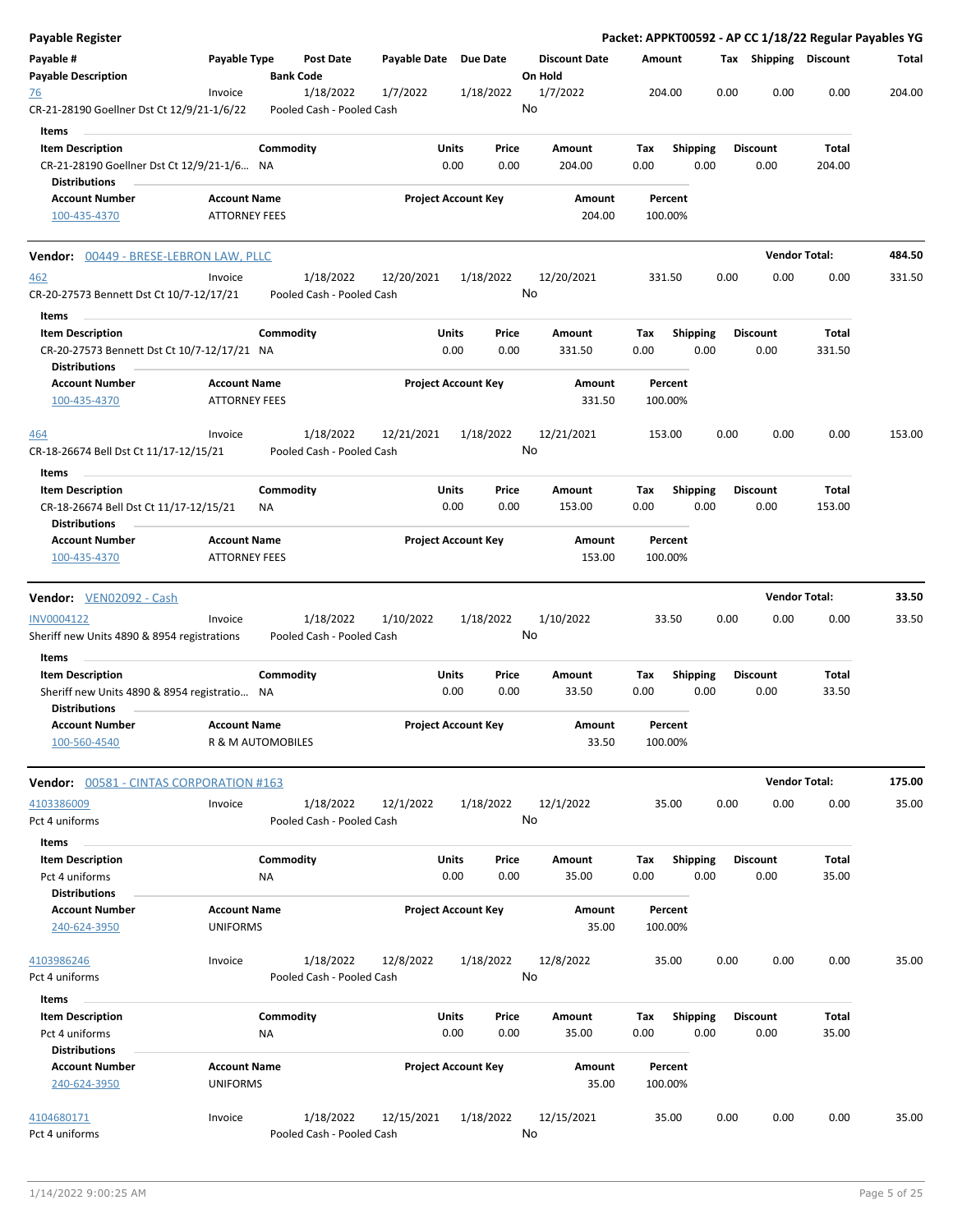| <b>Payable Register</b>                                                            |                                                       |                                        |                       |                                |                                 |                    |                         |      |                         | Packet: APPKT00592 - AP CC 1/18/22 Regular Payables YG |        |
|------------------------------------------------------------------------------------|-------------------------------------------------------|----------------------------------------|-----------------------|--------------------------------|---------------------------------|--------------------|-------------------------|------|-------------------------|--------------------------------------------------------|--------|
| Payable #<br><b>Payable Description</b>                                            | Payable Type                                          | <b>Post Date</b><br><b>Bank Code</b>   | Payable Date Due Date |                                | <b>Discount Date</b><br>On Hold | Amount             |                         |      |                         | Tax Shipping Discount                                  | Total  |
| Items<br><b>Item Description</b><br>Pct 4 uniforms<br><b>Distributions</b>         | ΝA                                                    | Commodity                              |                       | Units<br>Price<br>0.00<br>0.00 | Amount<br>35.00                 | Tax<br>0.00        | <b>Shipping</b><br>0.00 |      | <b>Discount</b><br>0.00 | <b>Total</b><br>35.00                                  |        |
| <b>Account Number</b><br>240-624-3950                                              | <b>Account Name</b><br><b>UNIFORMS</b>                |                                        |                       | <b>Project Account Key</b>     | Amount<br>35.00                 | Percent<br>100.00% |                         |      |                         |                                                        |        |
| 4105241725<br>Pct 4 uniforms                                                       | Invoice                                               | 1/18/2022<br>Pooled Cash - Pooled Cash | 12/21/2021            | 1/18/2022                      | 12/21/2021<br>No                | 35.00              |                         | 0.00 | 0.00                    | 0.00                                                   | 35.00  |
| Items                                                                              |                                                       |                                        |                       |                                |                                 |                    |                         |      |                         |                                                        |        |
| <b>Item Description</b><br>Pct 4 uniforms<br><b>Distributions</b>                  | ΝA                                                    | Commodity                              |                       | Units<br>Price<br>0.00<br>0.00 | Amount<br>35.00                 | Tax<br>0.00        | <b>Shipping</b><br>0.00 |      | <b>Discount</b><br>0.00 | Total<br>35.00                                         |        |
| <b>Account Number</b><br>240-624-3950                                              | <b>Account Name</b><br><b>UNIFORMS</b>                |                                        |                       | <b>Project Account Key</b>     | Amount<br>35.00                 | Percent<br>100.00% |                         |      |                         |                                                        |        |
| 4105906536<br>Pct 4 uniforms                                                       | Invoice                                               | 1/18/2022<br>Pooled Cash - Pooled Cash | 12/28/2021            | 1/18/2022                      | 12/28/2021<br>No                | 35.00              |                         | 0.00 | 0.00                    | 0.00                                                   | 35.00  |
| Items<br><b>Item Description</b>                                                   |                                                       | Commodity                              |                       | Units<br>Price                 | Amount                          | Tax                |                         |      | <b>Discount</b>         | Total                                                  |        |
| Pct 4 uniforms                                                                     | ΝA                                                    |                                        |                       | 0.00<br>0.00                   | 35.00                           | 0.00               | <b>Shipping</b><br>0.00 |      | 0.00                    | 35.00                                                  |        |
| <b>Distributions</b>                                                               |                                                       |                                        |                       |                                |                                 |                    |                         |      |                         |                                                        |        |
| <b>Account Number</b><br>240-624-3950                                              | <b>Account Name</b><br><b>UNIFORMS</b>                |                                        |                       | <b>Project Account Key</b>     | Amount<br>35.00                 | Percent<br>100.00% |                         |      |                         |                                                        |        |
| Vendor: 00052 - CO-OPERATIVE GIN CO.                                               |                                                       |                                        |                       |                                |                                 |                    |                         |      |                         | <b>Vendor Total:</b>                                   | 281.66 |
| 144469<br>Pct 3 hydraulic hose                                                     | Invoice                                               | 1/18/2022<br>Pooled Cash - Pooled Cash | 12/7/2021             | 1/18/2022                      | 12/7/2021<br>No                 | 31.05              |                         | 0.00 | 0.00                    | 0.00                                                   | 31.05  |
| Items                                                                              |                                                       |                                        |                       |                                |                                 |                    |                         |      |                         |                                                        |        |
| <b>Item Description</b>                                                            |                                                       | Commodity                              |                       | Units<br>Price                 | Amount                          | Tax                | <b>Shipping</b>         |      | <b>Discount</b>         | <b>Total</b>                                           |        |
| Pct 3 hydraulic hose<br><b>Distributions</b>                                       | ΝA                                                    |                                        |                       | 0.00<br>0.00                   | 31.05                           | 0.00               | 0.00                    |      | 0.00                    | 31.05                                                  |        |
| <b>Account Number</b><br>230-623-4580                                              | <b>Account Name</b><br><b>R&amp;M MACHINERY PARTS</b> |                                        |                       | <b>Project Account Key</b>     | Amount<br>31.05                 | Percent<br>100.00% |                         |      |                         |                                                        |        |
| 144471<br>Pct 3 Blue DEF/fitting/coupling                                          | Invoice                                               | 1/18/2022<br>Pooled Cash - Pooled Cash | 12/7/2021             | 1/18/2022                      | 12/7/2021<br>No                 | 126.15             |                         | 0.00 | 0.00                    | 0.00                                                   | 126.15 |
| Items                                                                              |                                                       |                                        |                       |                                |                                 |                    |                         |      |                         |                                                        |        |
| <b>Item Description</b><br>Pct 3 Blue DEF/fitting/coupling<br><b>Distributions</b> | NA                                                    | Commodity                              |                       | Units<br>Price<br>0.00<br>0.00 | Amount<br>126.15                | Tax<br>0.00        | <b>Shipping</b><br>0.00 |      | <b>Discount</b><br>0.00 | <b>Total</b><br>126.15                                 |        |
| <b>Account Number</b><br>230-623-4580                                              | <b>Account Name</b><br><b>R&amp;M MACHINERY PARTS</b> |                                        |                       | <b>Project Account Key</b>     | Amount<br>126.15                | Percent<br>100.00% |                         |      |                         |                                                        |        |
| 144740<br>Pct 3 gage/chuck/coupler                                                 | Invoice                                               | 1/18/2022<br>Pooled Cash - Pooled Cash | 12/10/2021            | 1/18/2022                      | 12/10/2021<br>No                | 74.85              |                         | 0.00 | 0.00                    | 0.00                                                   | 74.85  |
| Items                                                                              |                                                       |                                        |                       |                                |                                 |                    |                         |      |                         |                                                        |        |
| <b>Item Description</b><br>Pct 3 gage/chuck/coupler                                | NA                                                    | Commodity                              |                       | Units<br>Price<br>0.00<br>0.00 | Amount<br>74.85                 | Tax<br>0.00        | <b>Shipping</b><br>0.00 |      | <b>Discount</b><br>0.00 | Total<br>74.85                                         |        |
| <b>Distributions</b><br><b>Account Number</b><br>230-623-3400                      | <b>Account Name</b><br><b>SHOP SUPPLIES</b>           |                                        |                       | <b>Project Account Key</b>     | Amount<br>74.85                 | Percent<br>100.00% |                         |      |                         |                                                        |        |
| 145260                                                                             | Invoice                                               | 1/18/2022                              | 12/29/2021            | 1/18/2022                      | 12/29/2021                      | 49.61              |                         | 0.00 | 0.00                    | 0.00                                                   | 49.61  |
| Pct 3 hydraulic hoses                                                              |                                                       | Pooled Cash - Pooled Cash              |                       |                                | No                              |                    |                         |      |                         |                                                        |        |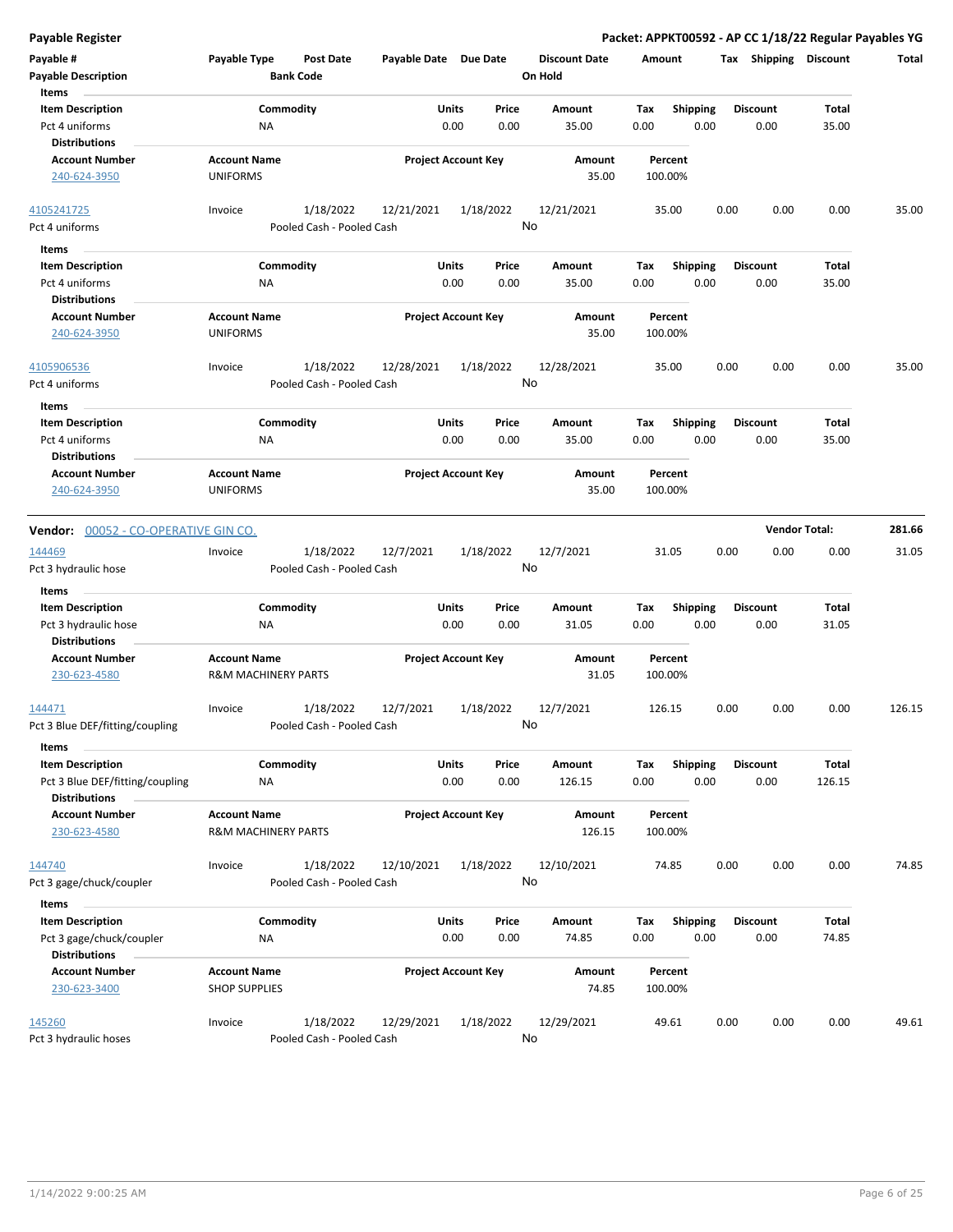| <b>Payable Register</b>                                                         |                                            |                                        |                            |           |               |                                 |             |                         |      |                         | Packet: APPKT00592 - AP CC 1/18/22 Regular Payables YG |        |
|---------------------------------------------------------------------------------|--------------------------------------------|----------------------------------------|----------------------------|-----------|---------------|---------------------------------|-------------|-------------------------|------|-------------------------|--------------------------------------------------------|--------|
| Payable #<br><b>Payable Description</b>                                         | Payable Type<br><b>Bank Code</b>           | <b>Post Date</b>                       | Payable Date Due Date      |           |               | <b>Discount Date</b><br>On Hold | Amount      |                         |      | Tax Shipping Discount   |                                                        | Total  |
| Items                                                                           |                                            |                                        |                            |           |               |                                 |             |                         |      |                         |                                                        |        |
| <b>Item Description</b><br>Pct 3 hydraulic hoses                                | Commodity<br>ΝA                            |                                        | Units                      | 0.00      | Price<br>0.00 | Amount<br>49.61                 | Tax<br>0.00 | <b>Shipping</b><br>0.00 |      | <b>Discount</b><br>0.00 | Total<br>49.61                                         |        |
| Distributions<br><b>Account Number</b>                                          | <b>Account Name</b>                        |                                        | <b>Project Account Key</b> |           |               | Amount                          |             | Percent                 |      |                         |                                                        |        |
| 230-623-4580                                                                    | <b>R&amp;M MACHINERY PARTS</b>             |                                        |                            |           |               | 49.61                           |             | 100.00%                 |      |                         |                                                        |        |
| <b>Vendor: 00475 - COUNTY TRASH SERVICE</b>                                     |                                            |                                        |                            |           |               |                                 |             |                         |      |                         | <b>Vendor Total:</b>                                   | 210.00 |
| <b>INV0004120</b><br>#456515 Pct 1 trash Jan 2022                               | Invoice                                    | 1/18/2022<br>Pooled Cash - Pooled Cash | 1/10/2022                  | 1/18/2022 | No            | 1/10/2022                       |             | 70.00                   | 0.00 | 0.00                    | 0.00                                                   | 70.00  |
| Items                                                                           |                                            |                                        |                            |           |               |                                 |             |                         |      |                         |                                                        |        |
| <b>Item Description</b><br>#456515 Pct 1 trash Jan 2022<br><b>Distributions</b> | Commodity<br>ΝA                            |                                        | Units                      | 0.00      | Price<br>0.00 | Amount<br>70.00                 | Tax<br>0.00 | <b>Shipping</b><br>0.00 |      | <b>Discount</b><br>0.00 | Total<br>70.00                                         |        |
| <b>Account Number</b>                                                           | <b>Account Name</b>                        |                                        | <b>Project Account Key</b> |           |               | Amount                          |             | Percent                 |      |                         |                                                        |        |
| 210-621-4430                                                                    | <b>TRASH PICKUP</b>                        |                                        |                            |           |               | 70.00                           |             | 100.00%                 |      |                         |                                                        |        |
| INV0004121<br>#457511 Pct 3 trash Jan 2022                                      | Invoice                                    | 1/18/2022<br>Pooled Cash - Pooled Cash | 1/10/2022                  | 1/18/2022 | No            | 1/10/2022                       |             | 70.00                   | 0.00 | 0.00                    | 0.00                                                   | 70.00  |
| Items                                                                           |                                            |                                        |                            |           |               |                                 |             |                         |      |                         |                                                        |        |
| <b>Item Description</b><br>#457511 Pct 3 trash Jan 2022                         | Commodity<br>NA                            |                                        | Units                      | 0.00      | Price<br>0.00 | Amount<br>70.00                 | Tax<br>0.00 | <b>Shipping</b><br>0.00 |      | <b>Discount</b><br>0.00 | Total<br>70.00                                         |        |
| <b>Distributions</b>                                                            |                                            |                                        |                            |           |               |                                 |             |                         |      |                         |                                                        |        |
| <b>Account Number</b><br>230-623-4430                                           | <b>Account Name</b><br>TRASH PICK-UP       |                                        | <b>Project Account Key</b> |           |               | Amount<br>70.00                 |             | Percent<br>100.00%      |      |                         |                                                        |        |
| INV0004150<br>#322234 Lake Fannin Jan 2022                                      | Invoice                                    | 1/18/2022<br>Pooled Cash - Pooled Cash | 1/14/2022                  | 1/18/2022 | No            | 1/14/2022                       |             | 70.00                   | 0.00 | 0.00                    | 0.00                                                   | 70.00  |
| Items                                                                           |                                            |                                        |                            |           |               |                                 |             |                         |      |                         |                                                        |        |
| <b>Item Description</b><br>#322234 Lake Fannin Jan 2022<br><b>Distributions</b> | Commodity<br>ΝA                            |                                        | Units                      | 0.00      | Price<br>0.00 | Amount<br>70.00                 | Tax<br>0.00 | <b>Shipping</b><br>0.00 |      | <b>Discount</b><br>0.00 | Total<br>70.00                                         |        |
| <b>Account Number</b><br>850-520-4430                                           | <b>Account Name</b><br>TRASH PICK UP       |                                        | <b>Project Account Key</b> |           |               | Amount<br>70.00                 |             | Percent<br>100.00%      |      |                         |                                                        |        |
| Vendor: 00613 - ELDORADO DENTAL                                                 |                                            |                                        |                            |           |               |                                 |             |                         |      |                         | <b>Vendor Total:</b>                                   | 525.00 |
| 12192021<br>Dec 2021 prisoner dental                                            | Invoice                                    | 1/18/2022<br>Pooled Cash - Pooled Cash | 12/19/2021                 | 1/18/2022 | No            | 12/19/2021                      |             | 525.00                  | 0.00 | 0.00                    | 0.00                                                   | 525.00 |
| Items<br><b>Item Description</b><br>Dec 2021 prisoner dental                    | Commodity<br>ΝA                            |                                        | Units                      | 0.00      | Price<br>0.00 | Amount<br>525.00                | Tax<br>0.00 | <b>Shipping</b><br>0.00 |      | <b>Discount</b><br>0.00 | <b>Total</b><br>525.00                                 |        |
| <b>Distributions</b><br><b>Account Number</b><br>100-565-4050                   | <b>Account Name</b><br>PRISONER MEDICAL    |                                        | <b>Project Account Key</b> |           |               | Amount<br>525.00                |             | Percent<br>100.00%      |      |                         |                                                        |        |
| Vendor: 00335 - FANNIN COUNTY ELEC. CO-OP, INC                                  |                                            |                                        |                            |           |               |                                 |             |                         |      |                         | <b>Vendor Total:</b>                                   | 207.11 |
| <b>INV0004138</b><br>Pct 3 electric 12/7/21-1/7/22                              | Invoice                                    | 1/18/2022<br>Pooled Cash - Pooled Cash | 1/10/2022                  | 1/18/2022 | No            | 1/10/2022                       |             | 207.11                  | 0.00 | 0.00                    | 0.00                                                   | 207.11 |
| Items<br><b>Item Description</b><br>Pct 3 electric 12/7/21-1/7/22               | Commodity<br>ΝA                            |                                        | Units                      | 0.00      | Price<br>0.00 | Amount<br>207.11                | Tax<br>0.00 | <b>Shipping</b><br>0.00 |      | <b>Discount</b><br>0.00 | <b>Total</b><br>207.11                                 |        |
| Distributions<br><b>Account Number</b><br>230-623-4400                          | <b>Account Name</b><br>UTILITY ELECTRICITY |                                        | <b>Project Account Key</b> |           |               | Amount<br>207.11                |             | Percent<br>100.00%      |      |                         |                                                        |        |
|                                                                                 |                                            |                                        |                            |           |               |                                 |             |                         |      |                         |                                                        |        |
| <b>Vendor: 00797 - FANNIN COUNTY TAX ASSESSOR-COL</b>                           |                                            |                                        |                            |           |               |                                 |             |                         |      |                         | <b>Vendor Total:</b>                                   | 7.50   |
| INV0004135<br>Sheriff 2017 Ford #4017 registration                              | Invoice                                    | 1/18/2022<br>Pooled Cash - Pooled Cash | 1/12/2022                  | 1/18/2022 | No            | 1/12/2022                       |             | 7.50                    | 0.00 | 0.00                    | 0.00                                                   | 7.50   |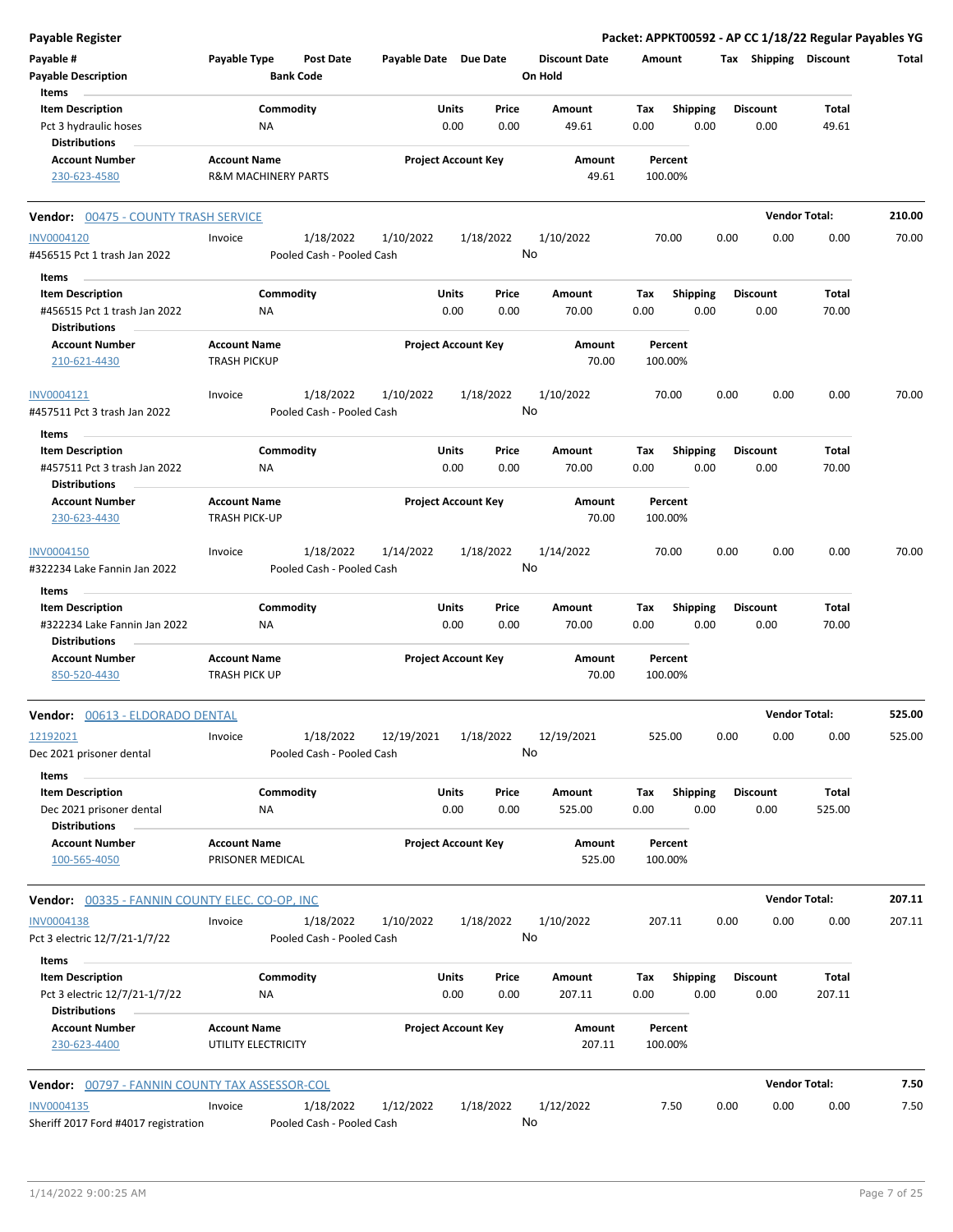| <b>Payable Register</b>                                      |                     |                                      |                       |                                 |                                 |             |                         |      |                         | Packet: APPKT00592 - AP CC 1/18/22 Regular Payables YG |          |
|--------------------------------------------------------------|---------------------|--------------------------------------|-----------------------|---------------------------------|---------------------------------|-------------|-------------------------|------|-------------------------|--------------------------------------------------------|----------|
| Payable #<br><b>Payable Description</b>                      | Payable Type        | <b>Post Date</b><br><b>Bank Code</b> | Payable Date Due Date |                                 | <b>Discount Date</b><br>On Hold | Amount      |                         |      |                         | Tax Shipping Discount                                  | Total    |
| Items                                                        |                     |                                      |                       |                                 |                                 |             |                         |      |                         |                                                        |          |
| <b>Item Description</b>                                      |                     | Commodity                            |                       | Units<br>Price                  | Amount                          | Tax         | <b>Shipping</b>         |      | <b>Discount</b>         | Total                                                  |          |
| Sheriff 2017 Ford #4017 registration<br><b>Distributions</b> | NA                  |                                      |                       | 0.00<br>0.00                    | 7.50                            | 0.00        | 0.00                    |      | 0.00                    | 7.50                                                   |          |
| <b>Account Number</b>                                        | <b>Account Name</b> |                                      |                       | <b>Project Account Key</b>      | Amount                          |             | Percent                 |      |                         |                                                        |          |
| 100-560-4540                                                 | R & M AUTOMOBILES   |                                      |                       |                                 | 7.50                            |             | 100.00%                 |      |                         |                                                        |          |
| Vendor: 00560 - FANNIN SOIL & WATER CONS. DISTRICT           |                     |                                      |                       |                                 |                                 |             |                         |      |                         | <b>Vendor Total:</b>                                   | 2,000.00 |
| INV0004136                                                   | Invoice             | 1/18/2022                            | 1/18/2022             | 1/18/2022                       | 1/18/2022                       | 2,000.00    |                         | 0.00 | 0.00                    | 0.00                                                   | 2,000.00 |
| FY22 soil & water support                                    |                     | Pooled Cash - Pooled Cash            |                       |                                 | No                              |             |                         |      |                         |                                                        |          |
| Items                                                        |                     |                                      |                       |                                 |                                 |             |                         |      |                         |                                                        |          |
| <b>Item Description</b>                                      |                     | Commodity                            |                       | Units<br>Price                  | Amount                          | Tax         | <b>Shipping</b>         |      | <b>Discount</b>         | Total                                                  |          |
| FY22 soil & water support                                    | <b>NA</b>           |                                      |                       | 0.00<br>0.00                    | 2,000.00                        | 0.00        | 0.00                    |      | 0.00                    | 2,000.00                                               |          |
| <b>Distributions</b>                                         |                     |                                      |                       |                                 |                                 |             |                         |      |                         |                                                        |          |
| <b>Account Number</b>                                        | <b>Account Name</b> |                                      |                       | <b>Project Account Key</b>      | Amount                          |             | Percent                 |      |                         |                                                        |          |
| 100-696-4910                                                 |                     | SOIL & WATER CONSERVATION            |                       |                                 | 1,000.00                        |             | 50.00%                  |      |                         |                                                        |          |
| 240-624-4910                                                 |                     | SOIL & WATER CONSERVATION            |                       |                                 | 250.00                          |             | 12.50%                  |      |                         |                                                        |          |
| 230-623-4910                                                 |                     | SOIL & WATER CONSERVATION            |                       |                                 | 250.00                          |             | 12.50%                  |      |                         |                                                        |          |
| 220-622-4910                                                 |                     | SOIL & WATER CONSERVATION            |                       |                                 | 250.00                          |             | 12.50%                  |      |                         |                                                        |          |
| 210-621-4910                                                 |                     | SOIL & WATER CONSERVATION            |                       |                                 | 250.00                          |             | 12.50%                  |      |                         |                                                        |          |
| <b>Vendor:</b> VEN02572 - Fidlar Technologies, Inc           |                     |                                      |                       |                                 |                                 |             |                         |      |                         | <b>Vendor Total:</b>                                   | 929.30   |
| M18297U-IN                                                   | Invoice             | 1/18/2022                            | 12/31/2021            | 1/18/2022                       | 12/31/2021                      |             | 899.30                  | 0.00 | 30.00                   | 0.00                                                   | 929.30   |
| 8/20-12/2/21 Hands free rolls 20-22                          |                     | Pooled Cash - Pooled Cash            |                       |                                 | No                              |             |                         |      |                         |                                                        |          |
| Items                                                        |                     |                                      |                       |                                 |                                 |             |                         |      |                         |                                                        |          |
| <b>Item Description</b>                                      |                     | Commodity                            |                       | Units<br>Price                  | Amount                          | Tax         | <b>Shipping</b>         |      | <b>Discount</b>         | Total                                                  |          |
| 8/20-12/2/21 Hands free rolls 20-22<br><b>Distributions</b>  | <b>NA</b>           |                                      |                       | 0.00<br>0.00                    | 899.30                          | 0.00        | 30.00                   |      | 0.00                    | 929.30                                                 |          |
| <b>Account Number</b><br>121-402-4370                        | <b>Account Name</b> | DIGITAL IMAGING OF MICROFILM         |                       | <b>Project Account Key</b>      | Amount<br>929.30                |             | Percent<br>100.00%      |      |                         |                                                        |          |
| <b>Vendor: 00195 - FIX &amp; FEED BONHAM/COMMERCE</b>        |                     |                                      |                       |                                 |                                 |             |                         |      |                         | <b>Vendor Total:</b>                                   | 1,097.71 |
| 2112-066294                                                  | Invoice             | 1/18/2022                            | 12/1/2021             | 1/18/2022                       | 12/1/2021                       |             | 51.98                   | 0.00 | 0.00                    | 0.00                                                   | 51.98    |
| Courthouse supply                                            |                     | Pooled Cash - Pooled Cash            |                       |                                 | No                              |             |                         |      |                         |                                                        |          |
| Items                                                        |                     |                                      |                       |                                 |                                 |             |                         |      |                         |                                                        |          |
| <b>Item Description</b>                                      |                     | Commodity                            |                       | Units<br>Price                  | Amount                          | Tax         | Shipping                |      | <b>Discount</b>         | Total                                                  |          |
| Courthouse supply                                            | Goods               |                                      |                       | 2.00<br>25.99                   | 51.98                           | 0.00        | 0.00                    |      | 0.00                    | 51.98                                                  |          |
| <b>Distributions</b>                                         | <b>Account Name</b> |                                      |                       | <b>Project Account Key</b>      |                                 |             |                         |      |                         |                                                        |          |
| <b>Account Number</b><br>670-670-1650                        | <b>CONSTRUCTION</b> |                                      |                       |                                 | Amount<br>51.98                 |             | Percent<br>100.00%      |      |                         |                                                        |          |
| 2112-066404                                                  | Invoice             | 1/18/2022                            | 12/1/2021             | 1/18/2022                       | 12/1/2021                       |             | 96.07                   | 0.00 | 0.00                    | 0.00                                                   | 96.07    |
| Courthouse plywood/contact cement                            |                     | Pooled Cash - Pooled Cash            |                       |                                 | No                              |             |                         |      |                         |                                                        |          |
| Items                                                        |                     |                                      |                       |                                 |                                 |             |                         |      |                         |                                                        |          |
| <b>Item Description</b>                                      |                     | Commodity                            |                       | Units<br>Price                  | Amount                          | Tax         | Shipping                |      | <b>Discount</b>         | Total                                                  |          |
| Courthouse plywood/contact cement<br><b>Distributions</b>    | NA                  |                                      |                       | 0.00<br>0.00                    | 96.07                           | 0.00        | 0.00                    |      | 0.00                    | 96.07                                                  |          |
| <b>Account Number</b>                                        | <b>Account Name</b> |                                      |                       | <b>Project Account Key</b>      | Amount                          |             | Percent                 |      |                         |                                                        |          |
| 670-670-1650                                                 | CONSTRUCTION        |                                      |                       |                                 | 96.07                           |             | 100.00%                 |      |                         |                                                        |          |
| 2112-077035                                                  | Invoice             | 1/18/2022                            | 12/6/2021             | 1/18/2022                       | 12/6/2021                       |             | 13.99                   | 0.00 | 0.00                    | 0.00                                                   | 13.99    |
| Courthouse .31MIL plastic                                    |                     | Pooled Cash - Pooled Cash            |                       |                                 | No                              |             |                         |      |                         |                                                        |          |
|                                                              |                     |                                      |                       |                                 |                                 |             |                         |      |                         |                                                        |          |
| Items                                                        |                     |                                      |                       |                                 |                                 |             |                         |      |                         |                                                        |          |
| <b>Item Description</b>                                      | Goods               | Commodity                            |                       | Units<br>Price<br>1.00<br>13.99 | Amount<br>13.99                 | Tax<br>0.00 | <b>Shipping</b><br>0.00 |      | <b>Discount</b><br>0.00 | Total<br>13.99                                         |          |
| Courthouse .31MIL plastic<br><b>Distributions</b>            |                     |                                      |                       |                                 |                                 |             |                         |      |                         |                                                        |          |
| <b>Account Number</b>                                        | <b>Account Name</b> |                                      |                       | <b>Project Account Key</b>      | Amount                          |             | Percent                 |      |                         |                                                        |          |
| 670-670-1650                                                 | <b>CONSTRUCTION</b> |                                      |                       |                                 | 13.99                           |             | 100.00%                 |      |                         |                                                        |          |
|                                                              |                     |                                      |                       |                                 |                                 |             |                         |      |                         |                                                        |          |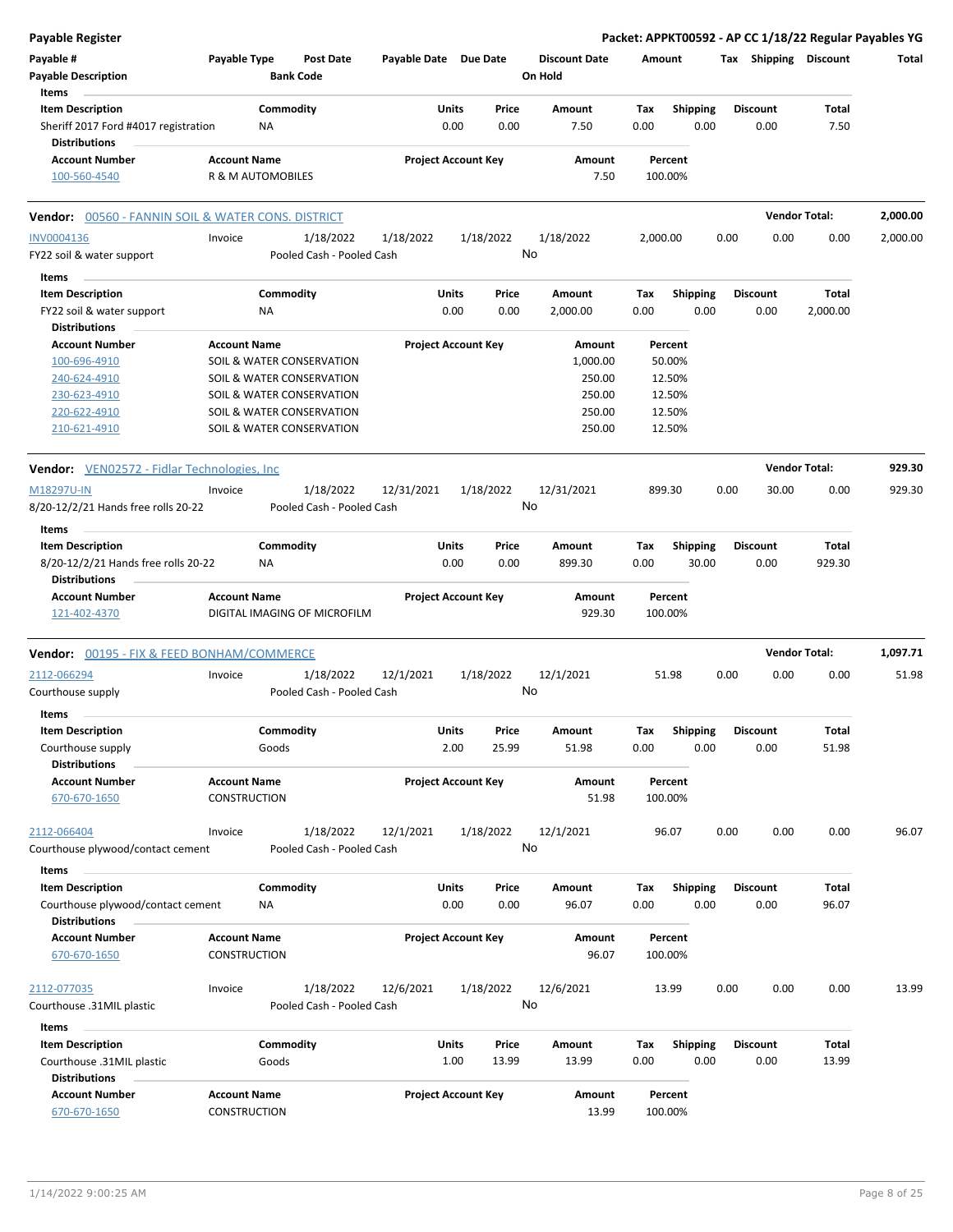| Payable Register                                |                                |                  |                           |                       |                            |           |                      |               |        |                 |      |      |                       |        | Packet: APPKT00592 - AP CC 1/18/22 Regular Payables YG |
|-------------------------------------------------|--------------------------------|------------------|---------------------------|-----------------------|----------------------------|-----------|----------------------|---------------|--------|-----------------|------|------|-----------------------|--------|--------------------------------------------------------|
| Payable #                                       | Payable Type                   |                  | Post Date                 | Payable Date Due Date |                            |           | <b>Discount Date</b> |               | Amount |                 |      |      | Tax Shipping Discount |        | Total                                                  |
| <b>Payable Description</b>                      |                                | <b>Bank Code</b> |                           |                       |                            |           | On Hold              |               |        |                 |      |      |                       |        |                                                        |
| 2112-078772                                     | Invoice                        |                  | 1/18/2022                 | 12/7/2021             |                            | 1/18/2022 | 12/7/2021            |               |        | 42.74           |      | 0.00 | 0.00                  | 0.00   | 42.74                                                  |
| S Annex plunger/toilet repair supplies          |                                |                  | Pooled Cash - Pooled Cash |                       |                            |           | No                   |               |        |                 |      |      |                       |        |                                                        |
| Items                                           |                                |                  |                           |                       |                            |           |                      |               |        |                 |      |      |                       |        |                                                        |
| <b>Item Description</b>                         |                                | Commodity        |                           |                       | Units                      | Price     | Amount               |               | Tax    | <b>Shipping</b> |      |      | <b>Discount</b>       | Total  |                                                        |
| S Annex plunger/toilet repair supplies          |                                | ΝA               |                           |                       | 0.00                       | 0.00      | 42.74                |               | 0.00   |                 | 0.00 |      | 0.00                  | 42.74  |                                                        |
| <b>Distributions</b>                            |                                |                  |                           |                       |                            |           |                      |               |        |                 |      |      |                       |        |                                                        |
| <b>Account Number</b>                           | <b>Account Name</b>            |                  |                           |                       | <b>Project Account Key</b> |           |                      | Amount        |        | Percent         |      |      |                       |        |                                                        |
| 100-513-4500                                    | <b>R&amp;M BUILDING</b>        |                  |                           |                       |                            |           |                      | 42.74         |        | 100.00%         |      |      |                       |        |                                                        |
| 2112-082229                                     | Invoice                        |                  | 1/18/2022                 | 12/9/2021             |                            | 1/18/2022 | 12/9/2021            |               |        | 13.99           |      | 0.00 | 0.00                  | 0.00   | 13.99                                                  |
| Pct 1 high impact level                         |                                |                  | Pooled Cash - Pooled Cash |                       |                            |           | No                   |               |        |                 |      |      |                       |        |                                                        |
| Items                                           |                                |                  |                           |                       |                            |           |                      |               |        |                 |      |      |                       |        |                                                        |
| <b>Item Description</b>                         |                                | Commodity        |                           |                       | Units                      | Price     | Amount               |               | Tax    | <b>Shipping</b> |      |      | <b>Discount</b>       | Total  |                                                        |
| Pct 1 high impact level<br><b>Distributions</b> |                                | Goods            |                           |                       | 1.00                       | 13.99     | 13.99                |               | 0.00   |                 | 0.00 |      | 0.00                  | 13.99  |                                                        |
| <b>Account Number</b>                           | <b>Account Name</b>            |                  |                           |                       | <b>Project Account Key</b> |           |                      | <b>Amount</b> |        | Percent         |      |      |                       |        |                                                        |
| 210-621-3400                                    | <b>SHOP SUPPLIES</b>           |                  |                           |                       |                            |           |                      | 13.99         |        | 100.00%         |      |      |                       |        |                                                        |
| 2112-083720                                     | Invoice                        |                  | 1/18/2022                 | 12/10/2021            |                            | 1/18/2022 | 12/10/2021           |               |        | 119.96          |      | 0.00 | 0.00                  | 0.00   | 119.96                                                 |
| Pct 4 hydraulic fluid                           |                                |                  | Pooled Cash - Pooled Cash |                       |                            |           | No                   |               |        |                 |      |      |                       |        |                                                        |
| Items                                           |                                |                  |                           |                       |                            |           |                      |               |        |                 |      |      |                       |        |                                                        |
| <b>Item Description</b>                         |                                | Commodity        |                           |                       | Units                      | Price     | Amount               |               | Tax    | <b>Shipping</b> |      |      | <b>Discount</b>       | Total  |                                                        |
| Pct 4 hydraulic fluid                           |                                | Goods            |                           |                       | 4.00                       | 29.99     | 119.96               |               | 0.00   |                 | 0.00 |      | 0.00                  | 119.96 |                                                        |
| <b>Distributions</b>                            |                                |                  |                           |                       |                            |           |                      |               |        |                 |      |      |                       |        |                                                        |
| <b>Account Number</b>                           | <b>Account Name</b>            |                  |                           |                       | <b>Project Account Key</b> |           |                      | Amount        |        | Percent         |      |      |                       |        |                                                        |
| 240-624-4580                                    | <b>R&amp;M MACHINERY PARTS</b> |                  |                           |                       |                            |           |                      | 119.96        |        | 100.00%         |      |      |                       |        |                                                        |
| 2112-089351                                     | Invoice                        |                  | 1/18/2022                 | 12/13/2021            |                            | 1/18/2022 | 12/13/2021           |               |        | 113.88          |      | 0.00 | 0.00                  | 0.00   | 113.88                                                 |
| Courthouse tape                                 |                                |                  | Pooled Cash - Pooled Cash |                       |                            |           | No                   |               |        |                 |      |      |                       |        |                                                        |
| Items                                           |                                |                  |                           |                       |                            |           |                      |               |        |                 |      |      |                       |        |                                                        |
| <b>Item Description</b>                         |                                | Commodity        |                           |                       | Units                      | Price     | Amount               |               | Tax    | Shipping        |      |      | <b>Discount</b>       | Total  |                                                        |
| Courthouse tape                                 |                                | ΝA               |                           |                       | 0.00                       | 0.00      | 113.88               |               | 0.00   |                 | 0.00 |      | 0.00                  | 113.88 |                                                        |
| <b>Distributions</b>                            |                                |                  |                           |                       |                            |           |                      |               |        |                 |      |      |                       |        |                                                        |
| <b>Account Number</b>                           | <b>Account Name</b>            |                  |                           |                       | <b>Project Account Key</b> |           |                      | Amount        |        | Percent         |      |      |                       |        |                                                        |
| 670-670-1650                                    | CONSTRUCTION                   |                  |                           |                       |                            |           |                      | 113.88        |        | 100.00%         |      |      |                       |        |                                                        |
| 2112-093266                                     | Invoice                        |                  | 1/18/2022                 | 12/15/2021            |                            | 1/18/2022 | 12/15/2021           |               |        | 44.97           |      | 0.00 | 0.00                  | 0.00   | 44.97                                                  |
| Courthouse brushes                              |                                |                  | Pooled Cash - Pooled Cash |                       |                            |           | No                   |               |        |                 |      |      |                       |        |                                                        |
| Items                                           |                                |                  |                           |                       |                            |           |                      |               |        |                 |      |      |                       |        |                                                        |
| <b>Item Description</b>                         |                                | Commodity        |                           |                       | Units                      | Price     | Amount               |               | Tax    | Shipping        |      |      | <b>Discount</b>       | Total  |                                                        |
| Courthouse brushes                              |                                | <b>NA</b>        |                           |                       | 0.00                       | 0.00      | 44.97                |               | 0.00   |                 | 0.00 |      | 0.00                  | 44.97  |                                                        |
| <b>Distributions</b>                            |                                |                  |                           |                       |                            |           |                      |               |        |                 |      |      |                       |        |                                                        |
| <b>Account Number</b>                           | <b>Account Name</b>            |                  |                           |                       | <b>Project Account Key</b> |           |                      | Amount        |        | Percent         |      |      |                       |        |                                                        |
| 670-670-1650                                    | CONSTRUCTION                   |                  |                           |                       |                            |           |                      | 44.97         |        | 100.00%         |      |      |                       |        |                                                        |
| 2112-093409                                     | Invoice                        |                  | 1/18/2022                 | 12/15/2021            |                            | 1/18/2022 | 12/15/2021           |               |        | 1.77            |      | 0.00 | 0.00                  | 0.00   | 1.77                                                   |
| Pct 4 hilman fasteners                          |                                |                  | Pooled Cash - Pooled Cash |                       |                            |           | No                   |               |        |                 |      |      |                       |        |                                                        |
| Items                                           |                                |                  |                           |                       |                            |           |                      |               |        |                 |      |      |                       |        |                                                        |
| <b>Item Description</b>                         |                                | Commodity        |                           |                       | Units                      | Price     | Amount               |               | Tax    | <b>Shipping</b> |      |      | <b>Discount</b>       | Total  |                                                        |
| Pct 4 hilman fasteners                          |                                | Goods            |                           |                       | 3.00                       | 0.59      | 1.77                 |               | 0.00   |                 | 0.00 |      | 0.00                  | 1.77   |                                                        |
| <b>Distributions</b>                            |                                |                  |                           |                       |                            |           |                      |               |        |                 |      |      |                       |        |                                                        |
| <b>Account Number</b>                           | <b>Account Name</b>            |                  |                           |                       | <b>Project Account Key</b> |           |                      | Amount        |        | Percent         |      |      |                       |        |                                                        |
| 240-624-3400                                    | <b>SHOP SUPPLIES</b>           |                  |                           |                       |                            |           |                      | 1.77          |        | 100.00%         |      |      |                       |        |                                                        |
| 2112-095226                                     | Invoice                        |                  | 1/18/2022                 | 12/16/2021            |                            | 1/18/2022 | 12/16/2021           |               |        | 64.78           |      | 0.00 | 0.00                  | 0.00   | 64.78                                                  |
| Courthouse brushes/sanding respirator           |                                |                  | Pooled Cash - Pooled Cash |                       |                            |           | No                   |               |        |                 |      |      |                       |        |                                                        |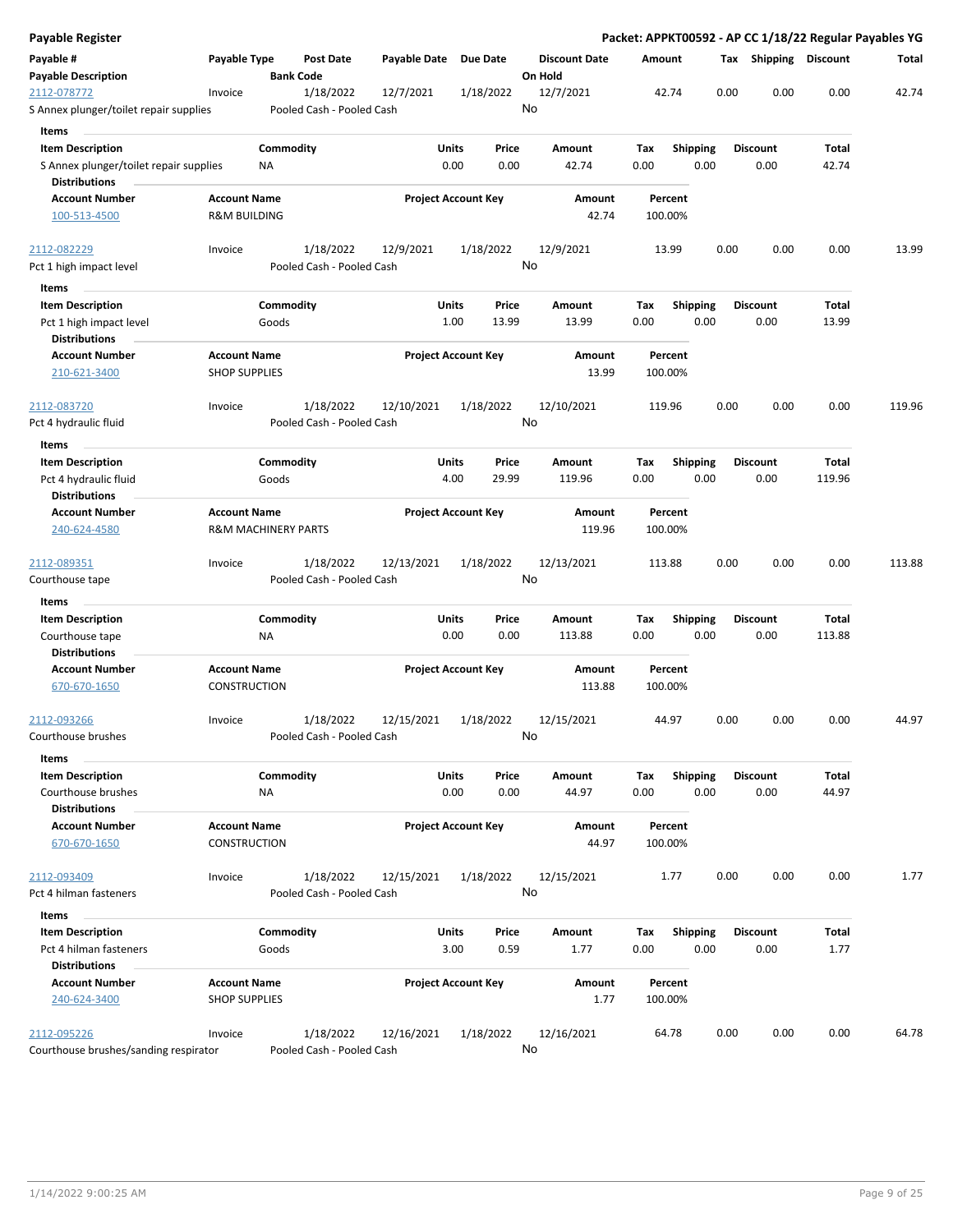| <b>Payable Register</b>                                            |                                             |                    |                                        |                       |                            |               |         |                      |             |                    |      |      |                         |                | Packet: APPKT00592 - AP CC 1/18/22 Regular Payables YG |
|--------------------------------------------------------------------|---------------------------------------------|--------------------|----------------------------------------|-----------------------|----------------------------|---------------|---------|----------------------|-------------|--------------------|------|------|-------------------------|----------------|--------------------------------------------------------|
| Payable #<br><b>Payable Description</b>                            | Payable Type                                | <b>Bank Code</b>   | <b>Post Date</b>                       | Payable Date Due Date |                            |               | On Hold | <b>Discount Date</b> | Amount      |                    |      |      | Tax Shipping Discount   |                | Total                                                  |
| Items                                                              |                                             |                    |                                        |                       |                            |               |         |                      |             |                    |      |      |                         |                |                                                        |
| <b>Item Description</b><br>Courthouse brushes/sanding respirator   |                                             | Commodity<br>ΝA    |                                        |                       | Units<br>0.00              | Price<br>0.00 |         | Amount<br>64.78      | Tax<br>0.00 | <b>Shipping</b>    | 0.00 |      | <b>Discount</b><br>0.00 | Total<br>64.78 |                                                        |
| <b>Distributions</b>                                               |                                             |                    |                                        |                       |                            |               |         |                      |             |                    |      |      |                         |                |                                                        |
| <b>Account Number</b><br>670-670-1650                              | <b>Account Name</b><br><b>CONSTRUCTION</b>  |                    |                                        |                       | <b>Project Account Key</b> |               |         | Amount<br>64.78      |             | Percent<br>100.00% |      |      |                         |                |                                                        |
| 2112-098407                                                        | Invoice                                     |                    | 1/18/2022                              | 12/17/2021            |                            | 1/18/2022     |         | 12/17/2021           |             | 39.93              |      | 0.00 | 0.00                    | 0.00           | 39.93                                                  |
| Courthouse fasteners/plywood                                       |                                             |                    | Pooled Cash - Pooled Cash              |                       |                            |               | No      |                      |             |                    |      |      |                         |                |                                                        |
| Items                                                              |                                             |                    |                                        |                       |                            |               |         |                      |             |                    |      |      |                         |                |                                                        |
| <b>Item Description</b>                                            |                                             | Commodity          |                                        |                       | Units                      | Price         |         | Amount               | Tax         | <b>Shipping</b>    |      |      | <b>Discount</b>         | Total          |                                                        |
| Courthouse fasteners/plywood<br><b>Distributions</b>               |                                             | ΝA                 |                                        |                       | 0.00                       | 0.00          |         | 39.93                | 0.00        |                    | 0.00 |      | 0.00                    | 39.93          |                                                        |
| <b>Account Number</b>                                              | <b>Account Name</b>                         |                    |                                        |                       | <b>Project Account Key</b> |               |         | Amount               |             | Percent            |      |      |                         |                |                                                        |
| 670-670-1650                                                       | <b>CONSTRUCTION</b>                         |                    |                                        |                       |                            |               |         | 39.93                |             | 100.00%            |      |      |                         |                |                                                        |
| 2112-106286<br>Pct 4 absorbant                                     | Invoice                                     |                    | 1/18/2022<br>Pooled Cash - Pooled Cash | 12/22/2021            |                            | 1/18/2022     | No      | 12/22/2021           |             | 17.66              |      | 0.00 | 0.00                    | 0.00           | 17.66                                                  |
| Items                                                              |                                             |                    |                                        |                       |                            |               |         |                      |             |                    |      |      |                         |                |                                                        |
| <b>Item Description</b><br>Pct 4 absorbant<br><b>Distributions</b> |                                             | Commodity<br>Goods |                                        |                       | Units<br>2.00              | Price<br>8.83 |         | Amount<br>17.66      | Tax<br>0.00 | <b>Shipping</b>    | 0.00 |      | <b>Discount</b><br>0.00 | Total<br>17.66 |                                                        |
| <b>Account Number</b>                                              | <b>Account Name</b>                         |                    |                                        |                       | <b>Project Account Key</b> |               |         | Amount               |             | Percent            |      |      |                         |                |                                                        |
| 240-624-3400                                                       | <b>SHOP SUPPLIES</b>                        |                    |                                        |                       |                            |               |         | 17.66                |             | 100.00%            |      |      |                         |                |                                                        |
| 2112-108507                                                        | Invoice                                     |                    | 1/18/2022                              | 12/23/2021            |                            | 1/18/2022     |         | 12/23/2021           |             | 16.78              |      | 0.00 | 0.00                    | 0.00           | 16.78                                                  |
| Courthouse contractor bags                                         |                                             |                    | Pooled Cash - Pooled Cash              |                       |                            |               | No      |                      |             |                    |      |      |                         |                |                                                        |
| Items                                                              |                                             |                    |                                        |                       |                            |               |         |                      |             |                    |      |      |                         |                |                                                        |
| <b>Item Description</b>                                            |                                             | Commodity          |                                        |                       | Units                      | Price         |         | Amount               | Tax         | <b>Shipping</b>    |      |      | <b>Discount</b>         | Total          |                                                        |
| Courthouse contractor bags<br><b>Distributions</b>                 |                                             | Goods              |                                        |                       | 2.00                       | 8.39          |         | 16.78                | 0.00        |                    | 0.00 |      | 0.00                    | 16.78          |                                                        |
| <b>Account Number</b><br>670-670-1650                              | <b>Account Name</b><br><b>CONSTRUCTION</b>  |                    |                                        |                       | <b>Project Account Key</b> |               |         | Amount<br>16.78      |             | Percent<br>100.00% |      |      |                         |                |                                                        |
| 2112-113970                                                        | Invoice                                     |                    | 1/18/2022                              | 12/27/2021            |                            | 1/18/2022     |         | 12/27/2021           |             | 16.78              |      | 0.00 | 0.00                    | 0.00           | 16.78                                                  |
| Courthouse contractor bags                                         |                                             |                    | Pooled Cash - Pooled Cash              |                       |                            |               | No      |                      |             |                    |      |      |                         |                |                                                        |
| Items                                                              |                                             |                    |                                        |                       |                            |               |         |                      |             |                    |      |      |                         |                |                                                        |
| <b>Item Description</b>                                            |                                             | Commodity          |                                        |                       | Units                      | Price         |         | Amount               | Tax         | Shipping           |      |      | <b>Discount</b>         | Total          |                                                        |
| Courthouse contractor bags                                         |                                             | Goods              |                                        |                       | 2.00                       | 8.39          |         | 16.78                | 0.00        |                    | 0.00 |      | 0.00                    | 16.78          |                                                        |
| <b>Distributions</b><br><b>Account Number</b>                      | <b>Account Name</b>                         |                    |                                        |                       | <b>Project Account Key</b> |               |         | Amount               |             | Percent            |      |      |                         |                |                                                        |
| 670-670-1650                                                       | CONSTRUCTION                                |                    |                                        |                       |                            |               |         | 16.78                |             | 100.00%            |      |      |                         |                |                                                        |
| 2112-116021                                                        | Invoice                                     |                    | 1/18/2022                              | 12/28/2021            |                            | 1/18/2022     |         | 12/28/2021           |             | 9.98               |      | 0.00 | 0.00                    | 0.00           | 9.98                                                   |
| Pct 4 duct tape/water                                              |                                             |                    | Pooled Cash - Pooled Cash              |                       |                            |               | No      |                      |             |                    |      |      |                         |                |                                                        |
| Items                                                              |                                             |                    |                                        |                       |                            |               |         |                      |             |                    |      |      |                         |                |                                                        |
| <b>Item Description</b>                                            |                                             | Commodity          |                                        |                       | Units                      | Price         |         | Amount               | Tax         | Shipping           |      |      | <b>Discount</b>         | Total          |                                                        |
| Pct 4 duct tape/water                                              |                                             | NA                 |                                        |                       | 0.00                       | 0.00          |         | 9.98                 | 0.00        |                    | 0.00 |      | 0.00                    | 9.98           |                                                        |
| <b>Distributions</b>                                               |                                             |                    |                                        |                       |                            |               |         |                      |             |                    |      |      |                         |                |                                                        |
| <b>Account Number</b><br>240-624-3400                              | <b>Account Name</b><br><b>SHOP SUPPLIES</b> |                    |                                        |                       | <b>Project Account Key</b> |               |         | Amount<br>9.98       |             | Percent<br>100.00% |      |      |                         |                |                                                        |
| 2112-116505                                                        | Invoice                                     |                    | 1/18/2022                              | 12/28/2021            |                            | 1/18/2022     |         | 12/28/2021           |             | 23.90              |      | 0.00 | 0.00                    | 0.00           | 23.90                                                  |
| Courthouse terry towels/cleaner                                    |                                             |                    | Pooled Cash - Pooled Cash              |                       |                            |               | No      |                      |             |                    |      |      |                         |                |                                                        |
| Items                                                              |                                             |                    |                                        |                       |                            |               |         |                      |             |                    |      |      |                         |                |                                                        |
| <b>Item Description</b>                                            |                                             | Commodity          |                                        |                       | Units                      | Price         |         | Amount               | Tax         | <b>Shipping</b>    |      |      | <b>Discount</b>         | Total          |                                                        |
| Courthouse terry towels/cleaner<br><b>Distributions</b>            |                                             | ΝA                 |                                        |                       | 0.00                       | 0.00          |         | 23.90                | 0.00        |                    | 0.00 |      | 0.00                    | 23.90          |                                                        |
| <b>Account Number</b>                                              | <b>Account Name</b>                         |                    |                                        |                       | <b>Project Account Key</b> |               |         | Amount               |             | Percent            |      |      |                         |                |                                                        |
| 670-670-1650                                                       | CONSTRUCTION                                |                    |                                        |                       |                            |               |         | 23.90                |             | 100.00%            |      |      |                         |                |                                                        |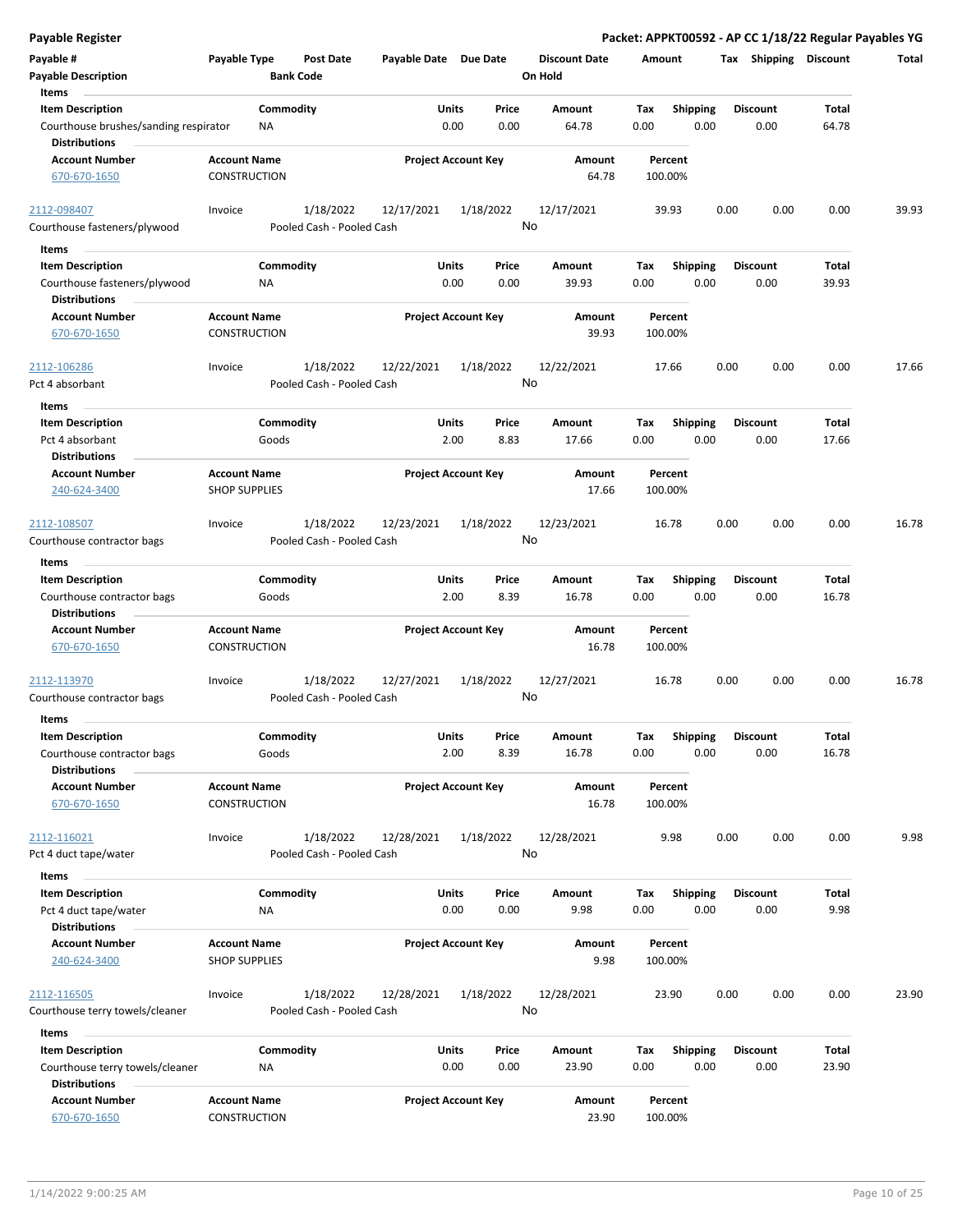| Payable Register                                                          |                                             |                    |                                        |                       |                            |               |                                 |             |                         |      |                         | Packet: APPKT00592 - AP CC 1/18/22 Regular Payables YG |          |
|---------------------------------------------------------------------------|---------------------------------------------|--------------------|----------------------------------------|-----------------------|----------------------------|---------------|---------------------------------|-------------|-------------------------|------|-------------------------|--------------------------------------------------------|----------|
| Payable #<br><b>Payable Description</b>                                   | Payable Type                                | <b>Bank Code</b>   | Post Date                              | Payable Date Due Date |                            |               | <b>Discount Date</b><br>On Hold | Amount      |                         |      | Tax Shipping Discount   |                                                        | Total    |
| 2112-117477<br>Courthouse gate supplies                                   | Invoice                                     |                    | 1/18/2022<br>Pooled Cash - Pooled Cash | 12/28/2021            |                            | 1/18/2022     | 12/28/2021<br>No                |             | 37.12                   | 0.00 | 0.00                    | 0.00                                                   | 37.12    |
|                                                                           |                                             |                    |                                        |                       |                            |               |                                 |             |                         |      |                         |                                                        |          |
| Items                                                                     |                                             |                    |                                        |                       |                            |               |                                 |             |                         |      |                         |                                                        |          |
| <b>Item Description</b><br>Courthouse gate supplies                       |                                             | Commodity<br>ΝA    |                                        |                       | Units<br>0.00              | Price<br>0.00 | Amount<br>37.12                 | Tax<br>0.00 | <b>Shipping</b><br>0.00 |      | <b>Discount</b><br>0.00 | Total<br>37.12                                         |          |
| <b>Distributions</b>                                                      |                                             |                    |                                        |                       |                            |               |                                 |             |                         |      |                         |                                                        |          |
| <b>Account Number</b>                                                     | <b>Account Name</b>                         |                    |                                        |                       | <b>Project Account Key</b> |               | <b>Amount</b>                   |             | Percent                 |      |                         |                                                        |          |
| 670-670-1650                                                              | <b>CONSTRUCTION</b>                         |                    |                                        |                       |                            |               | 37.12                           | 100.00%     |                         |      |                         |                                                        |          |
| 2112-118362                                                               | Invoice                                     |                    | 1/18/2022                              | 12/29/2021            |                            | 1/18/2022     | 12/29/2021                      |             | 3.16                    | 0.00 | 0.00                    | 0.00                                                   | 3.16     |
| Pct 4 reflective mylar                                                    |                                             |                    | Pooled Cash - Pooled Cash              |                       |                            |               | No                              |             |                         |      |                         |                                                        |          |
| Items                                                                     |                                             |                    |                                        |                       |                            |               |                                 |             |                         |      |                         |                                                        |          |
| <b>Item Description</b>                                                   |                                             | Commodity          |                                        |                       | <b>Units</b>               | Price         | Amount                          | Tax         | <b>Shipping</b>         |      | <b>Discount</b>         | Total                                                  |          |
| Pct 4 reflective mylar                                                    |                                             | NA                 |                                        |                       | 0.00                       | 0.00          | 3.16                            | 0.00        | 0.00                    |      | 0.00                    | 3.16                                                   |          |
| <b>Distributions</b>                                                      |                                             |                    |                                        |                       |                            |               |                                 |             |                         |      |                         |                                                        |          |
| <b>Account Number</b>                                                     |                                             |                    |                                        |                       |                            |               |                                 |             |                         |      |                         |                                                        |          |
| 240-624-3400                                                              | <b>Account Name</b><br><b>SHOP SUPPLIES</b> |                    |                                        |                       | <b>Project Account Key</b> |               | Amount<br>3.16                  | 100.00%     | Percent                 |      |                         |                                                        |          |
| 2112-118381                                                               | Invoice                                     |                    | 1/18/2022                              | 12/29/2021            |                            | 1/18/2022     | 12/29/2021                      | 364.89      |                         | 0.00 | 0.00                    | 0.00                                                   | 364.89   |
| Pct 1 brake cleaner/pvc pipe                                              |                                             |                    | Pooled Cash - Pooled Cash              |                       |                            |               | No                              |             |                         |      |                         |                                                        |          |
| Items                                                                     |                                             |                    |                                        |                       |                            |               |                                 |             |                         |      |                         |                                                        |          |
| <b>Item Description</b>                                                   |                                             | Commodity          |                                        |                       | Units                      | Price         | Amount                          | Tax         | <b>Shipping</b>         |      | <b>Discount</b>         | Total                                                  |          |
| Pct 1 brake cleaner/pvc pipe<br><b>Distributions</b>                      |                                             | ΝA                 |                                        |                       | 0.00                       | 0.00          | 364.89                          | 0.00        | 0.00                    |      | 0.00                    | 364.89                                                 |          |
|                                                                           |                                             |                    |                                        |                       |                            |               |                                 |             |                         |      |                         |                                                        |          |
| <b>Account Number</b><br>210-621-3400                                     | <b>Account Name</b><br><b>SHOP SUPPLIES</b> |                    |                                        |                       | <b>Project Account Key</b> |               | Amount<br>364.89                | 100.00%     | Percent                 |      |                         |                                                        |          |
| 2112-119035                                                               | Invoice                                     |                    | 1/18/2022                              | 12/29/2021            |                            | 1/18/2022     | 12/29/2021                      |             | 3.38                    | 0.00 | 0.00                    | 0.00                                                   | 3.38     |
| Pct 4 reflective mylar                                                    |                                             |                    | Pooled Cash - Pooled Cash              |                       |                            |               | No                              |             |                         |      |                         |                                                        |          |
| Items                                                                     |                                             |                    |                                        |                       |                            |               |                                 |             |                         |      |                         |                                                        |          |
| <b>Item Description</b><br>Pct 4 reflective mylar<br><b>Distributions</b> |                                             | Commodity<br>Goods |                                        |                       | Units<br>2.00              | Price<br>1.69 | Amount<br>3.38                  | Tax<br>0.00 | Shipping<br>0.00        |      | <b>Discount</b><br>0.00 | Total<br>3.38                                          |          |
| <b>Account Number</b>                                                     | <b>Account Name</b>                         |                    |                                        |                       | <b>Project Account Key</b> |               | Amount                          |             | Percent                 |      |                         |                                                        |          |
| 240-624-3400                                                              | <b>SHOP SUPPLIES</b>                        |                    |                                        |                       |                            |               | 3.38                            | 100.00%     |                         |      |                         |                                                        |          |
| <b>Vendor:</b> VEN02985 - Frazier, Angela                                 |                                             |                    |                                        |                       |                            |               |                                 |             |                         |      | <b>Vendor Total:</b>    |                                                        | 116.00   |
| <b>INV0004148</b>                                                         | Invoice                                     |                    | 1/18/2022                              | 1/13/2022             |                            | 1/18/2022     | 1/13/2022                       | 116.00      |                         | 0.00 | 0.00                    | 0.00                                                   | 116.00   |
| 1/24-27/22 travel-meals                                                   |                                             |                    | Pooled Cash - Pooled Cash              |                       |                            |               | No                              |             |                         |      |                         |                                                        |          |
| Items                                                                     |                                             |                    |                                        |                       |                            |               |                                 |             |                         |      |                         |                                                        |          |
| <b>Item Description</b><br>$1/24 - 27/22$ travel-meals                    |                                             | Commodity<br>NA    |                                        |                       | Units<br>0.00              | Price<br>0.00 | Amount<br>116.00                | Tax<br>0.00 | <b>Shipping</b><br>0.00 |      | <b>Discount</b><br>0.00 | Total<br>116.00                                        |          |
| <b>Distributions</b>                                                      |                                             |                    |                                        |                       |                            |               |                                 |             |                         |      |                         |                                                        |          |
| <b>Account Number</b><br>100-403-4270                                     | <b>Account Name</b>                         |                    | OUT OF COUNTY TRAVEL/TRAINING          |                       | <b>Project Account Key</b> |               | Amount<br>116.00                | 100.00%     | Percent                 |      |                         |                                                        |          |
| <b>Vendor:</b> 00074 - FROELICH, DR. JAMES E.                             |                                             |                    |                                        |                       |                            |               |                                 |             |                         |      |                         | <b>Vendor Total:</b>                                   | 200.00   |
|                                                                           |                                             |                    |                                        |                       |                            |               |                                 |             |                         |      |                         |                                                        |          |
| INV0004128<br>12/21/21-1/22/22 health officer                             | Invoice                                     |                    | 1/18/2022<br>Pooled Cash - Pooled Cash | 1/12/2022             |                            | 1/18/2022     | 1/12/2022<br>No                 | 200.00      |                         | 0.00 | 0.00                    | 0.00                                                   | 200.00   |
| Items                                                                     |                                             |                    |                                        |                       |                            |               |                                 |             |                         |      |                         |                                                        |          |
| <b>Item Description</b><br>12/21/21-1/22/22 health officer                |                                             | Commodity<br>ΝA    |                                        |                       | Units<br>0.00              | Price<br>0.00 | Amount<br>200.00                | Tax<br>0.00 | <b>Shipping</b><br>0.00 |      | <b>Discount</b><br>0.00 | Total<br>200.00                                        |          |
| <b>Distributions</b><br><b>Account Number</b>                             | <b>Account Name</b>                         |                    |                                        |                       | <b>Project Account Key</b> |               | Amount                          |             | Percent                 |      |                         |                                                        |          |
| 100-641-1020                                                              | SALARY APPOINTED OFFICIAL                   |                    |                                        |                       |                            |               | 200.00                          | 100.00%     |                         |      |                         |                                                        |          |
| <b>Vendor:</b> 00183 - GOHEEN & O'TOOLE                                   |                                             |                    |                                        |                       |                            |               |                                 |             |                         |      |                         | <b>Vendor Total:</b>                                   | 5,805.50 |
|                                                                           |                                             |                    |                                        |                       |                            |               |                                 |             |                         |      |                         |                                                        |          |
| 1999<br>CR-15-25559 Bean Dst Ct 10/27/20-12/1/21                          | Invoice                                     |                    | 1/18/2022<br>Pooled Cash - Pooled Cash | 12/15/2021            |                            | 1/18/2022     | 12/15/2021<br>No                | 442.00      |                         | 0.00 | 0.00                    | 0.00                                                   | 442.00   |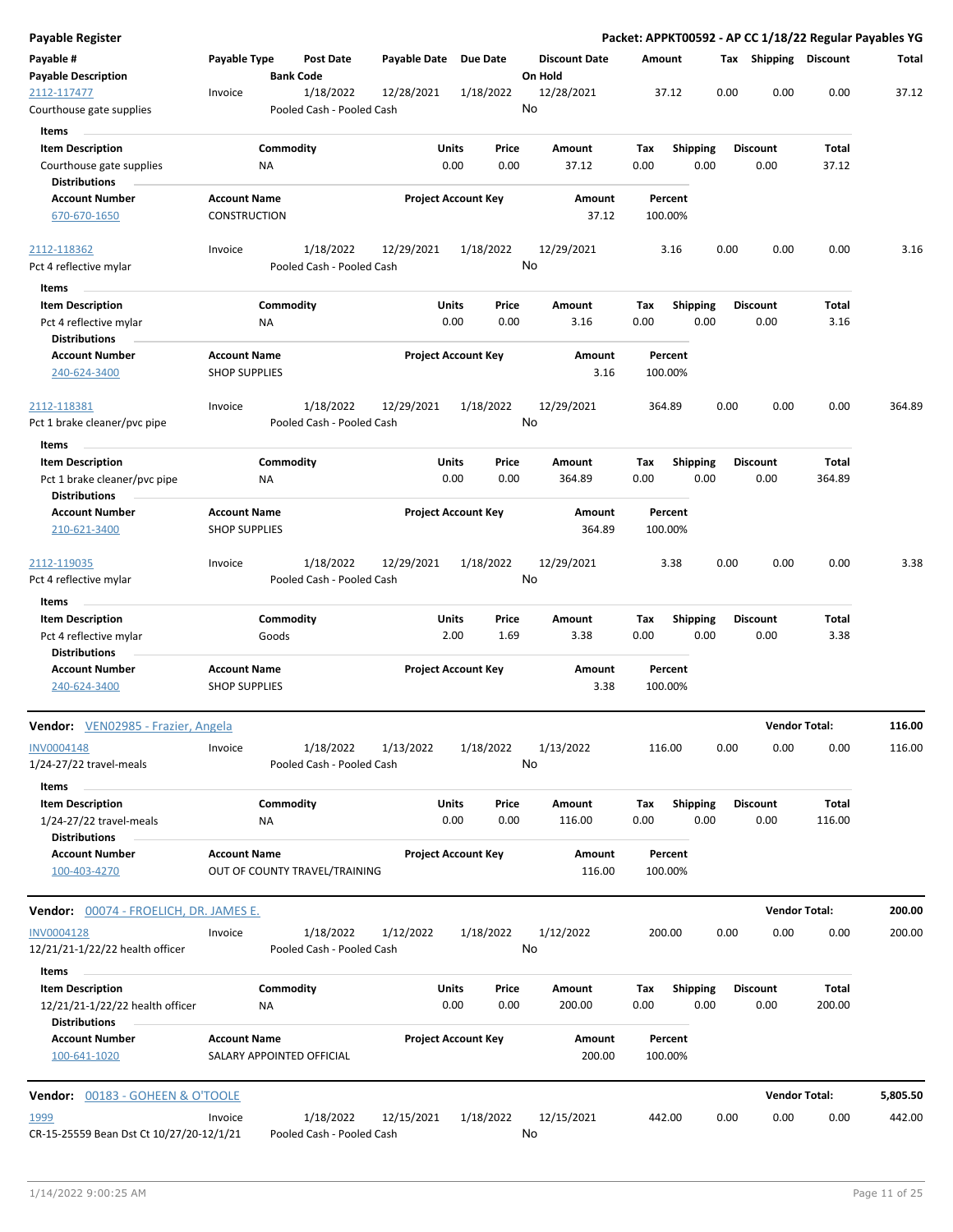| Payable Register                                                                           |                                             |                        |                                        |                            |               |               |                      |             |                    |      |      |                         |                 | Packet: APPKT00592 - AP CC 1/18/22 Regular Payables YG |
|--------------------------------------------------------------------------------------------|---------------------------------------------|------------------------|----------------------------------------|----------------------------|---------------|---------------|----------------------|-------------|--------------------|------|------|-------------------------|-----------------|--------------------------------------------------------|
| Payable #                                                                                  | Payable Type                                |                        | <b>Post Date</b>                       | Payable Date Due Date      |               |               | <b>Discount Date</b> | Amount      |                    |      |      | Tax Shipping Discount   |                 | Total                                                  |
| <b>Payable Description</b><br>Items                                                        |                                             | <b>Bank Code</b>       |                                        |                            |               |               | On Hold              |             |                    |      |      |                         |                 |                                                        |
| <b>Item Description</b>                                                                    |                                             | Commodity              |                                        |                            | Units         | Price         | Amount               | Tax         | <b>Shipping</b>    |      |      | <b>Discount</b>         | Total           |                                                        |
| CR-15-25559 Bean Dst Ct 10/27/20-12/1/ NA<br><b>Distributions</b>                          |                                             |                        |                                        |                            | 0.00          | 0.00          | 442.00               | 0.00        |                    | 0.00 |      | 0.00                    | 442.00          |                                                        |
| <b>Account Number</b>                                                                      | <b>Account Name</b>                         |                        |                                        | <b>Project Account Key</b> |               |               | Amount               |             | Percent            |      |      |                         |                 |                                                        |
| 100-435-4370                                                                               | <b>ATTORNEY FEES</b>                        |                        |                                        |                            |               |               | 442.00               |             | 100.00%            |      |      |                         |                 |                                                        |
| 2008<br>CR-20-27700 Frazier Dst Ct 3/16-12/15/21                                           | Invoice                                     |                        | 1/18/2022<br>Pooled Cash - Pooled Cash | 12/17/2021                 |               | 1/18/2022     | 12/17/2021<br>No     |             | 620.50             |      | 0.00 | 0.00                    | 0.00            | 620.50                                                 |
| Items                                                                                      |                                             |                        |                                        |                            |               |               |                      |             |                    |      |      |                         |                 |                                                        |
| <b>Item Description</b>                                                                    |                                             | Commodity              |                                        |                            | Units         | Price         | Amount               | Tax         | <b>Shipping</b>    |      |      | <b>Discount</b>         | Total           |                                                        |
| CR-20-27700 Frazier Dst Ct 3/16-12/15/21<br>Distributions                                  |                                             | ΝA                     |                                        |                            | 0.00          | 0.00          | 620.50               | 0.00        |                    | 0.00 |      | 0.00                    | 620.50          |                                                        |
| <b>Account Number</b>                                                                      | <b>Account Name</b>                         |                        |                                        | <b>Project Account Key</b> |               |               | Amount               |             | Percent            |      |      |                         |                 |                                                        |
| 100-435-4370                                                                               | <b>ATTORNEY FEES</b>                        |                        |                                        |                            |               |               | 620.50               |             | 100.00%            |      |      |                         |                 |                                                        |
| 2036<br>CR-21-28256 Wilson Dst Ct 11/2-12/15/21                                            | Invoice                                     |                        | 1/18/2022<br>Pooled Cash - Pooled Cash | 12/17/2021                 |               | 1/18/2022     | 12/17/2021<br>No     |             | 263.50             |      | 0.00 | 0.00                    | 0.00            | 263.50                                                 |
| Items                                                                                      |                                             |                        |                                        |                            |               |               |                      |             |                    |      |      |                         |                 |                                                        |
| <b>Item Description</b><br>CR-21-28256 Wilson Dst Ct 11/2-12/15/21<br><b>Distributions</b> |                                             | Commodity<br>ΝA        |                                        |                            | Units<br>0.00 | Price<br>0.00 | Amount<br>263.50     | Tax<br>0.00 | <b>Shipping</b>    | 0.00 |      | <b>Discount</b><br>0.00 | Total<br>263.50 |                                                        |
| <b>Account Number</b>                                                                      | <b>Account Name</b>                         |                        |                                        | <b>Project Account Key</b> |               |               | Amount               |             | Percent            |      |      |                         |                 |                                                        |
| 100-435-4370                                                                               | <b>ATTORNEY FEES</b>                        |                        |                                        |                            |               |               | 263.50               |             | 100.00%            |      |      |                         |                 |                                                        |
| 2039                                                                                       | Invoice                                     |                        | 1/18/2022                              | 12/17/2021                 |               | 1/18/2022     | 12/17/2021           |             | 612.00             |      | 0.00 | 0.00                    | 0.00            | 612.00                                                 |
| CR-20-27730 Nyland Dst Ct 4/21-12/15/21                                                    |                                             |                        | Pooled Cash - Pooled Cash              |                            |               |               | No                   |             |                    |      |      |                         |                 |                                                        |
| Items                                                                                      |                                             |                        |                                        |                            |               |               |                      |             |                    |      |      |                         |                 |                                                        |
| <b>Item Description</b>                                                                    |                                             | Commodity              |                                        |                            | <b>Units</b>  | Price         | Amount               | Tax         | <b>Shipping</b>    |      |      | <b>Discount</b>         | Total           |                                                        |
| CR-20-27730 Nyland Dst Ct 4/21-12/15/21<br><b>Distributions</b>                            |                                             | ΝA                     |                                        |                            | 0.00          | 0.00          | 612.00               | 0.00        |                    | 0.00 |      | 0.00                    | 612.00          |                                                        |
| <b>Account Number</b>                                                                      | <b>Account Name</b>                         |                        |                                        | <b>Project Account Key</b> |               |               | Amount               |             | Percent            |      |      |                         |                 |                                                        |
| 100-435-4370                                                                               | <b>ATTORNEY FEES</b>                        |                        |                                        |                            |               |               | 612.00               |             | 100.00%            |      |      |                         |                 |                                                        |
| <u>2040</u>                                                                                | Invoice                                     |                        | 1/18/2022                              | 12/20/2021                 |               | 1/18/2022     | 12/20/2021           | 1,589.50    |                    |      | 0.00 | 0.00                    | 0.00            | 1,589.50                                               |
| CR-19-27201 James Dst Ct 10/15-12/17/21                                                    |                                             |                        | Pooled Cash - Pooled Cash              |                            |               |               | No                   |             |                    |      |      |                         |                 |                                                        |
| Items                                                                                      |                                             |                        |                                        |                            |               |               |                      |             |                    |      |      |                         |                 |                                                        |
| <b>Item Description</b>                                                                    |                                             | Commodity              |                                        |                            | <b>Units</b>  | Price         | Amount               | Tax         | Shipping           |      |      | <b>Discount</b>         | Total           |                                                        |
| CR-19-27201 James Dst Ct 10/15-12/17/21<br><b>Distributions</b>                            |                                             | NA                     |                                        |                            | 0.00          | 0.00          | 1,589.50             | 0.00        |                    | 0.00 |      | 0.00                    | 1,589.50        |                                                        |
| <b>Account Number</b>                                                                      | <b>Account Name</b>                         |                        |                                        | <b>Project Account Key</b> |               |               | Amount               |             | Percent            |      |      |                         |                 |                                                        |
| 100-435-4370                                                                               | <b>ATTORNEY FEES</b>                        |                        |                                        |                            |               |               | 1,589.50             |             | 100.00%            |      |      |                         |                 |                                                        |
| 2041                                                                                       | Invoice                                     |                        | 1/18/2022                              | 12/20/2021                 |               | 1/18/2022     | 12/20/2021           |             | 671.50             |      | 0.00 | 0.00                    | 0.00            | 671.50                                                 |
| CR-18-26804 Wagner Dst Ct 3/5-12/15/21                                                     |                                             |                        | Pooled Cash - Pooled Cash              |                            |               |               | No                   |             |                    |      |      |                         |                 |                                                        |
| Items                                                                                      |                                             |                        |                                        |                            |               |               |                      |             |                    |      |      |                         |                 |                                                        |
| <b>Item Description</b>                                                                    |                                             | Commodity              |                                        |                            | <b>Units</b>  | Price         | Amount               | Tax         | <b>Shipping</b>    |      |      | <b>Discount</b>         | Total           |                                                        |
| CR-18-26804 Wagner Dst Ct 3/5-12/15/21<br><b>Distributions</b>                             |                                             | ΝA                     |                                        |                            | 0.00          | 0.00          | 671.50               | 0.00        |                    | 0.00 |      | 0.00                    | 671.50          |                                                        |
| <b>Account Number</b><br>100-435-4370                                                      | <b>Account Name</b><br><b>ATTORNEY FEES</b> |                        |                                        | <b>Project Account Key</b> |               |               | Amount<br>671.50     |             | Percent<br>100.00% |      |      |                         |                 |                                                        |
| 2043<br>CR-19-27035 Garza Dst Ct 10/5-12/17/21                                             | Invoice                                     |                        | 1/18/2022<br>Pooled Cash - Pooled Cash | 12/21/2021                 |               | 1/18/2022     | 12/21/2021<br>No     |             | 773.50             |      | 0.00 | 0.00                    | 0.00            | 773.50                                                 |
| Items                                                                                      |                                             |                        |                                        |                            |               |               |                      |             |                    |      |      |                         |                 |                                                        |
| <b>Item Description</b><br>CR-19-27035 Garza Dst Ct 10/5-12/17/21                          |                                             | Commodity<br><b>NA</b> |                                        |                            | Units<br>0.00 | Price<br>0.00 | Amount<br>773.50     | Tax<br>0.00 | Shipping           | 0.00 |      | Discount<br>0.00        | Total<br>773.50 |                                                        |
| <b>Distributions</b>                                                                       |                                             |                        |                                        |                            |               |               |                      |             |                    |      |      |                         |                 |                                                        |
| <b>Account Number</b><br>100-435-4370                                                      | <b>Account Name</b><br><b>ATTORNEY FEES</b> |                        |                                        | <b>Project Account Key</b> |               |               | Amount<br>773.50     |             | Percent<br>100.00% |      |      |                         |                 |                                                        |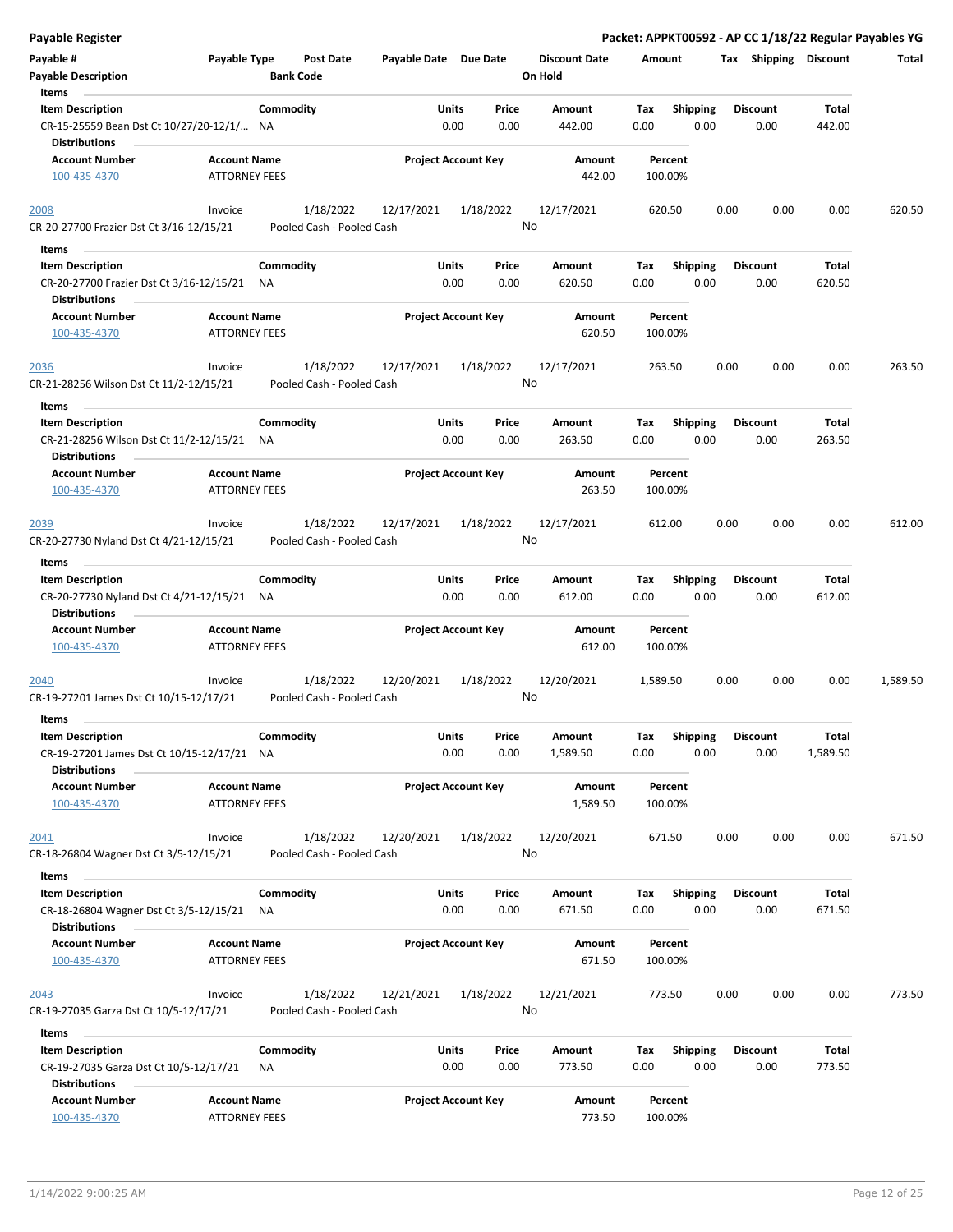| Payable Register                                                                         |                                             |                                        |            |                            |               |                                 |                    |                         |      |                         | Packet: APPKT00592 - AP CC 1/18/22 Regular Payables YG |          |
|------------------------------------------------------------------------------------------|---------------------------------------------|----------------------------------------|------------|----------------------------|---------------|---------------------------------|--------------------|-------------------------|------|-------------------------|--------------------------------------------------------|----------|
| Payable #<br><b>Payable Description</b>                                                  | Payable Type                                | <b>Post Date</b><br><b>Bank Code</b>   |            | Payable Date Due Date      |               | <b>Discount Date</b><br>On Hold | Amount             |                         |      | Tax Shipping Discount   |                                                        | Total    |
| 2044<br>CR-16-25903 Shaw Dst Ct 6/22-12/21/21                                            | Invoice                                     | 1/18/2022<br>Pooled Cash - Pooled Cash | 12/21/2021 | 1/18/2022                  |               | 12/21/2021<br>No                | 722.50             |                         | 0.00 | 0.00                    | 0.00                                                   | 722.50   |
| Items                                                                                    |                                             |                                        |            |                            |               |                                 |                    |                         |      |                         |                                                        |          |
| <b>Item Description</b><br>CR-16-25903 Shaw Dst Ct 6/22-12/21/21                         |                                             | Commodity<br>ΝA                        |            | Units<br>0.00              | Price<br>0.00 | Amount<br>722.50                | Tax<br>0.00        | Shipping<br>0.00        |      | <b>Discount</b><br>0.00 | Total<br>722.50                                        |          |
| <b>Distributions</b><br><b>Account Number</b>                                            | <b>Account Name</b>                         |                                        |            | <b>Project Account Key</b> |               | Amount                          |                    | Percent                 |      |                         |                                                        |          |
| 100-435-4370                                                                             | <b>ATTORNEY FEES</b>                        |                                        |            |                            |               | 722.50                          | 100.00%            |                         |      |                         |                                                        |          |
| 2045                                                                                     | Invoice                                     | 1/18/2022                              | 12/22/2021 | 1/18/2022                  |               | 12/22/2021                      | 110.50             |                         | 0.00 | 0.00                    | 0.00                                                   | 110.50   |
| Unfiled Petty Dst Ct 10/28/20-1/29/21                                                    |                                             | Pooled Cash - Pooled Cash              |            |                            |               | No                              |                    |                         |      |                         |                                                        |          |
| Items                                                                                    |                                             |                                        |            |                            |               |                                 |                    |                         |      |                         |                                                        |          |
| <b>Item Description</b><br>Unfiled Petty Dst Ct 10/28/20-1/29/21<br><b>Distributions</b> |                                             | Commodity<br>ΝA                        |            | Units<br>0.00              | Price<br>0.00 | Amount<br>110.50                | Tax<br>0.00        | <b>Shipping</b><br>0.00 |      | <b>Discount</b><br>0.00 | Total<br>110.50                                        |          |
| <b>Account Number</b><br>100-435-4370                                                    | <b>Account Name</b><br><b>ATTORNEY FEES</b> |                                        |            | <b>Project Account Key</b> |               | Amount<br>110.50                | 100.00%            | Percent                 |      |                         |                                                        |          |
| <b>Vendor:</b> 00692 - GRAHAM TRUCK TIRE CENTER                                          |                                             |                                        |            |                            |               |                                 |                    |                         |      | <b>Vendor Total:</b>    |                                                        | 40.00    |
| 2048187                                                                                  | Invoice                                     | 1/18/2022                              | 12/13/2021 | 1/18/2022                  |               | 12/13/2021                      |                    | 40.00                   | 0.00 | 0.00                    | 0.00                                                   | 40.00    |
| Pct 3 flat repair                                                                        |                                             | Pooled Cash - Pooled Cash              |            |                            |               | No                              |                    |                         |      |                         |                                                        |          |
| Items<br><b>Item Description</b>                                                         |                                             | Commodity                              |            | Units                      | Price         | Amount                          | Tax                | Shipping                |      | <b>Discount</b>         | Total                                                  |          |
| Pct 3 flat repair                                                                        |                                             | ΝA                                     |            | 0.00                       | 0.00          | 40.00                           | 0.00               | 0.00                    |      | 0.00                    | 40.00                                                  |          |
| <b>Distributions</b>                                                                     |                                             |                                        |            |                            |               |                                 |                    |                         |      |                         |                                                        |          |
| <b>Account Number</b><br>230-623-4590                                                    | <b>Account Name</b>                         | R&M MACH. TIRES & TUBES                |            | <b>Project Account Key</b> |               | Amount<br>40.00                 | 100.00%            | Percent                 |      |                         |                                                        |          |
|                                                                                          |                                             |                                        |            |                            |               |                                 |                    |                         |      |                         |                                                        |          |
| Vendor: 00010 - HOLLAND, JORDAN PLLC                                                     |                                             |                                        |            |                            |               |                                 |                    |                         |      | <b>Vendor Total:</b>    |                                                        | 4,678.35 |
| INV0004119<br>50593 Thomas Co Ct@Law                                                     | Invoice                                     | 1/18/2022<br>Pooled Cash - Pooled Cash | 1/5/2022   | 1/18/2022                  |               | 1/5/2022<br>No                  | 300.00             |                         | 0.00 | 0.00                    | 0.00                                                   | 300.00   |
| Items                                                                                    |                                             |                                        |            |                            |               |                                 |                    |                         |      |                         |                                                        |          |
| <b>Item Description</b>                                                                  |                                             | Commodity                              |            | Units                      | Price         | Amount                          | Tax                | <b>Shipping</b>         |      | <b>Discount</b>         | Total                                                  |          |
| 50593 Thomas Co Ct@Law                                                                   |                                             | NA                                     |            | 0.00                       | 0.00          | 300.00                          | 0.00               | 0.00                    |      | 0.00                    | 300.00                                                 |          |
| <b>Distributions</b>                                                                     |                                             |                                        |            |                            |               |                                 |                    |                         |      |                         |                                                        |          |
| Account Number<br>100-410-4240                                                           | <b>Account Name</b>                         | <b>INDIGENT ATTORNEY FEES</b>          |            | <b>Project Account Key</b> |               | Amount<br>300.00                | 100.00%            | Percent                 |      |                         |                                                        |          |
| INV0004134<br>FA-20-45008 AW Dst Ct 10/9-12/3/21                                         | Invoice                                     | 1/18/2022<br>Pooled Cash - Pooled Cash | 12/6/2021  | 1/18/2022                  |               | 12/6/2021<br>No                 | 909.50             |                         | 0.00 | 0.00                    | 0.00                                                   | 909.50   |
| Items                                                                                    |                                             |                                        |            |                            |               |                                 |                    |                         |      |                         |                                                        |          |
| <b>Item Description</b><br>FA-20-45008 AW Dst Ct 10/9-12/3/21<br><b>Distributions</b>    |                                             | Commodity<br>ΝA                        |            | Units<br>0.00              | Price<br>0.00 | Amount<br>909.50                | Tax<br>0.00        | <b>Shipping</b><br>0.00 |      | <b>Discount</b><br>0.00 | Total<br>909.50                                        |          |
| <b>Account Number</b><br>100-435-4360                                                    | <b>Account Name</b>                         | ATTORNEY FEES- CPS CASES               |            | <b>Project Account Key</b> |               | Amount<br>909.50                | 100.00%            | Percent                 |      |                         |                                                        |          |
| INV0004137<br>unfiled Graham Dst Ct 12/1-13/21                                           | Invoice                                     | 1/18/2022<br>Pooled Cash - Pooled Cash | 1/5/2022   | 1/18/2022                  |               | 1/5/2022<br>No                  | 178.50             |                         | 0.00 | 0.00                    | 0.00                                                   | 178.50   |
| Items                                                                                    |                                             |                                        |            |                            |               |                                 |                    |                         |      |                         |                                                        |          |
| <b>Item Description</b><br>unfiled Graham Dst Ct 12/1-13/21                              |                                             | Commodity<br>ΝA                        |            | Units<br>0.00              | Price<br>0.00 | Amount<br>178.50                | Tax<br>0.00        | <b>Shipping</b><br>0.00 |      | <b>Discount</b><br>0.00 | Total<br>178.50                                        |          |
| <b>Distributions</b>                                                                     |                                             |                                        |            |                            |               |                                 |                    |                         |      |                         |                                                        |          |
| <b>Account Number</b><br>100-435-4370                                                    | <b>Account Name</b><br><b>ATTORNEY FEES</b> |                                        |            | <b>Project Account Key</b> |               | Amount<br>178.50                | Percent<br>100.00% |                         |      |                         |                                                        |          |
| <b>INV0004140</b><br>CR-21-28262-1 Golson Dst Ct 11/9/21-1/3/22                          | Invoice                                     | 1/18/2022<br>Pooled Cash - Pooled Cash | 1/6/2022   | 1/18/2022                  |               | 1/6/2022<br>No                  | 629.00             |                         | 0.00 | 0.00                    | 0.00                                                   | 629.00   |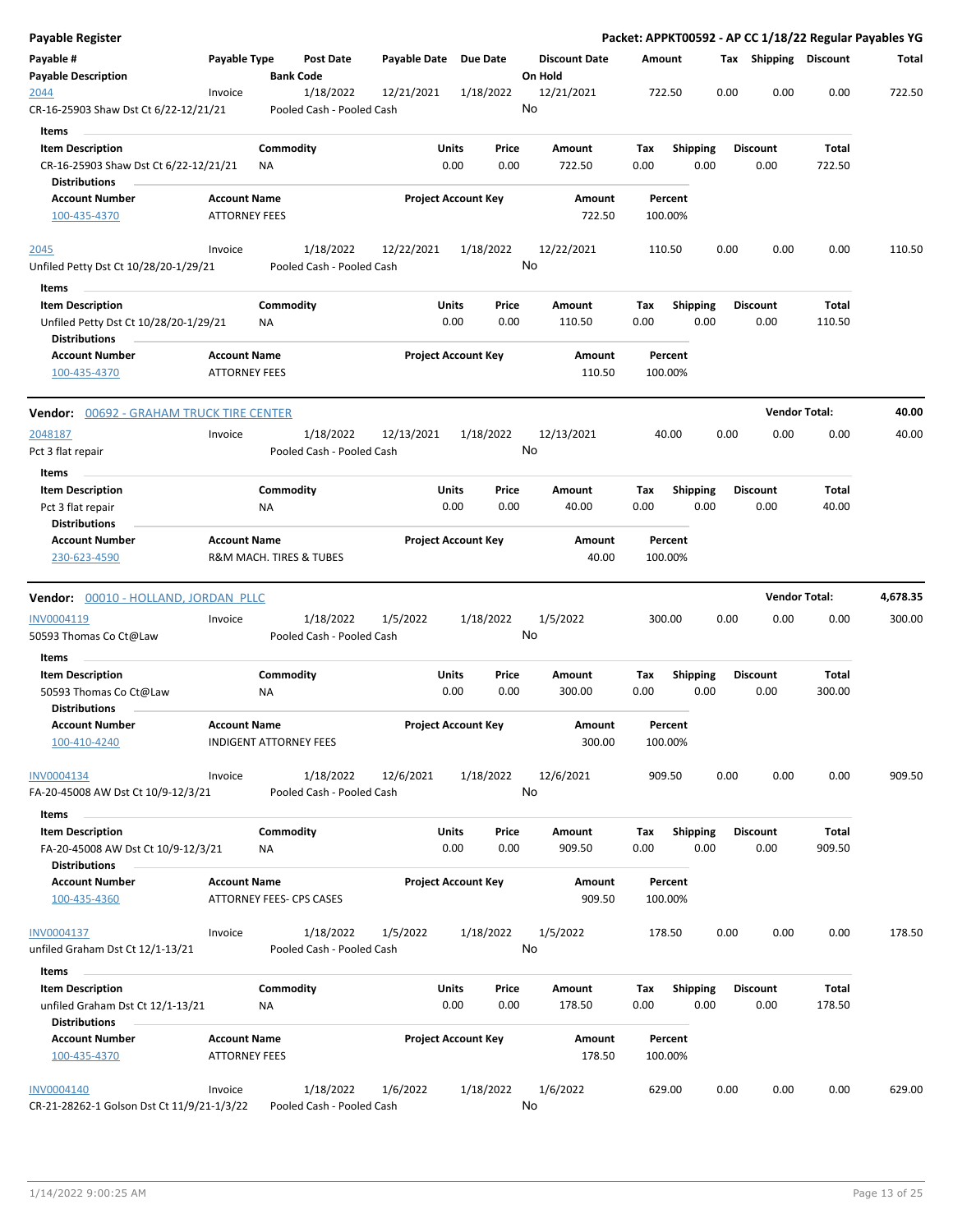| <b>Payable Register</b>                                                                    |                                             |                                        |                       |                            |                                 | Packet: APPKT00592 - AP CC 1/18/22 Regular Payables YG |      |                         |                      |          |
|--------------------------------------------------------------------------------------------|---------------------------------------------|----------------------------------------|-----------------------|----------------------------|---------------------------------|--------------------------------------------------------|------|-------------------------|----------------------|----------|
| Payable #<br><b>Payable Description</b>                                                    | Payable Type                                | <b>Post Date</b><br><b>Bank Code</b>   | Payable Date Due Date |                            | <b>Discount Date</b><br>On Hold | Amount                                                 |      | Tax Shipping Discount   |                      | Total    |
| Items<br><b>Item Description</b>                                                           |                                             | Commodity                              | Units                 | Price                      | <b>Amount</b>                   | <b>Shipping</b><br>Tax                                 |      | <b>Discount</b>         | Total                |          |
| CR-21-28262-1 Golson Dst Ct 11/9/21-1/3 NA<br><b>Distributions</b>                         |                                             |                                        |                       | 0.00<br>0.00               | 629.00                          | 0.00<br>0.00                                           |      | 0.00                    | 629.00               |          |
| <b>Account Number</b>                                                                      | <b>Account Name</b>                         |                                        |                       | <b>Project Account Key</b> | Amount                          | Percent                                                |      |                         |                      |          |
| 100-435-4370                                                                               | <b>ATTORNEY FEES</b>                        |                                        |                       |                            | 629.00                          | 100.00%                                                |      |                         |                      |          |
| INV0004142                                                                                 | Invoice                                     | 1/18/2022                              | 1/5/2022              | 1/18/2022                  | 1/5/2022                        | 612.00                                                 | 0.00 | 0.00                    | 0.00                 | 612.00   |
| CR-20-27809 Roberts Dst Ct 10/1-12/9/21                                                    |                                             | Pooled Cash - Pooled Cash              |                       |                            | No                              |                                                        |      |                         |                      |          |
| Items                                                                                      |                                             |                                        |                       |                            |                                 |                                                        |      |                         |                      |          |
| <b>Item Description</b><br>CR-20-27809 Roberts Dst Ct 10/1-12/9/21<br><b>Distributions</b> |                                             | Commodity<br>ΝA                        | Units                 | Price<br>0.00<br>0.00      | Amount<br>612.00                | Shipping<br>Tax<br>0.00<br>0.00                        |      | <b>Discount</b><br>0.00 | Total<br>612.00      |          |
| <b>Account Number</b>                                                                      | <b>Account Name</b>                         |                                        |                       | <b>Project Account Key</b> | Amount                          | Percent                                                |      |                         |                      |          |
| 100-435-4370                                                                               | <b>ATTORNEY FEES</b>                        |                                        |                       |                            | 612.00                          | 100.00%                                                |      |                         |                      |          |
| INV0004145<br>CR-20-27463 Griffith Dst Ct 11/15-12/8/21                                    | Invoice                                     | 1/18/2022<br>Pooled Cash - Pooled Cash | 1/3/2022              | 1/18/2022                  | 1/3/2022<br>No                  | 731.00                                                 | 0.00 | 0.00                    | 0.00                 | 731.00   |
| Items                                                                                      |                                             |                                        |                       |                            |                                 |                                                        |      |                         |                      |          |
| <b>Item Description</b>                                                                    |                                             | Commodity                              | Units                 | Price                      | Amount                          | Tax<br><b>Shipping</b>                                 |      | <b>Discount</b>         | Total                |          |
| CR-20-27463 Griffith Dst Ct 11/15-12/8/21 NA<br><b>Distributions</b>                       |                                             |                                        |                       | 0.00<br>0.00               | 731.00                          | 0.00<br>0.00                                           |      | 0.00                    | 731.00               |          |
| <b>Account Number</b>                                                                      | <b>Account Name</b>                         |                                        |                       | <b>Project Account Key</b> | <b>Amount</b>                   | Percent                                                |      |                         |                      |          |
| 100-435-4370                                                                               | <b>ATTORNEY FEES</b>                        |                                        |                       |                            | 731.00                          | 100.00%                                                |      |                         |                      |          |
| INV0004146                                                                                 | Invoice                                     | 1/18/2022                              | 12/30/2021            | 1/18/2022                  | 12/30/2021                      | 493.00                                                 | 0.00 | 0.00                    | 0.00                 | 493.00   |
| CR-18-26679 Keel Dst Ct 11/9-12/2/21                                                       |                                             | Pooled Cash - Pooled Cash              |                       |                            | No                              |                                                        |      |                         |                      |          |
| Items                                                                                      |                                             |                                        |                       |                            |                                 |                                                        |      |                         |                      |          |
| <b>Item Description</b>                                                                    |                                             | Commodity                              | Units                 | Price                      | Amount                          | <b>Shipping</b><br>Tax                                 |      | <b>Discount</b>         | Total                |          |
| CR-18-26679 Keel Dst Ct 11/9-12/2/21<br><b>Distributions</b>                               |                                             | NA                                     |                       | 0.00<br>0.00               | 493.00                          | 0.00<br>0.00                                           |      | 0.00                    | 493.00               |          |
| <b>Account Number</b><br>100-435-4370                                                      | <b>Account Name</b><br><b>ATTORNEY FEES</b> |                                        |                       | <b>Project Account Key</b> | Amount<br>493.00                | Percent<br>100.00%                                     |      |                         |                      |          |
| INV0004147<br>CR-21-28194 Roberts Dst Ct 10/6/21-1/4/22                                    | Invoice                                     | 1/18/2022<br>Pooled Cash - Pooled Cash | 1/5/2022              | 1/18/2022                  | 1/5/2022<br>No                  | 825.35                                                 | 0.00 | 0.00                    | 0.00                 | 825.35   |
|                                                                                            |                                             |                                        |                       |                            |                                 |                                                        |      |                         |                      |          |
| Items<br><b>Item Description</b><br>CR-21-28194 Roberts Dst Ct 10/6/21-1/4/ NA             |                                             | Commodity                              | Units                 | Price<br>0.00<br>0.00      | Amount<br>825.35                | Shipping<br>Tax<br>0.00<br>0.00                        |      | Discount<br>0.00        | Total<br>825.35      |          |
| <b>Distributions</b>                                                                       |                                             |                                        |                       |                            |                                 |                                                        |      |                         |                      |          |
| <b>Account Number</b><br>100-435-4370                                                      | <b>Account Name</b><br><b>ATTORNEY FEES</b> |                                        |                       | <b>Project Account Key</b> | Amount<br>825.35                | Percent<br>100.00%                                     |      |                         |                      |          |
| <b>Vendor:</b> 00397 - JESSICA MCDONALD & ASSOC.                                           |                                             |                                        |                       |                            |                                 |                                                        |      |                         | <b>Vendor Total:</b> | 1,490.00 |
| 526                                                                                        | Invoice                                     | 1/18/2022                              | 1/10/2022             | 1/18/2022                  | 1/10/2022                       | 830.00                                                 | 0.00 | 0.00                    | 0.00                 | 830.00   |
| CR-20-27683 Collins Dst Ct 9/28-12/3/21                                                    |                                             | Pooled Cash - Pooled Cash              |                       |                            | No                              |                                                        |      |                         |                      |          |
| Items                                                                                      |                                             |                                        |                       |                            |                                 |                                                        |      |                         |                      |          |
| <b>Item Description</b><br>CR-20-27683 Collins Dst Ct 9/28-12/3/21<br><b>Distributions</b> |                                             | Commodity<br>ΝA                        | Units                 | Price<br>0.00<br>0.00      | Amount<br>830.00                | <b>Shipping</b><br>Tax<br>0.00<br>0.00                 |      | <b>Discount</b><br>0.00 | Total<br>830.00      |          |
| <b>Account Number</b><br>100-435-4370                                                      | <b>Account Name</b><br><b>ATTORNEY FEES</b> |                                        |                       | <b>Project Account Key</b> | Amount<br>830.00                | Percent<br>100.00%                                     |      |                         |                      |          |
|                                                                                            | Invoice                                     | 1/18/2022                              | 1/10/2022             | 1/18/2022                  | 1/10/2022                       | 660.00                                                 | 0.00 | 0.00                    | 0.00                 | 660.00   |
| <u>527</u><br>J-2021-017 CD Dst Ct 12/7/21-1/10/22                                         |                                             | Pooled Cash - Pooled Cash              |                       |                            | No                              |                                                        |      |                         |                      |          |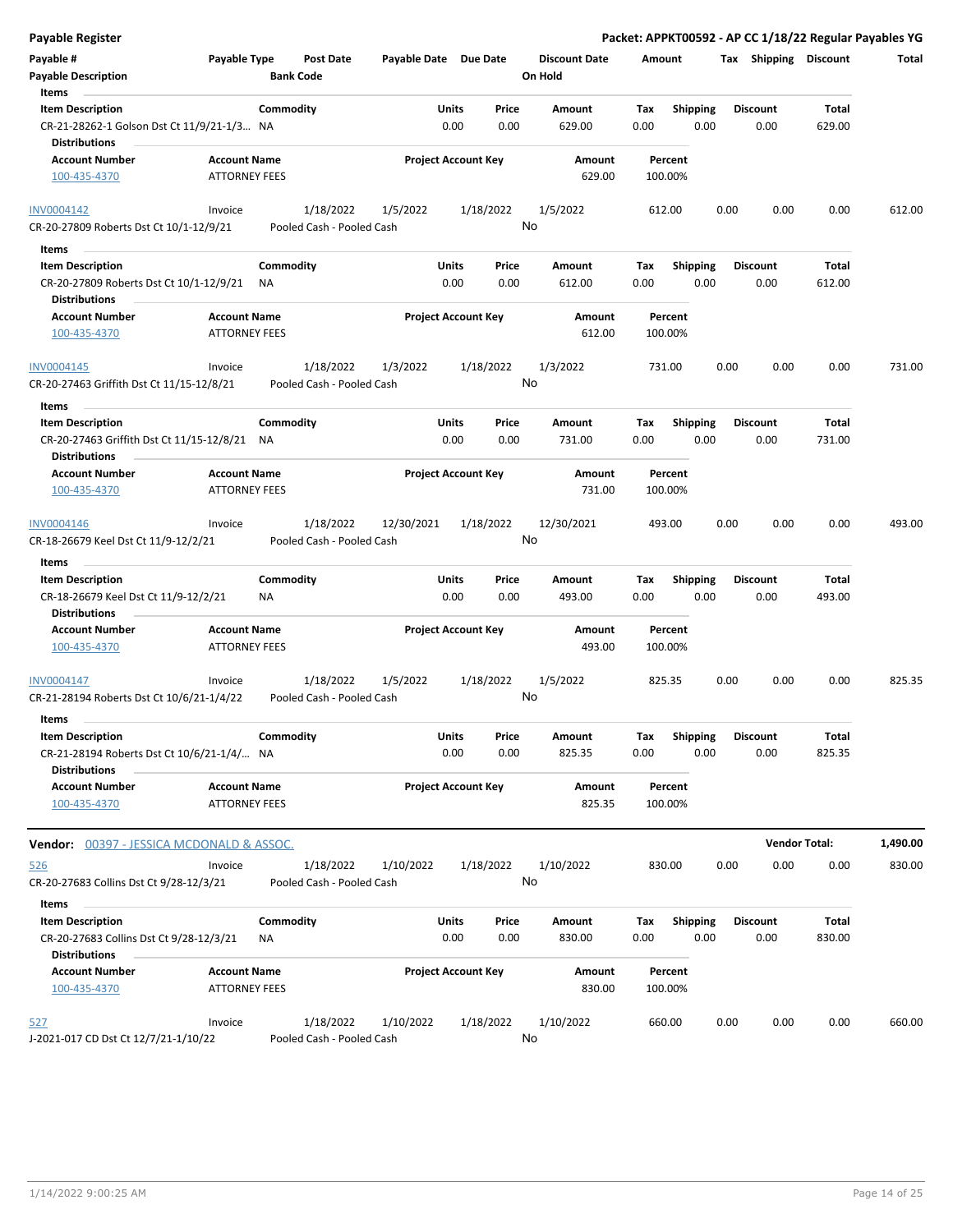| <b>Payable Register</b>                                                                    |                                      |                       |                            |                                 |             |                         | Packet: APPKT00592 - AP CC 1/18/22 Regular Payables YG |                      |          |
|--------------------------------------------------------------------------------------------|--------------------------------------|-----------------------|----------------------------|---------------------------------|-------------|-------------------------|--------------------------------------------------------|----------------------|----------|
| Payable #<br>Payable Type<br><b>Payable Description</b>                                    | <b>Post Date</b><br><b>Bank Code</b> | Payable Date Due Date |                            | <b>Discount Date</b><br>On Hold | Amount      |                         | Tax Shipping Discount                                  |                      | Total    |
| Items                                                                                      |                                      |                       |                            |                                 |             |                         |                                                        |                      |          |
| <b>Item Description</b><br>J-2021-017 CD Dst Ct 12/7/21-1/10/22<br><b>Distributions</b>    | Commodity<br>NA                      | Units<br>0.00         | Price<br>0.00              | Amount<br>660.00                | Tax<br>0.00 | <b>Shipping</b><br>0.00 | <b>Discount</b><br>0.00                                | Total<br>660.00      |          |
| <b>Account Number</b><br><b>Account Name</b><br>100-435-4350                               | ATTORNEYS FEES APPEALS CT            |                       | <b>Project Account Key</b> | Amount<br>660.00                | 100.00%     | Percent                 |                                                        |                      |          |
| Vendor: 00378 - JPMORGAN CHASE BANK NA                                                     |                                      |                       |                            |                                 |             |                         |                                                        | <b>Vendor Total:</b> | 2,646.93 |
| INV0004149<br>Invoice                                                                      | 1/18/2022                            | 1/5/2022              | 1/18/2022                  | 1/5/2022                        | 2,646.93    |                         | 0.00<br>0.00                                           | 0.00                 | 2,646.93 |
| Jan 2022 credit card                                                                       | Pooled Cash - Pooled Cash            |                       |                            | No                              |             |                         |                                                        |                      |          |
| Items                                                                                      |                                      |                       |                            |                                 |             |                         |                                                        |                      |          |
| <b>Item Description</b><br>Jan 2022 credit card-NTPIOG dues-Biggar                         | Commodity<br>ΝA                      | Units<br>0.00         | Price<br>0.00              | Amount<br>45.00                 | Tax<br>0.00 | <b>Shipping</b><br>0.00 | <b>Discount</b><br>0.00                                | Total<br>45.00       |          |
| <b>Distributions</b><br><b>Account Name</b><br><b>Account Number</b>                       |                                      |                       | <b>Project Account Key</b> | Amount                          |             | Percent                 |                                                        |                      |          |
| <b>DUES</b><br>100-403-4810                                                                |                                      |                       |                            | 45.00                           | 100.00%     |                         |                                                        |                      |          |
| Items                                                                                      |                                      |                       |                            |                                 |             |                         |                                                        |                      |          |
| <b>Item Description</b>                                                                    | Commodity                            | Units                 | Price                      | Amount                          | Tax         | <b>Shipping</b>         | <b>Discount</b>                                        | Total                |          |
| Jan 2022 credit card-NTPIOG dues-Hudson NA<br><b>Distributions</b>                         |                                      | 0.00                  | 0.00                       | 45.00                           | 0.00        | 0.00                    | 0.00                                                   | 45.00                |          |
| <b>Account Name</b><br><b>Account Number</b><br>100-409-4810<br><b>DUES</b>                |                                      |                       | <b>Project Account Key</b> | Amount<br>45.00                 | 100.00%     | Percent                 |                                                        |                      |          |
| Items                                                                                      |                                      |                       |                            |                                 |             |                         |                                                        |                      |          |
| <b>Item Description</b>                                                                    | Commodity                            | Units                 | Price                      | Amount                          | Tax         | <b>Shipping</b>         | <b>Discount</b>                                        | Total                |          |
| Jan 2022 credit card-training regist<br><b>Distributions</b>                               | NA                                   | 0.00                  | 0.00                       | 305.00                          | 0.00        | 0.00                    | 0.00                                                   | 305.00               |          |
| <b>Account Number</b><br><b>Account Name</b><br>310-560-4270                               | OUT OF COUNTY TRAVEL/TRAINING        |                       | <b>Project Account Key</b> | Amount<br>305.00                | 100.00%     | Percent                 |                                                        |                      |          |
| Items                                                                                      |                                      |                       |                            |                                 |             |                         |                                                        |                      |          |
| <b>Item Description</b><br>Jan 2022 credit card-TAC regist-Woodson<br><b>Distributions</b> | Commodity<br>NA                      | Units<br>0.00         | Price<br>0.00              | Amount<br>200.00                | Tax<br>0.00 | <b>Shipping</b><br>0.00 | Discount<br>0.00                                       | Total<br>200.00      |          |
| <b>Account Number</b><br><b>Account Name</b>                                               |                                      |                       | <b>Project Account Key</b> | Amount                          |             | Percent                 |                                                        |                      |          |
| 100-497-4270                                                                               | OUT OF COUNTY TRAVEL/TRAINING        |                       |                            | 200.00                          | 100.00%     |                         |                                                        |                      |          |
| Items                                                                                      |                                      |                       |                            |                                 |             |                         |                                                        |                      |          |
| Item Description<br>Jan 2022 credit card-Awards gift cards                                 | Commodity<br>NA                      | Units<br>0.00         | Price<br>0.00              | Amount<br>1,330.00              | Tax<br>0.00 | <b>Shipping</b><br>0.00 | Discount<br>0.00                                       | Total<br>1,330.00    |          |
| <b>Distributions</b>                                                                       |                                      |                       |                            |                                 |             |                         |                                                        |                      |          |
| <b>Account Number</b><br><b>Account Name</b><br>413-413-3160                               | <b>EMPLOYEE AWARDS BANQUET</b>       |                       | <b>Project Account Key</b> | Amount<br>1,330.00              | 100.00%     | Percent                 |                                                        |                      |          |
| Items                                                                                      |                                      |                       |                            |                                 |             |                         |                                                        |                      |          |
| <b>Item Description</b>                                                                    | Commodity                            | Units                 | Price                      | Amount                          | Tax         | Shipping                | <b>Discount</b>                                        | Total                |          |
| Jan 2022 credit card-Pct 2 shop water                                                      | NA                                   | 0.00                  | 0.00                       | 41.74                           | 0.00        | 0.00                    | 0.00                                                   | 41.74                |          |
| <b>Distributions</b>                                                                       |                                      |                       |                            |                                 |             |                         |                                                        |                      |          |
| <b>Account Number</b><br><b>Account Name</b><br>220-622-3400<br><b>SHOP SUPPLIES</b>       |                                      |                       | <b>Project Account Key</b> | Amount<br>41.74                 | 100.00%     | Percent                 |                                                        |                      |          |
| Items                                                                                      |                                      |                       |                            |                                 |             |                         |                                                        |                      |          |
| <b>Item Description</b>                                                                    | Commodity                            | Units                 | Price                      | Amount                          | Tax         | <b>Shipping</b>         | Discount                                               | Total                |          |
| Jan 2022 credit card-Pct 4 express labs<br><b>Distributions</b>                            | NA                                   | 0.00                  | 0.00                       | 80.00                           | 0.00        | 0.00                    | 0.00                                                   | 80.00                |          |
| <b>Account Name</b><br><b>Account Number</b>                                               |                                      |                       | <b>Project Account Key</b> | Amount                          |             | Percent                 |                                                        |                      |          |
| 240-624-3140                                                                               | EMPLOYEE PHYSICALS/DOT TESTING       |                       |                            | 80.00                           | 100.00%     |                         |                                                        |                      |          |
| Items                                                                                      |                                      |                       |                            |                                 |             |                         |                                                        |                      |          |
| <b>Item Description</b>                                                                    | Commodity                            | Units                 | Price                      | Amount                          | Tax         | Shipping                | <b>Discount</b>                                        | Total                |          |
| Jan 2022 credit card-Zoom<br><b>Distributions</b>                                          | NA                                   | 0.00                  | 0.00                       | 64.99                           | 0.00        | 0.00                    | 0.00                                                   | 64.99                |          |
| <b>Account Number</b><br><b>Account Name</b><br>100-510-4530                               | <b>COMPUTER SOFTWARE</b>             |                       | <b>Project Account Key</b> | Amount<br>64.99                 | 100.00%     | Percent                 |                                                        |                      |          |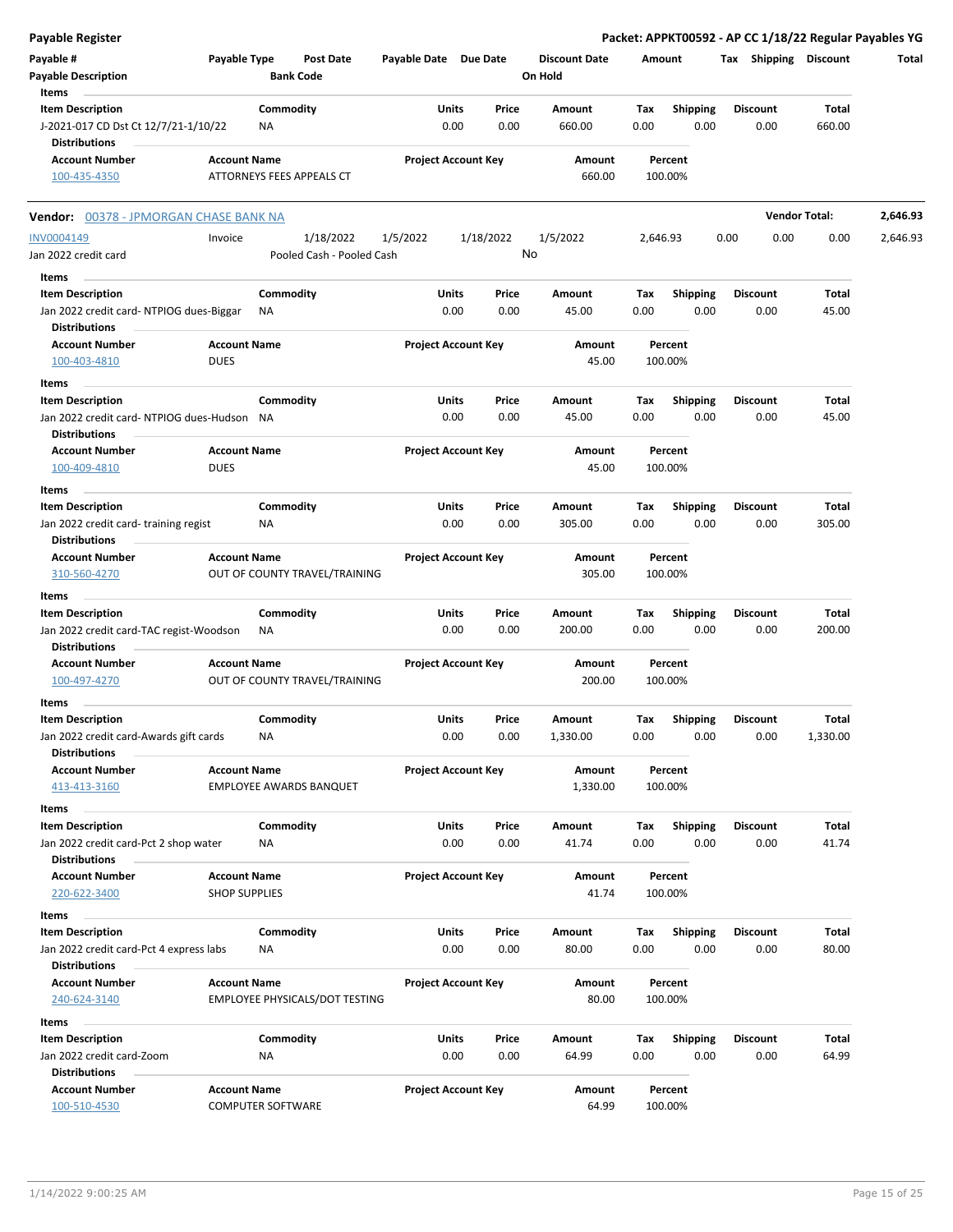| Payable #<br>Payable Type<br><b>Post Date</b><br>Payable Date Due Date<br><b>Discount Date</b><br>Tax Shipping Discount<br>Amount<br>Total<br><b>Bank Code</b><br>On Hold<br><b>Payable Description</b><br>Items<br><b>Item Description</b><br>Commodity<br>Shipping<br><b>Discount</b><br>Total<br>Units<br>Price<br>Amount<br>Tax<br>0.00<br>Jan 2022 credit card-transport airfare<br>NA<br>0.00<br>0.00<br>535.20<br>0.00<br>0.00<br>535.20<br><b>Distributions</b><br><b>Project Account Key</b><br><b>Account Number</b><br><b>Account Name</b><br>Amount<br>Percent<br>PRISONER TRANSPORT<br>535.20<br>100-560-4280<br>100.00%<br><b>Vendor Total:</b><br>Vendor: 00444 - KONICA MINOLTA PREMIER FINANCE<br>888.45<br>1/10/2022<br>75095942<br>1/18/2022<br>1/10/2022<br>1/18/2022<br>888.45<br>0.00<br>0.00<br>0.00<br>888.45<br>Invoice<br>No<br>Copier rental 1/15-2/14/22<br>Pooled Cash - Pooled Cash<br>Items<br><b>Item Description</b><br>Commodity<br>Units<br><b>Discount</b><br>Price<br>Amount<br>Tax<br><b>Shipping</b><br>Total<br>Copier rental 1/15-2/14/22<br>0.00<br>0.00<br>888.45<br>0.00<br>0.00<br>0.00<br>888.45<br>Service<br><b>Distributions</b><br><b>Project Account Key</b><br><b>Account Number</b><br><b>Account Name</b><br>Amount<br>Percent<br><b>COPIER RENTAL</b><br>73.29<br>8.25%<br>100-590-3150<br>97.72<br>11.00%<br>160-452-3150<br><b>COPIER RENTAL</b><br>314.27<br>35.37%<br>100-510-3150<br><b>COPIER RENTAL</b><br>97.72<br>11.00%<br>100-513-3150<br><b>COPIER RENTAL</b><br>89.75<br>10.10%<br>100-499-3150<br><b>COPIER EXPENSE</b><br>89.75<br>10.10%<br>100-665-3150<br><b>COPIER RENTAL</b><br>100-475-3150<br><b>COPIER EXPENSE</b><br>101.52<br>11.43%<br><b>COPIER RENTAL</b><br>24.43<br>2.75%<br>100-575-3150<br><b>Vendor Total:</b><br>50.00<br><b>Vendor:</b> 00273 - LEXISNEXIS RISK DATA MANAGEMENT INC<br>50.00<br>0.00<br>0.00<br>0.00<br>50.00<br>1394504-20211231<br>1/18/2022<br>12/31/2021<br>1/18/2022<br>12/31/2021<br>Invoice<br>No<br>Const #1 online research Dec 2021<br>Pooled Cash - Pooled Cash<br>Items<br><b>Item Description</b><br>Commodity<br>Units<br><b>Shipping</b><br>Total<br>Price<br>Amount<br>Tax<br>Discount<br>Const #1 online research Dec 2021<br>0.00<br>0.00<br>50.00<br>0.00<br>0.00<br>0.00<br>50.00<br>ΝA<br><b>Distributions</b><br><b>Account Name</b><br><b>Project Account Key</b><br><b>Account Number</b><br>Amount<br>Percent<br>100.00%<br>100-551-5910<br><b>ONLINE RESEARCH</b><br>50.00<br><b>Vendor Total:</b><br>550.00<br><b>Vendor: 00337 - MIEARS, STEVEN R.</b><br>INV0004144<br>1/18/2022<br>12/6/2021<br>1/18/2022<br>12/6/2021<br>550.00<br>0.00<br>0.00<br>550.00<br>0.00<br>Invoice<br>No<br>J-2021-013 AWM Dst Ct 10/3-11/1/21<br>Pooled Cash - Pooled Cash<br>Items<br>Commodity<br>Units<br><b>Shipping</b><br><b>Discount</b><br>Total<br><b>Item Description</b><br>Price<br>Amount<br>Tax<br>0.00<br>0.00<br>550.00<br>J-2021-013 AWM Dst Ct 10/3-11/1/21<br>0.00<br>550.00<br>0.00<br>0.00<br>NA<br><b>Distributions</b><br><b>Account Name</b><br><b>Project Account Key</b><br><b>Account Number</b><br>Amount<br>Percent<br>ATTORNEY FEES JUVENILE<br>550.00<br>100.00%<br>100-435-4320<br><b>Vendor Total:</b><br>57.00<br>Vendor: 00420 - NOBLE RESOURCES PEST CONTROL<br>391575<br>Invoice<br>1/18/2022<br>1/6/2022<br>1/18/2022<br>1/6/2022<br>57.00<br>0.00<br>0.00<br>0.00<br>57.00<br>No<br>Pooled Cash - Pooled Cash<br>Agrilife 2505 Center St pest control<br>Items<br>Commodity<br><b>Item Description</b><br>Units<br><b>Shipping</b><br><b>Discount</b><br>Total<br>Price<br>Amount<br>Tax<br>0.00<br>0.00<br>0.00<br>57.00<br>Agrilife 2505 Center St pest control<br>57.00<br>0.00<br>0.00<br>NA<br><b>Distributions</b><br><b>Project Account Key</b><br><b>Account Number</b><br><b>Account Name</b><br>Amount<br>Percent<br>100-516-4501<br>PEST CONTROL<br>57.00<br>100.00%<br><b>Vendor Total:</b><br>200.59<br><b>Vendor: 00440 - O'REILLY AUTOMOTIVE, INC.</b><br>12/7/2021<br>0.00<br>0361-405214<br>1/18/2022<br>12/7/2021<br>1/18/2022<br>200.59<br>0.00<br>0.00<br>200.59<br>Invoice<br>No<br>#260555 Sheriff battery<br>Pooled Cash - Pooled Cash | <b>Payable Register</b> |  |  |  |  |  | Packet: APPKT00592 - AP CC 1/18/22 Regular Payables YG |  |
|--------------------------------------------------------------------------------------------------------------------------------------------------------------------------------------------------------------------------------------------------------------------------------------------------------------------------------------------------------------------------------------------------------------------------------------------------------------------------------------------------------------------------------------------------------------------------------------------------------------------------------------------------------------------------------------------------------------------------------------------------------------------------------------------------------------------------------------------------------------------------------------------------------------------------------------------------------------------------------------------------------------------------------------------------------------------------------------------------------------------------------------------------------------------------------------------------------------------------------------------------------------------------------------------------------------------------------------------------------------------------------------------------------------------------------------------------------------------------------------------------------------------------------------------------------------------------------------------------------------------------------------------------------------------------------------------------------------------------------------------------------------------------------------------------------------------------------------------------------------------------------------------------------------------------------------------------------------------------------------------------------------------------------------------------------------------------------------------------------------------------------------------------------------------------------------------------------------------------------------------------------------------------------------------------------------------------------------------------------------------------------------------------------------------------------------------------------------------------------------------------------------------------------------------------------------------------------------------------------------------------------------------------------------------------------------------------------------------------------------------------------------------------------------------------------------------------------------------------------------------------------------------------------------------------------------------------------------------------------------------------------------------------------------------------------------------------------------------------------------------------------------------------------------------------------------------------------------------------------------------------------------------------------------------------------------------------------------------------------------------------------------------------------------------------------------------------------------------------------------------------------------------------------------------------------------------------------------------------------------------------------------------------------------------------------------------------------------------------------------------------------------------------------------------------------------------------------------------------------------------------------------------------------------------------------------------------------------------------------------------------------------------------------------------------------------------------------------------------------------------------------------------------------------------------------------------------------------------------|-------------------------|--|--|--|--|--|--------------------------------------------------------|--|
|                                                                                                                                                                                                                                                                                                                                                                                                                                                                                                                                                                                                                                                                                                                                                                                                                                                                                                                                                                                                                                                                                                                                                                                                                                                                                                                                                                                                                                                                                                                                                                                                                                                                                                                                                                                                                                                                                                                                                                                                                                                                                                                                                                                                                                                                                                                                                                                                                                                                                                                                                                                                                                                                                                                                                                                                                                                                                                                                                                                                                                                                                                                                                                                                                                                                                                                                                                                                                                                                                                                                                                                                                                                                                                                                                                                                                                                                                                                                                                                                                                                                                                                                                                                                                          |                         |  |  |  |  |  |                                                        |  |
|                                                                                                                                                                                                                                                                                                                                                                                                                                                                                                                                                                                                                                                                                                                                                                                                                                                                                                                                                                                                                                                                                                                                                                                                                                                                                                                                                                                                                                                                                                                                                                                                                                                                                                                                                                                                                                                                                                                                                                                                                                                                                                                                                                                                                                                                                                                                                                                                                                                                                                                                                                                                                                                                                                                                                                                                                                                                                                                                                                                                                                                                                                                                                                                                                                                                                                                                                                                                                                                                                                                                                                                                                                                                                                                                                                                                                                                                                                                                                                                                                                                                                                                                                                                                                          |                         |  |  |  |  |  |                                                        |  |
|                                                                                                                                                                                                                                                                                                                                                                                                                                                                                                                                                                                                                                                                                                                                                                                                                                                                                                                                                                                                                                                                                                                                                                                                                                                                                                                                                                                                                                                                                                                                                                                                                                                                                                                                                                                                                                                                                                                                                                                                                                                                                                                                                                                                                                                                                                                                                                                                                                                                                                                                                                                                                                                                                                                                                                                                                                                                                                                                                                                                                                                                                                                                                                                                                                                                                                                                                                                                                                                                                                                                                                                                                                                                                                                                                                                                                                                                                                                                                                                                                                                                                                                                                                                                                          |                         |  |  |  |  |  |                                                        |  |
|                                                                                                                                                                                                                                                                                                                                                                                                                                                                                                                                                                                                                                                                                                                                                                                                                                                                                                                                                                                                                                                                                                                                                                                                                                                                                                                                                                                                                                                                                                                                                                                                                                                                                                                                                                                                                                                                                                                                                                                                                                                                                                                                                                                                                                                                                                                                                                                                                                                                                                                                                                                                                                                                                                                                                                                                                                                                                                                                                                                                                                                                                                                                                                                                                                                                                                                                                                                                                                                                                                                                                                                                                                                                                                                                                                                                                                                                                                                                                                                                                                                                                                                                                                                                                          |                         |  |  |  |  |  |                                                        |  |
|                                                                                                                                                                                                                                                                                                                                                                                                                                                                                                                                                                                                                                                                                                                                                                                                                                                                                                                                                                                                                                                                                                                                                                                                                                                                                                                                                                                                                                                                                                                                                                                                                                                                                                                                                                                                                                                                                                                                                                                                                                                                                                                                                                                                                                                                                                                                                                                                                                                                                                                                                                                                                                                                                                                                                                                                                                                                                                                                                                                                                                                                                                                                                                                                                                                                                                                                                                                                                                                                                                                                                                                                                                                                                                                                                                                                                                                                                                                                                                                                                                                                                                                                                                                                                          |                         |  |  |  |  |  |                                                        |  |
|                                                                                                                                                                                                                                                                                                                                                                                                                                                                                                                                                                                                                                                                                                                                                                                                                                                                                                                                                                                                                                                                                                                                                                                                                                                                                                                                                                                                                                                                                                                                                                                                                                                                                                                                                                                                                                                                                                                                                                                                                                                                                                                                                                                                                                                                                                                                                                                                                                                                                                                                                                                                                                                                                                                                                                                                                                                                                                                                                                                                                                                                                                                                                                                                                                                                                                                                                                                                                                                                                                                                                                                                                                                                                                                                                                                                                                                                                                                                                                                                                                                                                                                                                                                                                          |                         |  |  |  |  |  |                                                        |  |
|                                                                                                                                                                                                                                                                                                                                                                                                                                                                                                                                                                                                                                                                                                                                                                                                                                                                                                                                                                                                                                                                                                                                                                                                                                                                                                                                                                                                                                                                                                                                                                                                                                                                                                                                                                                                                                                                                                                                                                                                                                                                                                                                                                                                                                                                                                                                                                                                                                                                                                                                                                                                                                                                                                                                                                                                                                                                                                                                                                                                                                                                                                                                                                                                                                                                                                                                                                                                                                                                                                                                                                                                                                                                                                                                                                                                                                                                                                                                                                                                                                                                                                                                                                                                                          |                         |  |  |  |  |  |                                                        |  |
|                                                                                                                                                                                                                                                                                                                                                                                                                                                                                                                                                                                                                                                                                                                                                                                                                                                                                                                                                                                                                                                                                                                                                                                                                                                                                                                                                                                                                                                                                                                                                                                                                                                                                                                                                                                                                                                                                                                                                                                                                                                                                                                                                                                                                                                                                                                                                                                                                                                                                                                                                                                                                                                                                                                                                                                                                                                                                                                                                                                                                                                                                                                                                                                                                                                                                                                                                                                                                                                                                                                                                                                                                                                                                                                                                                                                                                                                                                                                                                                                                                                                                                                                                                                                                          |                         |  |  |  |  |  |                                                        |  |
|                                                                                                                                                                                                                                                                                                                                                                                                                                                                                                                                                                                                                                                                                                                                                                                                                                                                                                                                                                                                                                                                                                                                                                                                                                                                                                                                                                                                                                                                                                                                                                                                                                                                                                                                                                                                                                                                                                                                                                                                                                                                                                                                                                                                                                                                                                                                                                                                                                                                                                                                                                                                                                                                                                                                                                                                                                                                                                                                                                                                                                                                                                                                                                                                                                                                                                                                                                                                                                                                                                                                                                                                                                                                                                                                                                                                                                                                                                                                                                                                                                                                                                                                                                                                                          |                         |  |  |  |  |  |                                                        |  |
|                                                                                                                                                                                                                                                                                                                                                                                                                                                                                                                                                                                                                                                                                                                                                                                                                                                                                                                                                                                                                                                                                                                                                                                                                                                                                                                                                                                                                                                                                                                                                                                                                                                                                                                                                                                                                                                                                                                                                                                                                                                                                                                                                                                                                                                                                                                                                                                                                                                                                                                                                                                                                                                                                                                                                                                                                                                                                                                                                                                                                                                                                                                                                                                                                                                                                                                                                                                                                                                                                                                                                                                                                                                                                                                                                                                                                                                                                                                                                                                                                                                                                                                                                                                                                          |                         |  |  |  |  |  |                                                        |  |
|                                                                                                                                                                                                                                                                                                                                                                                                                                                                                                                                                                                                                                                                                                                                                                                                                                                                                                                                                                                                                                                                                                                                                                                                                                                                                                                                                                                                                                                                                                                                                                                                                                                                                                                                                                                                                                                                                                                                                                                                                                                                                                                                                                                                                                                                                                                                                                                                                                                                                                                                                                                                                                                                                                                                                                                                                                                                                                                                                                                                                                                                                                                                                                                                                                                                                                                                                                                                                                                                                                                                                                                                                                                                                                                                                                                                                                                                                                                                                                                                                                                                                                                                                                                                                          |                         |  |  |  |  |  |                                                        |  |
|                                                                                                                                                                                                                                                                                                                                                                                                                                                                                                                                                                                                                                                                                                                                                                                                                                                                                                                                                                                                                                                                                                                                                                                                                                                                                                                                                                                                                                                                                                                                                                                                                                                                                                                                                                                                                                                                                                                                                                                                                                                                                                                                                                                                                                                                                                                                                                                                                                                                                                                                                                                                                                                                                                                                                                                                                                                                                                                                                                                                                                                                                                                                                                                                                                                                                                                                                                                                                                                                                                                                                                                                                                                                                                                                                                                                                                                                                                                                                                                                                                                                                                                                                                                                                          |                         |  |  |  |  |  |                                                        |  |
|                                                                                                                                                                                                                                                                                                                                                                                                                                                                                                                                                                                                                                                                                                                                                                                                                                                                                                                                                                                                                                                                                                                                                                                                                                                                                                                                                                                                                                                                                                                                                                                                                                                                                                                                                                                                                                                                                                                                                                                                                                                                                                                                                                                                                                                                                                                                                                                                                                                                                                                                                                                                                                                                                                                                                                                                                                                                                                                                                                                                                                                                                                                                                                                                                                                                                                                                                                                                                                                                                                                                                                                                                                                                                                                                                                                                                                                                                                                                                                                                                                                                                                                                                                                                                          |                         |  |  |  |  |  |                                                        |  |
|                                                                                                                                                                                                                                                                                                                                                                                                                                                                                                                                                                                                                                                                                                                                                                                                                                                                                                                                                                                                                                                                                                                                                                                                                                                                                                                                                                                                                                                                                                                                                                                                                                                                                                                                                                                                                                                                                                                                                                                                                                                                                                                                                                                                                                                                                                                                                                                                                                                                                                                                                                                                                                                                                                                                                                                                                                                                                                                                                                                                                                                                                                                                                                                                                                                                                                                                                                                                                                                                                                                                                                                                                                                                                                                                                                                                                                                                                                                                                                                                                                                                                                                                                                                                                          |                         |  |  |  |  |  |                                                        |  |
|                                                                                                                                                                                                                                                                                                                                                                                                                                                                                                                                                                                                                                                                                                                                                                                                                                                                                                                                                                                                                                                                                                                                                                                                                                                                                                                                                                                                                                                                                                                                                                                                                                                                                                                                                                                                                                                                                                                                                                                                                                                                                                                                                                                                                                                                                                                                                                                                                                                                                                                                                                                                                                                                                                                                                                                                                                                                                                                                                                                                                                                                                                                                                                                                                                                                                                                                                                                                                                                                                                                                                                                                                                                                                                                                                                                                                                                                                                                                                                                                                                                                                                                                                                                                                          |                         |  |  |  |  |  |                                                        |  |
|                                                                                                                                                                                                                                                                                                                                                                                                                                                                                                                                                                                                                                                                                                                                                                                                                                                                                                                                                                                                                                                                                                                                                                                                                                                                                                                                                                                                                                                                                                                                                                                                                                                                                                                                                                                                                                                                                                                                                                                                                                                                                                                                                                                                                                                                                                                                                                                                                                                                                                                                                                                                                                                                                                                                                                                                                                                                                                                                                                                                                                                                                                                                                                                                                                                                                                                                                                                                                                                                                                                                                                                                                                                                                                                                                                                                                                                                                                                                                                                                                                                                                                                                                                                                                          |                         |  |  |  |  |  |                                                        |  |
|                                                                                                                                                                                                                                                                                                                                                                                                                                                                                                                                                                                                                                                                                                                                                                                                                                                                                                                                                                                                                                                                                                                                                                                                                                                                                                                                                                                                                                                                                                                                                                                                                                                                                                                                                                                                                                                                                                                                                                                                                                                                                                                                                                                                                                                                                                                                                                                                                                                                                                                                                                                                                                                                                                                                                                                                                                                                                                                                                                                                                                                                                                                                                                                                                                                                                                                                                                                                                                                                                                                                                                                                                                                                                                                                                                                                                                                                                                                                                                                                                                                                                                                                                                                                                          |                         |  |  |  |  |  |                                                        |  |
|                                                                                                                                                                                                                                                                                                                                                                                                                                                                                                                                                                                                                                                                                                                                                                                                                                                                                                                                                                                                                                                                                                                                                                                                                                                                                                                                                                                                                                                                                                                                                                                                                                                                                                                                                                                                                                                                                                                                                                                                                                                                                                                                                                                                                                                                                                                                                                                                                                                                                                                                                                                                                                                                                                                                                                                                                                                                                                                                                                                                                                                                                                                                                                                                                                                                                                                                                                                                                                                                                                                                                                                                                                                                                                                                                                                                                                                                                                                                                                                                                                                                                                                                                                                                                          |                         |  |  |  |  |  |                                                        |  |
|                                                                                                                                                                                                                                                                                                                                                                                                                                                                                                                                                                                                                                                                                                                                                                                                                                                                                                                                                                                                                                                                                                                                                                                                                                                                                                                                                                                                                                                                                                                                                                                                                                                                                                                                                                                                                                                                                                                                                                                                                                                                                                                                                                                                                                                                                                                                                                                                                                                                                                                                                                                                                                                                                                                                                                                                                                                                                                                                                                                                                                                                                                                                                                                                                                                                                                                                                                                                                                                                                                                                                                                                                                                                                                                                                                                                                                                                                                                                                                                                                                                                                                                                                                                                                          |                         |  |  |  |  |  |                                                        |  |
|                                                                                                                                                                                                                                                                                                                                                                                                                                                                                                                                                                                                                                                                                                                                                                                                                                                                                                                                                                                                                                                                                                                                                                                                                                                                                                                                                                                                                                                                                                                                                                                                                                                                                                                                                                                                                                                                                                                                                                                                                                                                                                                                                                                                                                                                                                                                                                                                                                                                                                                                                                                                                                                                                                                                                                                                                                                                                                                                                                                                                                                                                                                                                                                                                                                                                                                                                                                                                                                                                                                                                                                                                                                                                                                                                                                                                                                                                                                                                                                                                                                                                                                                                                                                                          |                         |  |  |  |  |  |                                                        |  |
|                                                                                                                                                                                                                                                                                                                                                                                                                                                                                                                                                                                                                                                                                                                                                                                                                                                                                                                                                                                                                                                                                                                                                                                                                                                                                                                                                                                                                                                                                                                                                                                                                                                                                                                                                                                                                                                                                                                                                                                                                                                                                                                                                                                                                                                                                                                                                                                                                                                                                                                                                                                                                                                                                                                                                                                                                                                                                                                                                                                                                                                                                                                                                                                                                                                                                                                                                                                                                                                                                                                                                                                                                                                                                                                                                                                                                                                                                                                                                                                                                                                                                                                                                                                                                          |                         |  |  |  |  |  |                                                        |  |
|                                                                                                                                                                                                                                                                                                                                                                                                                                                                                                                                                                                                                                                                                                                                                                                                                                                                                                                                                                                                                                                                                                                                                                                                                                                                                                                                                                                                                                                                                                                                                                                                                                                                                                                                                                                                                                                                                                                                                                                                                                                                                                                                                                                                                                                                                                                                                                                                                                                                                                                                                                                                                                                                                                                                                                                                                                                                                                                                                                                                                                                                                                                                                                                                                                                                                                                                                                                                                                                                                                                                                                                                                                                                                                                                                                                                                                                                                                                                                                                                                                                                                                                                                                                                                          |                         |  |  |  |  |  |                                                        |  |
|                                                                                                                                                                                                                                                                                                                                                                                                                                                                                                                                                                                                                                                                                                                                                                                                                                                                                                                                                                                                                                                                                                                                                                                                                                                                                                                                                                                                                                                                                                                                                                                                                                                                                                                                                                                                                                                                                                                                                                                                                                                                                                                                                                                                                                                                                                                                                                                                                                                                                                                                                                                                                                                                                                                                                                                                                                                                                                                                                                                                                                                                                                                                                                                                                                                                                                                                                                                                                                                                                                                                                                                                                                                                                                                                                                                                                                                                                                                                                                                                                                                                                                                                                                                                                          |                         |  |  |  |  |  |                                                        |  |
|                                                                                                                                                                                                                                                                                                                                                                                                                                                                                                                                                                                                                                                                                                                                                                                                                                                                                                                                                                                                                                                                                                                                                                                                                                                                                                                                                                                                                                                                                                                                                                                                                                                                                                                                                                                                                                                                                                                                                                                                                                                                                                                                                                                                                                                                                                                                                                                                                                                                                                                                                                                                                                                                                                                                                                                                                                                                                                                                                                                                                                                                                                                                                                                                                                                                                                                                                                                                                                                                                                                                                                                                                                                                                                                                                                                                                                                                                                                                                                                                                                                                                                                                                                                                                          |                         |  |  |  |  |  |                                                        |  |
|                                                                                                                                                                                                                                                                                                                                                                                                                                                                                                                                                                                                                                                                                                                                                                                                                                                                                                                                                                                                                                                                                                                                                                                                                                                                                                                                                                                                                                                                                                                                                                                                                                                                                                                                                                                                                                                                                                                                                                                                                                                                                                                                                                                                                                                                                                                                                                                                                                                                                                                                                                                                                                                                                                                                                                                                                                                                                                                                                                                                                                                                                                                                                                                                                                                                                                                                                                                                                                                                                                                                                                                                                                                                                                                                                                                                                                                                                                                                                                                                                                                                                                                                                                                                                          |                         |  |  |  |  |  |                                                        |  |
|                                                                                                                                                                                                                                                                                                                                                                                                                                                                                                                                                                                                                                                                                                                                                                                                                                                                                                                                                                                                                                                                                                                                                                                                                                                                                                                                                                                                                                                                                                                                                                                                                                                                                                                                                                                                                                                                                                                                                                                                                                                                                                                                                                                                                                                                                                                                                                                                                                                                                                                                                                                                                                                                                                                                                                                                                                                                                                                                                                                                                                                                                                                                                                                                                                                                                                                                                                                                                                                                                                                                                                                                                                                                                                                                                                                                                                                                                                                                                                                                                                                                                                                                                                                                                          |                         |  |  |  |  |  |                                                        |  |
|                                                                                                                                                                                                                                                                                                                                                                                                                                                                                                                                                                                                                                                                                                                                                                                                                                                                                                                                                                                                                                                                                                                                                                                                                                                                                                                                                                                                                                                                                                                                                                                                                                                                                                                                                                                                                                                                                                                                                                                                                                                                                                                                                                                                                                                                                                                                                                                                                                                                                                                                                                                                                                                                                                                                                                                                                                                                                                                                                                                                                                                                                                                                                                                                                                                                                                                                                                                                                                                                                                                                                                                                                                                                                                                                                                                                                                                                                                                                                                                                                                                                                                                                                                                                                          |                         |  |  |  |  |  |                                                        |  |
|                                                                                                                                                                                                                                                                                                                                                                                                                                                                                                                                                                                                                                                                                                                                                                                                                                                                                                                                                                                                                                                                                                                                                                                                                                                                                                                                                                                                                                                                                                                                                                                                                                                                                                                                                                                                                                                                                                                                                                                                                                                                                                                                                                                                                                                                                                                                                                                                                                                                                                                                                                                                                                                                                                                                                                                                                                                                                                                                                                                                                                                                                                                                                                                                                                                                                                                                                                                                                                                                                                                                                                                                                                                                                                                                                                                                                                                                                                                                                                                                                                                                                                                                                                                                                          |                         |  |  |  |  |  |                                                        |  |
|                                                                                                                                                                                                                                                                                                                                                                                                                                                                                                                                                                                                                                                                                                                                                                                                                                                                                                                                                                                                                                                                                                                                                                                                                                                                                                                                                                                                                                                                                                                                                                                                                                                                                                                                                                                                                                                                                                                                                                                                                                                                                                                                                                                                                                                                                                                                                                                                                                                                                                                                                                                                                                                                                                                                                                                                                                                                                                                                                                                                                                                                                                                                                                                                                                                                                                                                                                                                                                                                                                                                                                                                                                                                                                                                                                                                                                                                                                                                                                                                                                                                                                                                                                                                                          |                         |  |  |  |  |  |                                                        |  |
|                                                                                                                                                                                                                                                                                                                                                                                                                                                                                                                                                                                                                                                                                                                                                                                                                                                                                                                                                                                                                                                                                                                                                                                                                                                                                                                                                                                                                                                                                                                                                                                                                                                                                                                                                                                                                                                                                                                                                                                                                                                                                                                                                                                                                                                                                                                                                                                                                                                                                                                                                                                                                                                                                                                                                                                                                                                                                                                                                                                                                                                                                                                                                                                                                                                                                                                                                                                                                                                                                                                                                                                                                                                                                                                                                                                                                                                                                                                                                                                                                                                                                                                                                                                                                          |                         |  |  |  |  |  |                                                        |  |
|                                                                                                                                                                                                                                                                                                                                                                                                                                                                                                                                                                                                                                                                                                                                                                                                                                                                                                                                                                                                                                                                                                                                                                                                                                                                                                                                                                                                                                                                                                                                                                                                                                                                                                                                                                                                                                                                                                                                                                                                                                                                                                                                                                                                                                                                                                                                                                                                                                                                                                                                                                                                                                                                                                                                                                                                                                                                                                                                                                                                                                                                                                                                                                                                                                                                                                                                                                                                                                                                                                                                                                                                                                                                                                                                                                                                                                                                                                                                                                                                                                                                                                                                                                                                                          |                         |  |  |  |  |  |                                                        |  |
|                                                                                                                                                                                                                                                                                                                                                                                                                                                                                                                                                                                                                                                                                                                                                                                                                                                                                                                                                                                                                                                                                                                                                                                                                                                                                                                                                                                                                                                                                                                                                                                                                                                                                                                                                                                                                                                                                                                                                                                                                                                                                                                                                                                                                                                                                                                                                                                                                                                                                                                                                                                                                                                                                                                                                                                                                                                                                                                                                                                                                                                                                                                                                                                                                                                                                                                                                                                                                                                                                                                                                                                                                                                                                                                                                                                                                                                                                                                                                                                                                                                                                                                                                                                                                          |                         |  |  |  |  |  |                                                        |  |
|                                                                                                                                                                                                                                                                                                                                                                                                                                                                                                                                                                                                                                                                                                                                                                                                                                                                                                                                                                                                                                                                                                                                                                                                                                                                                                                                                                                                                                                                                                                                                                                                                                                                                                                                                                                                                                                                                                                                                                                                                                                                                                                                                                                                                                                                                                                                                                                                                                                                                                                                                                                                                                                                                                                                                                                                                                                                                                                                                                                                                                                                                                                                                                                                                                                                                                                                                                                                                                                                                                                                                                                                                                                                                                                                                                                                                                                                                                                                                                                                                                                                                                                                                                                                                          |                         |  |  |  |  |  |                                                        |  |
|                                                                                                                                                                                                                                                                                                                                                                                                                                                                                                                                                                                                                                                                                                                                                                                                                                                                                                                                                                                                                                                                                                                                                                                                                                                                                                                                                                                                                                                                                                                                                                                                                                                                                                                                                                                                                                                                                                                                                                                                                                                                                                                                                                                                                                                                                                                                                                                                                                                                                                                                                                                                                                                                                                                                                                                                                                                                                                                                                                                                                                                                                                                                                                                                                                                                                                                                                                                                                                                                                                                                                                                                                                                                                                                                                                                                                                                                                                                                                                                                                                                                                                                                                                                                                          |                         |  |  |  |  |  |                                                        |  |
|                                                                                                                                                                                                                                                                                                                                                                                                                                                                                                                                                                                                                                                                                                                                                                                                                                                                                                                                                                                                                                                                                                                                                                                                                                                                                                                                                                                                                                                                                                                                                                                                                                                                                                                                                                                                                                                                                                                                                                                                                                                                                                                                                                                                                                                                                                                                                                                                                                                                                                                                                                                                                                                                                                                                                                                                                                                                                                                                                                                                                                                                                                                                                                                                                                                                                                                                                                                                                                                                                                                                                                                                                                                                                                                                                                                                                                                                                                                                                                                                                                                                                                                                                                                                                          |                         |  |  |  |  |  |                                                        |  |
|                                                                                                                                                                                                                                                                                                                                                                                                                                                                                                                                                                                                                                                                                                                                                                                                                                                                                                                                                                                                                                                                                                                                                                                                                                                                                                                                                                                                                                                                                                                                                                                                                                                                                                                                                                                                                                                                                                                                                                                                                                                                                                                                                                                                                                                                                                                                                                                                                                                                                                                                                                                                                                                                                                                                                                                                                                                                                                                                                                                                                                                                                                                                                                                                                                                                                                                                                                                                                                                                                                                                                                                                                                                                                                                                                                                                                                                                                                                                                                                                                                                                                                                                                                                                                          |                         |  |  |  |  |  |                                                        |  |
|                                                                                                                                                                                                                                                                                                                                                                                                                                                                                                                                                                                                                                                                                                                                                                                                                                                                                                                                                                                                                                                                                                                                                                                                                                                                                                                                                                                                                                                                                                                                                                                                                                                                                                                                                                                                                                                                                                                                                                                                                                                                                                                                                                                                                                                                                                                                                                                                                                                                                                                                                                                                                                                                                                                                                                                                                                                                                                                                                                                                                                                                                                                                                                                                                                                                                                                                                                                                                                                                                                                                                                                                                                                                                                                                                                                                                                                                                                                                                                                                                                                                                                                                                                                                                          |                         |  |  |  |  |  |                                                        |  |
|                                                                                                                                                                                                                                                                                                                                                                                                                                                                                                                                                                                                                                                                                                                                                                                                                                                                                                                                                                                                                                                                                                                                                                                                                                                                                                                                                                                                                                                                                                                                                                                                                                                                                                                                                                                                                                                                                                                                                                                                                                                                                                                                                                                                                                                                                                                                                                                                                                                                                                                                                                                                                                                                                                                                                                                                                                                                                                                                                                                                                                                                                                                                                                                                                                                                                                                                                                                                                                                                                                                                                                                                                                                                                                                                                                                                                                                                                                                                                                                                                                                                                                                                                                                                                          |                         |  |  |  |  |  |                                                        |  |
|                                                                                                                                                                                                                                                                                                                                                                                                                                                                                                                                                                                                                                                                                                                                                                                                                                                                                                                                                                                                                                                                                                                                                                                                                                                                                                                                                                                                                                                                                                                                                                                                                                                                                                                                                                                                                                                                                                                                                                                                                                                                                                                                                                                                                                                                                                                                                                                                                                                                                                                                                                                                                                                                                                                                                                                                                                                                                                                                                                                                                                                                                                                                                                                                                                                                                                                                                                                                                                                                                                                                                                                                                                                                                                                                                                                                                                                                                                                                                                                                                                                                                                                                                                                                                          |                         |  |  |  |  |  |                                                        |  |
|                                                                                                                                                                                                                                                                                                                                                                                                                                                                                                                                                                                                                                                                                                                                                                                                                                                                                                                                                                                                                                                                                                                                                                                                                                                                                                                                                                                                                                                                                                                                                                                                                                                                                                                                                                                                                                                                                                                                                                                                                                                                                                                                                                                                                                                                                                                                                                                                                                                                                                                                                                                                                                                                                                                                                                                                                                                                                                                                                                                                                                                                                                                                                                                                                                                                                                                                                                                                                                                                                                                                                                                                                                                                                                                                                                                                                                                                                                                                                                                                                                                                                                                                                                                                                          |                         |  |  |  |  |  |                                                        |  |
|                                                                                                                                                                                                                                                                                                                                                                                                                                                                                                                                                                                                                                                                                                                                                                                                                                                                                                                                                                                                                                                                                                                                                                                                                                                                                                                                                                                                                                                                                                                                                                                                                                                                                                                                                                                                                                                                                                                                                                                                                                                                                                                                                                                                                                                                                                                                                                                                                                                                                                                                                                                                                                                                                                                                                                                                                                                                                                                                                                                                                                                                                                                                                                                                                                                                                                                                                                                                                                                                                                                                                                                                                                                                                                                                                                                                                                                                                                                                                                                                                                                                                                                                                                                                                          |                         |  |  |  |  |  |                                                        |  |
|                                                                                                                                                                                                                                                                                                                                                                                                                                                                                                                                                                                                                                                                                                                                                                                                                                                                                                                                                                                                                                                                                                                                                                                                                                                                                                                                                                                                                                                                                                                                                                                                                                                                                                                                                                                                                                                                                                                                                                                                                                                                                                                                                                                                                                                                                                                                                                                                                                                                                                                                                                                                                                                                                                                                                                                                                                                                                                                                                                                                                                                                                                                                                                                                                                                                                                                                                                                                                                                                                                                                                                                                                                                                                                                                                                                                                                                                                                                                                                                                                                                                                                                                                                                                                          |                         |  |  |  |  |  |                                                        |  |
|                                                                                                                                                                                                                                                                                                                                                                                                                                                                                                                                                                                                                                                                                                                                                                                                                                                                                                                                                                                                                                                                                                                                                                                                                                                                                                                                                                                                                                                                                                                                                                                                                                                                                                                                                                                                                                                                                                                                                                                                                                                                                                                                                                                                                                                                                                                                                                                                                                                                                                                                                                                                                                                                                                                                                                                                                                                                                                                                                                                                                                                                                                                                                                                                                                                                                                                                                                                                                                                                                                                                                                                                                                                                                                                                                                                                                                                                                                                                                                                                                                                                                                                                                                                                                          |                         |  |  |  |  |  |                                                        |  |
|                                                                                                                                                                                                                                                                                                                                                                                                                                                                                                                                                                                                                                                                                                                                                                                                                                                                                                                                                                                                                                                                                                                                                                                                                                                                                                                                                                                                                                                                                                                                                                                                                                                                                                                                                                                                                                                                                                                                                                                                                                                                                                                                                                                                                                                                                                                                                                                                                                                                                                                                                                                                                                                                                                                                                                                                                                                                                                                                                                                                                                                                                                                                                                                                                                                                                                                                                                                                                                                                                                                                                                                                                                                                                                                                                                                                                                                                                                                                                                                                                                                                                                                                                                                                                          |                         |  |  |  |  |  |                                                        |  |
|                                                                                                                                                                                                                                                                                                                                                                                                                                                                                                                                                                                                                                                                                                                                                                                                                                                                                                                                                                                                                                                                                                                                                                                                                                                                                                                                                                                                                                                                                                                                                                                                                                                                                                                                                                                                                                                                                                                                                                                                                                                                                                                                                                                                                                                                                                                                                                                                                                                                                                                                                                                                                                                                                                                                                                                                                                                                                                                                                                                                                                                                                                                                                                                                                                                                                                                                                                                                                                                                                                                                                                                                                                                                                                                                                                                                                                                                                                                                                                                                                                                                                                                                                                                                                          |                         |  |  |  |  |  |                                                        |  |
|                                                                                                                                                                                                                                                                                                                                                                                                                                                                                                                                                                                                                                                                                                                                                                                                                                                                                                                                                                                                                                                                                                                                                                                                                                                                                                                                                                                                                                                                                                                                                                                                                                                                                                                                                                                                                                                                                                                                                                                                                                                                                                                                                                                                                                                                                                                                                                                                                                                                                                                                                                                                                                                                                                                                                                                                                                                                                                                                                                                                                                                                                                                                                                                                                                                                                                                                                                                                                                                                                                                                                                                                                                                                                                                                                                                                                                                                                                                                                                                                                                                                                                                                                                                                                          |                         |  |  |  |  |  |                                                        |  |
|                                                                                                                                                                                                                                                                                                                                                                                                                                                                                                                                                                                                                                                                                                                                                                                                                                                                                                                                                                                                                                                                                                                                                                                                                                                                                                                                                                                                                                                                                                                                                                                                                                                                                                                                                                                                                                                                                                                                                                                                                                                                                                                                                                                                                                                                                                                                                                                                                                                                                                                                                                                                                                                                                                                                                                                                                                                                                                                                                                                                                                                                                                                                                                                                                                                                                                                                                                                                                                                                                                                                                                                                                                                                                                                                                                                                                                                                                                                                                                                                                                                                                                                                                                                                                          |                         |  |  |  |  |  |                                                        |  |
|                                                                                                                                                                                                                                                                                                                                                                                                                                                                                                                                                                                                                                                                                                                                                                                                                                                                                                                                                                                                                                                                                                                                                                                                                                                                                                                                                                                                                                                                                                                                                                                                                                                                                                                                                                                                                                                                                                                                                                                                                                                                                                                                                                                                                                                                                                                                                                                                                                                                                                                                                                                                                                                                                                                                                                                                                                                                                                                                                                                                                                                                                                                                                                                                                                                                                                                                                                                                                                                                                                                                                                                                                                                                                                                                                                                                                                                                                                                                                                                                                                                                                                                                                                                                                          |                         |  |  |  |  |  |                                                        |  |
|                                                                                                                                                                                                                                                                                                                                                                                                                                                                                                                                                                                                                                                                                                                                                                                                                                                                                                                                                                                                                                                                                                                                                                                                                                                                                                                                                                                                                                                                                                                                                                                                                                                                                                                                                                                                                                                                                                                                                                                                                                                                                                                                                                                                                                                                                                                                                                                                                                                                                                                                                                                                                                                                                                                                                                                                                                                                                                                                                                                                                                                                                                                                                                                                                                                                                                                                                                                                                                                                                                                                                                                                                                                                                                                                                                                                                                                                                                                                                                                                                                                                                                                                                                                                                          |                         |  |  |  |  |  |                                                        |  |
|                                                                                                                                                                                                                                                                                                                                                                                                                                                                                                                                                                                                                                                                                                                                                                                                                                                                                                                                                                                                                                                                                                                                                                                                                                                                                                                                                                                                                                                                                                                                                                                                                                                                                                                                                                                                                                                                                                                                                                                                                                                                                                                                                                                                                                                                                                                                                                                                                                                                                                                                                                                                                                                                                                                                                                                                                                                                                                                                                                                                                                                                                                                                                                                                                                                                                                                                                                                                                                                                                                                                                                                                                                                                                                                                                                                                                                                                                                                                                                                                                                                                                                                                                                                                                          |                         |  |  |  |  |  |                                                        |  |
|                                                                                                                                                                                                                                                                                                                                                                                                                                                                                                                                                                                                                                                                                                                                                                                                                                                                                                                                                                                                                                                                                                                                                                                                                                                                                                                                                                                                                                                                                                                                                                                                                                                                                                                                                                                                                                                                                                                                                                                                                                                                                                                                                                                                                                                                                                                                                                                                                                                                                                                                                                                                                                                                                                                                                                                                                                                                                                                                                                                                                                                                                                                                                                                                                                                                                                                                                                                                                                                                                                                                                                                                                                                                                                                                                                                                                                                                                                                                                                                                                                                                                                                                                                                                                          |                         |  |  |  |  |  |                                                        |  |
|                                                                                                                                                                                                                                                                                                                                                                                                                                                                                                                                                                                                                                                                                                                                                                                                                                                                                                                                                                                                                                                                                                                                                                                                                                                                                                                                                                                                                                                                                                                                                                                                                                                                                                                                                                                                                                                                                                                                                                                                                                                                                                                                                                                                                                                                                                                                                                                                                                                                                                                                                                                                                                                                                                                                                                                                                                                                                                                                                                                                                                                                                                                                                                                                                                                                                                                                                                                                                                                                                                                                                                                                                                                                                                                                                                                                                                                                                                                                                                                                                                                                                                                                                                                                                          |                         |  |  |  |  |  |                                                        |  |
|                                                                                                                                                                                                                                                                                                                                                                                                                                                                                                                                                                                                                                                                                                                                                                                                                                                                                                                                                                                                                                                                                                                                                                                                                                                                                                                                                                                                                                                                                                                                                                                                                                                                                                                                                                                                                                                                                                                                                                                                                                                                                                                                                                                                                                                                                                                                                                                                                                                                                                                                                                                                                                                                                                                                                                                                                                                                                                                                                                                                                                                                                                                                                                                                                                                                                                                                                                                                                                                                                                                                                                                                                                                                                                                                                                                                                                                                                                                                                                                                                                                                                                                                                                                                                          |                         |  |  |  |  |  |                                                        |  |
|                                                                                                                                                                                                                                                                                                                                                                                                                                                                                                                                                                                                                                                                                                                                                                                                                                                                                                                                                                                                                                                                                                                                                                                                                                                                                                                                                                                                                                                                                                                                                                                                                                                                                                                                                                                                                                                                                                                                                                                                                                                                                                                                                                                                                                                                                                                                                                                                                                                                                                                                                                                                                                                                                                                                                                                                                                                                                                                                                                                                                                                                                                                                                                                                                                                                                                                                                                                                                                                                                                                                                                                                                                                                                                                                                                                                                                                                                                                                                                                                                                                                                                                                                                                                                          |                         |  |  |  |  |  |                                                        |  |
|                                                                                                                                                                                                                                                                                                                                                                                                                                                                                                                                                                                                                                                                                                                                                                                                                                                                                                                                                                                                                                                                                                                                                                                                                                                                                                                                                                                                                                                                                                                                                                                                                                                                                                                                                                                                                                                                                                                                                                                                                                                                                                                                                                                                                                                                                                                                                                                                                                                                                                                                                                                                                                                                                                                                                                                                                                                                                                                                                                                                                                                                                                                                                                                                                                                                                                                                                                                                                                                                                                                                                                                                                                                                                                                                                                                                                                                                                                                                                                                                                                                                                                                                                                                                                          |                         |  |  |  |  |  |                                                        |  |
|                                                                                                                                                                                                                                                                                                                                                                                                                                                                                                                                                                                                                                                                                                                                                                                                                                                                                                                                                                                                                                                                                                                                                                                                                                                                                                                                                                                                                                                                                                                                                                                                                                                                                                                                                                                                                                                                                                                                                                                                                                                                                                                                                                                                                                                                                                                                                                                                                                                                                                                                                                                                                                                                                                                                                                                                                                                                                                                                                                                                                                                                                                                                                                                                                                                                                                                                                                                                                                                                                                                                                                                                                                                                                                                                                                                                                                                                                                                                                                                                                                                                                                                                                                                                                          |                         |  |  |  |  |  |                                                        |  |
|                                                                                                                                                                                                                                                                                                                                                                                                                                                                                                                                                                                                                                                                                                                                                                                                                                                                                                                                                                                                                                                                                                                                                                                                                                                                                                                                                                                                                                                                                                                                                                                                                                                                                                                                                                                                                                                                                                                                                                                                                                                                                                                                                                                                                                                                                                                                                                                                                                                                                                                                                                                                                                                                                                                                                                                                                                                                                                                                                                                                                                                                                                                                                                                                                                                                                                                                                                                                                                                                                                                                                                                                                                                                                                                                                                                                                                                                                                                                                                                                                                                                                                                                                                                                                          |                         |  |  |  |  |  |                                                        |  |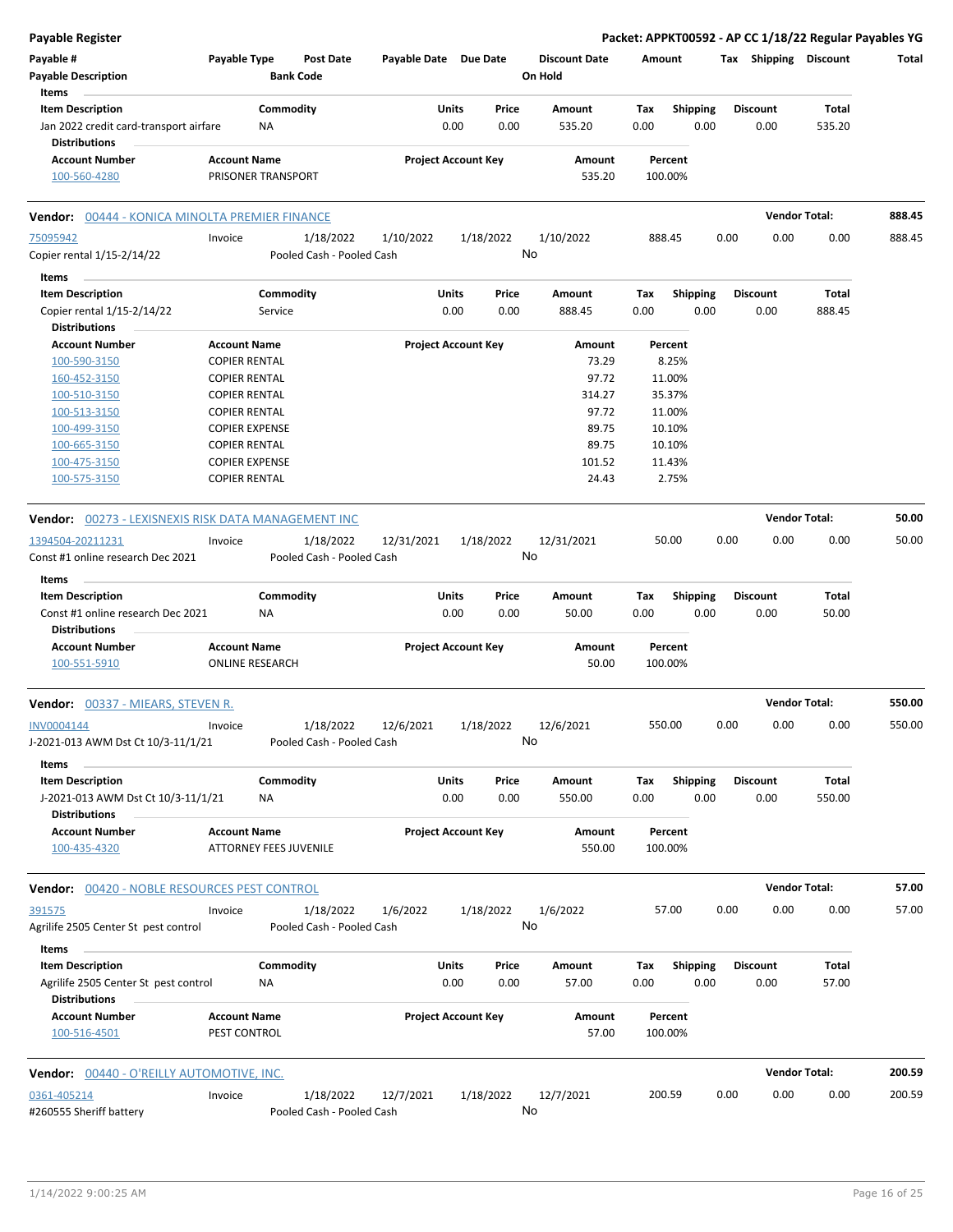| Payable Register                                                    |                     |                                |                                         |               |                            |                                 |                    |             |                         |      |                         |                      | Packet: APPKT00592 - AP CC 1/18/22 Regular Payables YG |
|---------------------------------------------------------------------|---------------------|--------------------------------|-----------------------------------------|---------------|----------------------------|---------------------------------|--------------------|-------------|-------------------------|------|-------------------------|----------------------|--------------------------------------------------------|
| Payable #<br><b>Payable Description</b>                             | Payable Type        | Post Date<br><b>Bank Code</b>  |                                         |               | Payable Date Due Date      | <b>Discount Date</b><br>On Hold |                    | Amount      |                         |      | Tax Shipping Discount   |                      | Total                                                  |
| <b>Items</b><br><b>Item Description</b><br>#260555 Sheriff battery  |                     | Commodity<br>Goods             |                                         | Units<br>1.00 | Price<br>200.59            | Amount<br>200.59                |                    | Tax<br>0.00 | <b>Shipping</b><br>0.00 |      | Discount<br>0.00        | Total<br>200.59      |                                                        |
| <b>Distributions</b>                                                |                     |                                |                                         |               |                            |                                 |                    |             |                         |      |                         |                      |                                                        |
| <b>Account Number</b><br>100-560-4540                               | <b>Account Name</b> | R & M AUTOMOBILES              |                                         |               | <b>Project Account Key</b> |                                 | Amount<br>200.59   |             | Percent<br>100.00%      |      |                         |                      |                                                        |
| Vendor: 00267 - PARIS CHEVROLET                                     |                     |                                |                                         |               |                            |                                 |                    |             |                         |      |                         | <b>Vendor Total:</b> | 1,807.84                                               |
| 6049985                                                             | Invoice             | 1/18/2022                      | 1/11/2022                               |               | 1/18/2022                  | 1/11/2022                       |                    | 1,807.84    |                         | 0.00 | 0.00                    | 0.00                 | 1,807.84                                               |
| Pct 3 2017 Chev #4746 repairs                                       |                     |                                | Pooled Cash - Pooled Cash               |               |                            | No                              |                    |             |                         |      |                         |                      |                                                        |
| Items                                                               |                     |                                |                                         |               |                            |                                 |                    |             |                         |      |                         |                      |                                                        |
| <b>Item Description</b><br>Pct 3 2017 Chev #4746 repairs            |                     | Commodity<br>ΝA                |                                         | Units<br>0.00 | Price<br>0.00              | Amount<br>1,807.84              |                    | Tax<br>0.00 | <b>Shipping</b><br>0.00 |      | <b>Discount</b><br>0.00 | Total<br>1,807.84    |                                                        |
| <b>Distributions</b><br><b>Account Number</b>                       | <b>Account Name</b> |                                |                                         |               | <b>Project Account Key</b> |                                 | Amount             |             | Percent                 |      |                         |                      |                                                        |
| 230-623-4580                                                        |                     | <b>R&amp;M MACHINERY PARTS</b> |                                         |               |                            |                                 | 1,807.84           |             | 100.00%                 |      |                         |                      |                                                        |
| <b>Vendor:</b> 00589 - PERKINS, J. DANIEL                           |                     |                                |                                         |               |                            |                                 |                    |             |                         |      |                         | <b>Vendor Total:</b> | 234.00                                                 |
| INV0004133                                                          | Invoice             | 1/18/2022                      | 12/17/2021                              |               | 1/18/2022                  | 12/17/2021                      |                    |             | 234.00                  | 0.00 | 0.00                    | 0.00                 | 234.00                                                 |
| FA-20-44560 MD/KD/LB/DD Dst Ct 10/21-12/1 Pooled Cash - Pooled Cash |                     |                                |                                         |               |                            | No                              |                    |             |                         |      |                         |                      |                                                        |
| Items<br><b>Item Description</b>                                    |                     | Commodity                      |                                         | Units         | Price                      | Amount                          |                    | Tax         | <b>Shipping</b>         |      | <b>Discount</b>         | Total                |                                                        |
| FA-20-44560 MD/KD/LB/DD Dst Ct 10/21- NA<br><b>Distributions</b>    |                     |                                |                                         | 0.00          | 0.00                       | 234.00                          |                    | 0.00        | 0.00                    |      | 0.00                    | 234.00               |                                                        |
| <b>Account Number</b>                                               | <b>Account Name</b> |                                |                                         |               | <b>Project Account Key</b> |                                 | Amount             |             | Percent                 |      |                         |                      |                                                        |
| 100-435-4360                                                        |                     | ATTORNEY FEES- CPS CASES       |                                         |               |                            |                                 | 234.00             |             | 100.00%                 |      |                         |                      |                                                        |
| Vendor: 00353 - RDO EQUIPMENT CO                                    |                     |                                |                                         |               |                            |                                 |                    |             |                         |      |                         | <b>Vendor Total:</b> | 4,465.10                                               |
| W8277424<br>#2039004 Pct 4 G930C Grader repair                      | Invoice             | 1/18/2022                      | 12/16/2021<br>Pooled Cash - Pooled Cash |               | 1/18/2022                  | 12/16/2021<br>No                |                    | 4,086.60    |                         | 0.00 | 0.00                    | 0.00                 | 4,086.60                                               |
| Items                                                               |                     |                                |                                         |               |                            |                                 |                    |             |                         |      |                         |                      |                                                        |
| <b>Item Description</b>                                             |                     | Commodity                      |                                         | Units         | Price                      | Amount                          |                    | Tax         | <b>Shipping</b>         |      | <b>Discount</b>         | Total                |                                                        |
| #2039004 Pct 4 G930C Grader repair<br><b>Distributions</b>          |                     | ΝA                             |                                         | 0.00          | 0.00                       | 4,086.60                        |                    | 0.00        | 0.00                    |      | 0.00                    | 4,086.60             |                                                        |
| <b>Account Number</b><br>240-624-4580                               | <b>Account Name</b> | R&M MACHINERY PARTS            |                                         |               | <b>Project Account Key</b> |                                 | Amount<br>4,086.60 |             | Percent<br>100.00%      |      |                         |                      |                                                        |
| W8309924<br>#7451001 Pct 2 310SL Backhoe repair                     | Invoice             | 1/18/2022                      | 1/7/2022<br>Pooled Cash - Pooled Cash   |               | 1/18/2022                  | 1/7/2022<br>No                  |                    |             | 378.50                  | 0.00 | 0.00                    | 0.00                 | 378.50                                                 |
| Items                                                               |                     |                                |                                         |               |                            |                                 |                    |             |                         |      |                         |                      |                                                        |
| <b>Item Description</b><br>#7451001 Pct 2 310SL Backhoe repair      |                     | Commodity<br>NA.               |                                         | Units<br>0.00 | Price<br>0.00              | Amount<br>378.50                |                    | Tax<br>0.00 | <b>Shipping</b><br>0.00 |      | <b>Discount</b><br>0.00 | Total<br>378.50      |                                                        |
| <b>Distributions</b>                                                |                     |                                |                                         |               | <b>Project Account Key</b> |                                 |                    |             |                         |      |                         |                      |                                                        |
| <b>Account Number</b><br>220-622-4580                               | <b>Account Name</b> | <b>R&amp;M MACHINERY PARTS</b> |                                         |               |                            |                                 | Amount<br>378.50   |             | Percent<br>100.00%      |      |                         |                      |                                                        |
| Vendor: 00289 - RELIANT                                             |                     |                                |                                         |               |                            |                                 |                    |             |                         |      |                         | <b>Vendor Total:</b> | 137.26                                                 |
| 112 013 617 048 2                                                   | Invoice             | 1/18/2022                      | 1/12/2022                               |               | 1/18/2022                  | 1/12/2022                       |                    |             | 99.58                   | 0.00 | 0.00                    | 0.00                 | 99.58                                                  |
| #2 533 972-2 Pct 2 12/7/21-1/6/22                                   |                     |                                | Pooled Cash - Pooled Cash               |               |                            | No                              |                    |             |                         |      |                         |                      |                                                        |
| Items<br><b>Item Description</b>                                    |                     | Commodity                      |                                         | Units         | Price                      | Amount                          |                    | Тах         | <b>Shipping</b>         |      | <b>Discount</b>         | Total                |                                                        |
| #2 533 972-2 Pct 2 12/7/21-1/6/22<br><b>Distributions</b>           |                     | ΝA                             |                                         | 0.00          | 0.00                       | 99.58                           |                    | 0.00        | 0.00                    |      | 0.00                    | 99.58                |                                                        |
| <b>Account Number</b>                                               | <b>Account Name</b> |                                |                                         |               | <b>Project Account Key</b> |                                 | Amount             |             | Percent                 |      |                         |                      |                                                        |
| 220-622-4400                                                        |                     | UTILITY ELECTRICITY            |                                         |               |                            |                                 | 99.58              |             | 100.00%                 |      |                         |                      |                                                        |
| 112 013 617 049 0<br>#2 591 591-9 Pct 2 guard light 12/7/21-1/6/22  | Invoice             | 1/18/2022                      | 1/12/2022<br>Pooled Cash - Pooled Cash  |               | 1/18/2022                  | 1/12/2022<br>No                 |                    |             | 26.37                   | 0.00 | 0.00                    | 0.00                 | 26.37                                                  |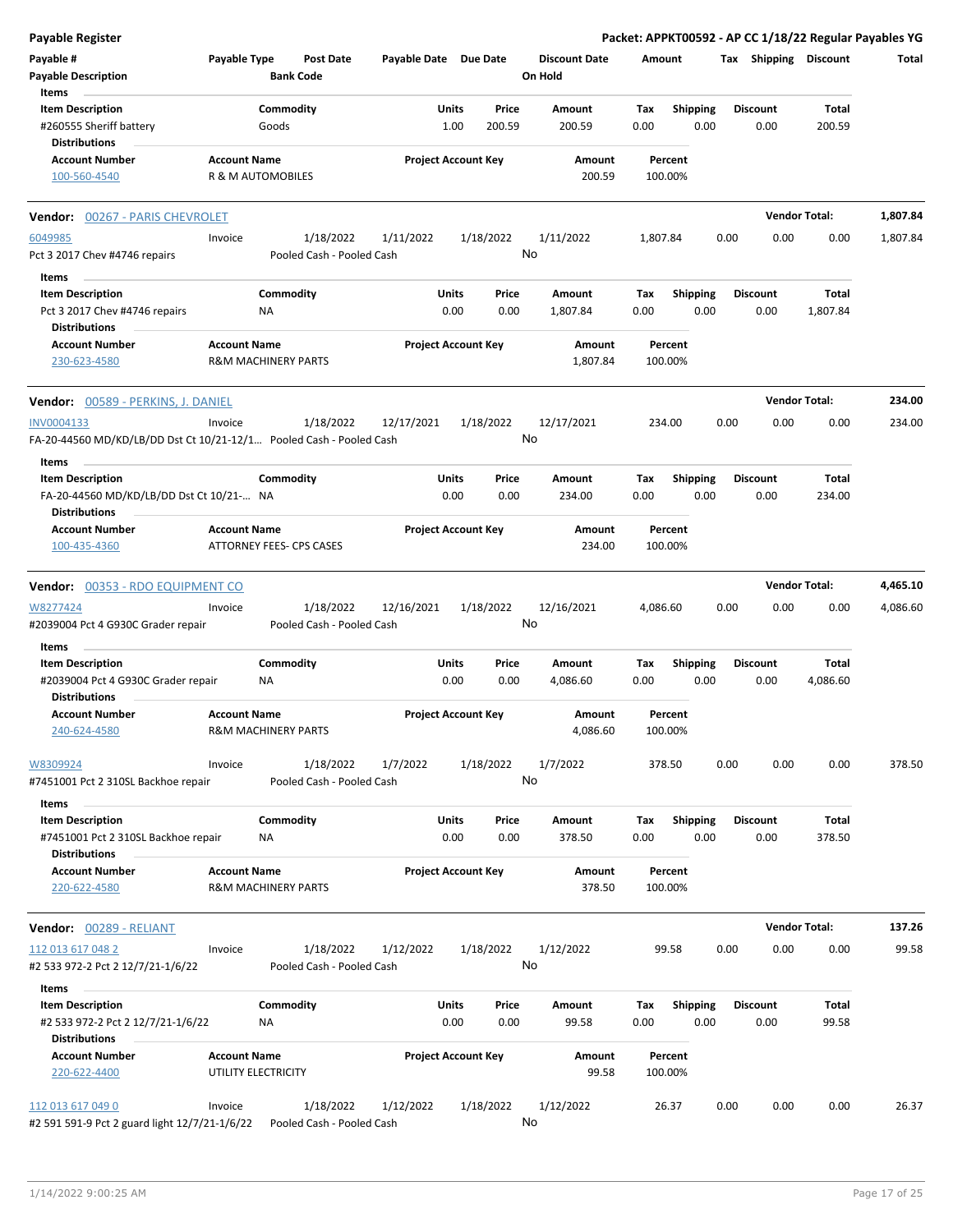| Payable Register                                                     |                                            |                                |                       |                            |                      |          |                    |      |                       | Packet: APPKT00592 - AP CC 1/18/22 Regular Payables YG |          |
|----------------------------------------------------------------------|--------------------------------------------|--------------------------------|-----------------------|----------------------------|----------------------|----------|--------------------|------|-----------------------|--------------------------------------------------------|----------|
| Payable #                                                            | Payable Type                               | Post Date                      | Payable Date Due Date |                            | <b>Discount Date</b> | Amount   |                    |      | Tax Shipping Discount |                                                        | Total    |
| <b>Payable Description</b>                                           |                                            | <b>Bank Code</b>               |                       |                            | On Hold              |          |                    |      |                       |                                                        |          |
| Items                                                                |                                            |                                |                       |                            |                      |          |                    |      |                       |                                                        |          |
| <b>Item Description</b>                                              |                                            | Commodity                      | Units                 | Price                      | Amount               | Tax      | <b>Shipping</b>    |      | <b>Discount</b>       | Total                                                  |          |
| #2 591 591-9 Pct 2 guard light 12/7/21-1/ NA                         |                                            |                                |                       | 0.00<br>0.00               | 26.37                | 0.00     | 0.00               |      | 0.00                  | 26.37                                                  |          |
| <b>Distributions</b><br><b>Account Number</b>                        |                                            |                                |                       |                            |                      |          |                    |      |                       |                                                        |          |
| 220-622-4400                                                         | <b>Account Name</b><br>UTILITY ELECTRICITY |                                |                       | <b>Project Account Key</b> | Amount<br>26.37      |          | Percent<br>100.00% |      |                       |                                                        |          |
|                                                                      |                                            |                                |                       |                            |                      |          |                    |      |                       |                                                        |          |
| 112 013 617 050 8                                                    | Invoice                                    | 1/18/2022                      | 1/12/2022             | 1/18/2022                  | 1/12/2022            |          | 11.31              | 0.00 | 0.00                  | 0.00                                                   | 11.31    |
| #2 591 592-7 Pct 2 guard light 12/7/21-1/6/22                        |                                            | Pooled Cash - Pooled Cash      |                       |                            | No                   |          |                    |      |                       |                                                        |          |
| Items                                                                |                                            |                                |                       |                            |                      |          |                    |      |                       |                                                        |          |
| <b>Item Description</b>                                              |                                            | Commodity                      | Units                 | Price                      | Amount               | Tax      | <b>Shipping</b>    |      | <b>Discount</b>       | Total                                                  |          |
| #2 591 592-7 Pct 2 guard light 12/7/21-1/ NA<br><b>Distributions</b> |                                            |                                |                       | 0.00<br>0.00               | 11.31                | 0.00     | 0.00               |      | 0.00                  | 11.31                                                  |          |
| <b>Account Number</b>                                                | <b>Account Name</b>                        |                                |                       | <b>Project Account Key</b> | Amount               |          | Percent            |      |                       |                                                        |          |
| 220-622-4400                                                         | UTILITY ELECTRICITY                        |                                |                       |                            | 11.31                |          | 100.00%            |      |                       |                                                        |          |
| Vendor: 00191 - SANSOM TRUCK PARTS                                   |                                            |                                |                       |                            |                      |          |                    |      |                       | <b>Vendor Total:</b>                                   | 923.30   |
| 3677                                                                 | Invoice                                    | 1/18/2022                      | 12/20/2021            | 1/18/2022                  | 12/20/2021           |          | 228.87             | 0.00 | 0.00                  | 0.00                                                   | 228.87   |
| Pct 3 Volvo taillights                                               |                                            | Pooled Cash - Pooled Cash      |                       |                            | No                   |          |                    |      |                       |                                                        |          |
| Items                                                                |                                            |                                |                       |                            |                      |          |                    |      |                       |                                                        |          |
| <b>Item Description</b>                                              |                                            | Commodity                      | Units                 | Price                      | Amount               | Tax      | <b>Shipping</b>    |      | <b>Discount</b>       | Total                                                  |          |
| Pct 3 Volvo taillights                                               |                                            | ΝA                             |                       | 0.00<br>0.00               | 228.87               | 0.00     | 0.00               |      | 0.00                  | 228.87                                                 |          |
| <b>Distributions</b>                                                 |                                            |                                |                       |                            |                      |          |                    |      |                       |                                                        |          |
| <b>Account Number</b>                                                | <b>Account Name</b>                        |                                |                       | <b>Project Account Key</b> | Amount               |          | Percent            |      |                       |                                                        |          |
| 230-623-4580                                                         |                                            | <b>R&amp;M MACHINERY PARTS</b> |                       |                            | 228.87               |          | 100.00%            |      |                       |                                                        |          |
| 62995                                                                | Invoice                                    | 1/18/2022                      | 12/13/2021            | 1/18/2022                  | 12/13/2021           |          | 509.28             | 0.00 | 0.00                  | 0.00                                                   | 509.28   |
| Pct 3 Pete #306 repair                                               |                                            | Pooled Cash - Pooled Cash      |                       |                            | No                   |          |                    |      |                       |                                                        |          |
| Items                                                                |                                            |                                |                       |                            |                      |          |                    |      |                       |                                                        |          |
| <b>Item Description</b>                                              |                                            | Commodity                      | Units                 | Price                      | Amount               | Tax      | <b>Shipping</b>    |      | <b>Discount</b>       | Total                                                  |          |
| Pct 3 Pete #306 repair                                               |                                            | ΝA                             |                       | 0.00<br>0.00               | 509.28               | 0.00     | 0.00               |      | 0.00                  | 509.28                                                 |          |
| <b>Distributions</b>                                                 |                                            |                                |                       |                            |                      |          |                    |      |                       |                                                        |          |
| <b>Account Number</b>                                                | <b>Account Name</b>                        |                                |                       | <b>Project Account Key</b> | Amount               |          | Percent            |      |                       |                                                        |          |
| 230-623-4580                                                         |                                            | <b>R&amp;M MACHINERY PARTS</b> |                       |                            | 509.28               |          | 100.00%            |      |                       |                                                        |          |
| 63015                                                                | Invoice                                    | 1/18/2022                      | 12/16/2021            | 1/18/2022                  | 12/16/2021           |          | 60.00              | 0.00 | 0.00                  | 0.00                                                   | 60.00    |
| Pct 3 Pete #306 belts                                                |                                            | Pooled Cash - Pooled Cash      |                       |                            | No                   |          |                    |      |                       |                                                        |          |
| Items                                                                |                                            |                                |                       |                            |                      |          |                    |      |                       |                                                        |          |
| <b>Item Description</b>                                              |                                            | Commodity                      | Units                 | Price                      | Amount               | Tax      | <b>Shipping</b>    |      | <b>Discount</b>       | Total                                                  |          |
| Pct 3 Pete #306 belts                                                |                                            | NA                             |                       | 0.00<br>0.00               | 60.00                | 0.00     | 0.00               |      | 0.00                  | 60.00                                                  |          |
| <b>Distributions</b>                                                 |                                            |                                |                       |                            |                      |          |                    |      |                       |                                                        |          |
| <b>Account Number</b>                                                | <b>Account Name</b>                        |                                |                       | <b>Project Account Key</b> | Amount               |          | Percent            |      |                       |                                                        |          |
| 230-623-4580                                                         |                                            | <b>R&amp;M MACHINERY PARTS</b> |                       |                            | 60.00                |          | 100.00%            |      |                       |                                                        |          |
| 63027                                                                | Invoice                                    | 1/18/2022                      | 12/22/2021            | 1/18/2022                  | 12/22/2021           |          | 125.15             | 0.00 | 0.00                  | 0.00                                                   | 125.15   |
| Pct 3 #309 taillights                                                |                                            | Pooled Cash - Pooled Cash      |                       |                            | No                   |          |                    |      |                       |                                                        |          |
| Items                                                                |                                            |                                |                       |                            |                      |          |                    |      |                       |                                                        |          |
| <b>Item Description</b>                                              |                                            | Commodity                      | Units                 | Price                      | Amount               | Tax      | <b>Shipping</b>    |      | <b>Discount</b>       | Total                                                  |          |
| Pct 3 #309 taillights                                                |                                            | ΝA                             |                       | 0.00<br>0.00               | 125.15               | 0.00     | 0.00               |      | 0.00                  | 125.15                                                 |          |
| <b>Distributions</b>                                                 |                                            |                                |                       |                            |                      |          |                    |      |                       |                                                        |          |
| <b>Account Number</b>                                                | <b>Account Name</b>                        |                                |                       | <b>Project Account Key</b> | Amount               |          | Percent            |      |                       |                                                        |          |
| 230-623-4580                                                         |                                            | <b>R&amp;M MACHINERY PARTS</b> |                       |                            | 125.15               |          | 100.00%            |      |                       |                                                        |          |
| <b>Vendor:</b> VEN02612 - Securitas Security Services USA, Inc       |                                            |                                |                       |                            |                      |          |                    |      |                       | <b>Vendor Total:</b>                                   | 4,761.92 |
| 10650737                                                             | Invoice                                    | 1/18/2022                      | 12/31/2021            | 1/18/2022                  | 12/31/2021           | 4,761.92 |                    | 0.00 | 0.00                  | 0.00                                                   | 4,761.92 |
| Dec 2021 security officer - J Davidson                               |                                            | Pooled Cash - Pooled Cash      |                       |                            | No                   |          |                    |      |                       |                                                        |          |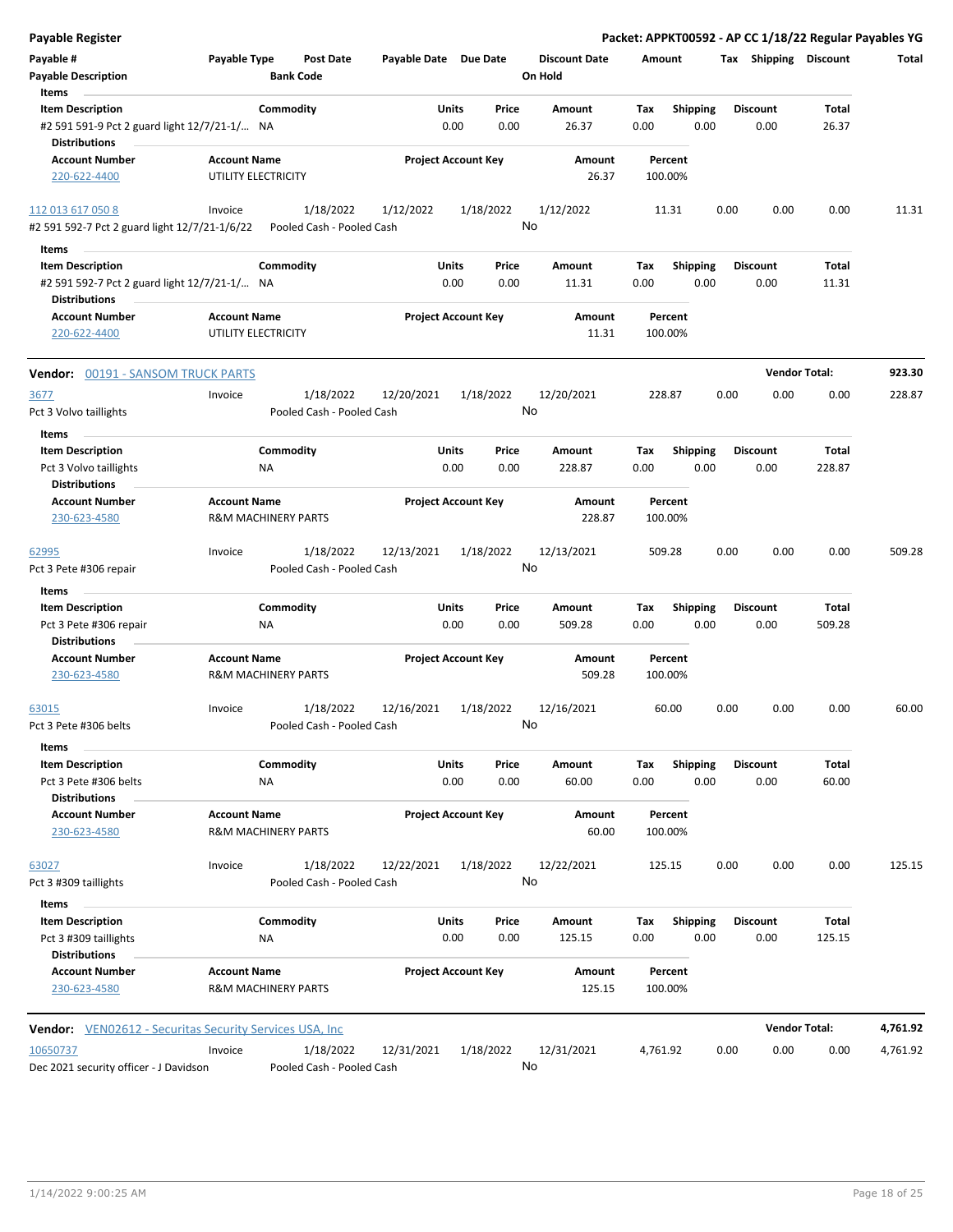| Payable #<br>Payable Type<br>Payable Date Due Date<br><b>Discount Date</b><br>Tax Shipping Discount<br><b>Post Date</b><br>Amount<br><b>Bank Code</b><br>On Hold<br><b>Payable Description</b><br>Items<br><b>Item Description</b><br>Commodity<br>Units<br><b>Discount</b><br>Total<br>Price<br>Amount<br>Tax<br><b>Shipping</b><br>0.00<br>Dec 2021 security officer - J Davidson<br><b>NA</b><br>0.00<br>4,761.92<br>0.00<br>0.00<br>0.00<br>4,761.92<br><b>Distributions</b><br><b>Project Account Key</b><br><b>Account Number</b><br><b>Account Name</b><br>Amount<br>Percent<br>4,761.92<br>110-541-1070<br>SALARY PART-TIME<br>100.00%<br><b>Vendor Total:</b><br>Vendor: 00817 - SMITH, THOMAS SCOTT<br>1/18/2022<br>0.00<br>0.00<br>INV0004129<br>1/18/2022<br>12/13/2021<br>12/13/2021<br>430.70<br>0.00<br>430.70<br>Invoice<br>No<br>CR-21-28021 Bateman Dst Ct 9/20-12/10/21<br>Pooled Cash - Pooled Cash<br>Items<br><b>Item Description</b><br>Commodity<br>Units<br><b>Discount</b><br>Total<br>Price<br>Amount<br>Tax<br><b>Shipping</b><br>0.00<br>CR-21-28021 Bateman Dst Ct 9/20-12/10/ NA<br>0.00<br>0.00<br>430.70<br>0.00<br>0.00<br>430.70<br><b>Distributions</b><br><b>Account Name</b><br><b>Project Account Key</b><br><b>Account Number</b><br>Amount<br>Percent<br>100-435-4370<br><b>ATTORNEY FEES</b><br>430.70<br>100.00%<br>1/18/2022<br>12/14/2021<br>1/18/2022<br>12/14/2021<br>0.00<br>0.00<br>0.00<br>INV0004130<br>Invoice<br>1,217.40<br>No<br>CR-20-27657 Salazar Dst Ct 10/5-12/14/21<br>Pooled Cash - Pooled Cash<br>Items<br>Commodity<br>Units<br><b>Shipping</b><br>Total<br><b>Item Description</b><br>Price<br>Amount<br>Tax<br><b>Discount</b><br>CR-20-27657 Salazar Dst Ct 10/5-12/14/21 NA<br>0.00<br>0.00<br>1,217.40<br>0.00<br>0.00<br>0.00<br>1,217.40<br><b>Distributions</b><br><b>Account Number</b><br><b>Account Name</b><br><b>Project Account Key</b><br>Amount<br>Percent<br>100-435-4370<br><b>ATTORNEY FEES</b><br>100.00%<br>1,217.40<br><b>Vendor Total:</b><br>Vendor: 00801 - SOLOMON, AMANDA<br>1/18/2022<br>12/17/2021<br>1/18/2022<br>12/17/2021<br>0.00<br>0.00<br>0.00<br>INV0004132<br>Invoice<br>3,676.50<br>No<br>FA-20-44560 MD/KD/LB/DD Dst Ct 10/1-12/17 Pooled Cash - Pooled Cash<br>Items<br>Commodity<br>Shipping<br><b>Discount</b><br><b>Item Description</b><br>Units<br>Price<br>Amount<br>Tax<br>Total<br>0.00<br>0.00<br>0.00<br>3,676.50<br>0.00<br>0.00<br>3,676.50<br>FA-20-44560 MD/KD/LB/DD Dst Ct 10/1-1 NA<br><b>Distributions</b><br><b>Account Number</b><br><b>Account Name</b><br><b>Project Account Key</b><br>Amount<br>Percent<br>100-435-4360<br>ATTORNEY FEES- CPS CASES<br>3,676.50<br>100.00%<br><b>Vendor Total:</b><br>Vendor: 00707 - SPARKLIGHT<br>0.00<br>0.00<br>INV0004143<br>1/18/2022<br>1/13/2022<br>1/18/2022<br>1/13/2022<br>2,543.98<br>0.00<br>Invoice<br>No<br>Internet service 1/11-2/10/22<br>Pooled Cash - Pooled Cash<br>Items<br>Commodity<br><b>Item Description</b><br>Units<br>Shipping<br><b>Discount</b><br>Total<br>Price<br>Amount<br>Tax<br>Internet service 1/11-2/10/22<br>0.00<br>0.00<br>2,543.98<br>0.00<br>0.00<br>0.00<br>2,543.98<br>Service<br><b>Distributions</b><br><b>Project Account Key</b><br><b>Account Number</b><br><b>Account Name</b><br>Amount<br>Percent<br>100-518-4210<br><b>INTERNET</b><br>231.43<br>9.10%<br><b>INTERNET</b><br>710.00<br>27.91%<br>100-510-4210<br>100-665-4210<br><b>INTERNET</b><br>64.99<br>2.55%<br>443.93<br>17.45%<br>100-518-4210<br><b>INTERNET</b><br>9.10%<br><b>INTERNET</b><br>231.43<br>100-513-4210<br><b>INTERNET</b><br>139.39<br>5.48%<br>100-518-4210<br>231.43<br>9.10%<br>100-518-4210<br><b>INTERNET</b><br>93.94<br>3.69%<br>100-645-4210<br><b>INTERNET</b><br>100-514-4210<br><b>INTERNET</b><br>82.69<br>3.25%<br>93.94<br>3.69%<br><b>INTERNET</b><br>240-624-4210<br>220.81<br>8.68%<br>100-560-4210<br><b>INTERNET SERVICE</b><br><b>Vendor Total:</b><br>Vendor: 00511 - TEXAS COMMISSION ON ENVIRONMENTAL QUALITY<br>WTR0058621-3<br>1/18/2022<br>1/18/2022<br>12/15/2021<br>700.00<br>0.00<br>0.00<br>0.00<br>Invoice<br>12/15/2021<br>No<br>FY22 1st qtr onsite council fee<br>Pooled Cash - Pooled Cash | <b>Payable Register</b> |  |  | Packet: APPKT00592 - AP CC 1/18/22 Regular Payables YG |  |  |          |
|--------------------------------------------------------------------------------------------------------------------------------------------------------------------------------------------------------------------------------------------------------------------------------------------------------------------------------------------------------------------------------------------------------------------------------------------------------------------------------------------------------------------------------------------------------------------------------------------------------------------------------------------------------------------------------------------------------------------------------------------------------------------------------------------------------------------------------------------------------------------------------------------------------------------------------------------------------------------------------------------------------------------------------------------------------------------------------------------------------------------------------------------------------------------------------------------------------------------------------------------------------------------------------------------------------------------------------------------------------------------------------------------------------------------------------------------------------------------------------------------------------------------------------------------------------------------------------------------------------------------------------------------------------------------------------------------------------------------------------------------------------------------------------------------------------------------------------------------------------------------------------------------------------------------------------------------------------------------------------------------------------------------------------------------------------------------------------------------------------------------------------------------------------------------------------------------------------------------------------------------------------------------------------------------------------------------------------------------------------------------------------------------------------------------------------------------------------------------------------------------------------------------------------------------------------------------------------------------------------------------------------------------------------------------------------------------------------------------------------------------------------------------------------------------------------------------------------------------------------------------------------------------------------------------------------------------------------------------------------------------------------------------------------------------------------------------------------------------------------------------------------------------------------------------------------------------------------------------------------------------------------------------------------------------------------------------------------------------------------------------------------------------------------------------------------------------------------------------------------------------------------------------------------------------------------------------------------------------------------------------------------------------------------------------------------------------------------------------------------------------------------------------------------------------------------------------------------------------------------------------------------------------------------------------------------------------------------------------------------------------------------------------------------------------------------------------------------------------------------------------------------------------------------------------------------------------------------------------------------|-------------------------|--|--|--------------------------------------------------------|--|--|----------|
|                                                                                                                                                                                                                                                                                                                                                                                                                                                                                                                                                                                                                                                                                                                                                                                                                                                                                                                                                                                                                                                                                                                                                                                                                                                                                                                                                                                                                                                                                                                                                                                                                                                                                                                                                                                                                                                                                                                                                                                                                                                                                                                                                                                                                                                                                                                                                                                                                                                                                                                                                                                                                                                                                                                                                                                                                                                                                                                                                                                                                                                                                                                                                                                                                                                                                                                                                                                                                                                                                                                                                                                                                                                                                                                                                                                                                                                                                                                                                                                                                                                                                                                                                                                                                                |                         |  |  |                                                        |  |  | Total    |
|                                                                                                                                                                                                                                                                                                                                                                                                                                                                                                                                                                                                                                                                                                                                                                                                                                                                                                                                                                                                                                                                                                                                                                                                                                                                                                                                                                                                                                                                                                                                                                                                                                                                                                                                                                                                                                                                                                                                                                                                                                                                                                                                                                                                                                                                                                                                                                                                                                                                                                                                                                                                                                                                                                                                                                                                                                                                                                                                                                                                                                                                                                                                                                                                                                                                                                                                                                                                                                                                                                                                                                                                                                                                                                                                                                                                                                                                                                                                                                                                                                                                                                                                                                                                                                |                         |  |  |                                                        |  |  |          |
|                                                                                                                                                                                                                                                                                                                                                                                                                                                                                                                                                                                                                                                                                                                                                                                                                                                                                                                                                                                                                                                                                                                                                                                                                                                                                                                                                                                                                                                                                                                                                                                                                                                                                                                                                                                                                                                                                                                                                                                                                                                                                                                                                                                                                                                                                                                                                                                                                                                                                                                                                                                                                                                                                                                                                                                                                                                                                                                                                                                                                                                                                                                                                                                                                                                                                                                                                                                                                                                                                                                                                                                                                                                                                                                                                                                                                                                                                                                                                                                                                                                                                                                                                                                                                                |                         |  |  |                                                        |  |  |          |
|                                                                                                                                                                                                                                                                                                                                                                                                                                                                                                                                                                                                                                                                                                                                                                                                                                                                                                                                                                                                                                                                                                                                                                                                                                                                                                                                                                                                                                                                                                                                                                                                                                                                                                                                                                                                                                                                                                                                                                                                                                                                                                                                                                                                                                                                                                                                                                                                                                                                                                                                                                                                                                                                                                                                                                                                                                                                                                                                                                                                                                                                                                                                                                                                                                                                                                                                                                                                                                                                                                                                                                                                                                                                                                                                                                                                                                                                                                                                                                                                                                                                                                                                                                                                                                |                         |  |  |                                                        |  |  |          |
|                                                                                                                                                                                                                                                                                                                                                                                                                                                                                                                                                                                                                                                                                                                                                                                                                                                                                                                                                                                                                                                                                                                                                                                                                                                                                                                                                                                                                                                                                                                                                                                                                                                                                                                                                                                                                                                                                                                                                                                                                                                                                                                                                                                                                                                                                                                                                                                                                                                                                                                                                                                                                                                                                                                                                                                                                                                                                                                                                                                                                                                                                                                                                                                                                                                                                                                                                                                                                                                                                                                                                                                                                                                                                                                                                                                                                                                                                                                                                                                                                                                                                                                                                                                                                                |                         |  |  |                                                        |  |  | 1,648.10 |
|                                                                                                                                                                                                                                                                                                                                                                                                                                                                                                                                                                                                                                                                                                                                                                                                                                                                                                                                                                                                                                                                                                                                                                                                                                                                                                                                                                                                                                                                                                                                                                                                                                                                                                                                                                                                                                                                                                                                                                                                                                                                                                                                                                                                                                                                                                                                                                                                                                                                                                                                                                                                                                                                                                                                                                                                                                                                                                                                                                                                                                                                                                                                                                                                                                                                                                                                                                                                                                                                                                                                                                                                                                                                                                                                                                                                                                                                                                                                                                                                                                                                                                                                                                                                                                |                         |  |  |                                                        |  |  |          |
|                                                                                                                                                                                                                                                                                                                                                                                                                                                                                                                                                                                                                                                                                                                                                                                                                                                                                                                                                                                                                                                                                                                                                                                                                                                                                                                                                                                                                                                                                                                                                                                                                                                                                                                                                                                                                                                                                                                                                                                                                                                                                                                                                                                                                                                                                                                                                                                                                                                                                                                                                                                                                                                                                                                                                                                                                                                                                                                                                                                                                                                                                                                                                                                                                                                                                                                                                                                                                                                                                                                                                                                                                                                                                                                                                                                                                                                                                                                                                                                                                                                                                                                                                                                                                                |                         |  |  |                                                        |  |  |          |
|                                                                                                                                                                                                                                                                                                                                                                                                                                                                                                                                                                                                                                                                                                                                                                                                                                                                                                                                                                                                                                                                                                                                                                                                                                                                                                                                                                                                                                                                                                                                                                                                                                                                                                                                                                                                                                                                                                                                                                                                                                                                                                                                                                                                                                                                                                                                                                                                                                                                                                                                                                                                                                                                                                                                                                                                                                                                                                                                                                                                                                                                                                                                                                                                                                                                                                                                                                                                                                                                                                                                                                                                                                                                                                                                                                                                                                                                                                                                                                                                                                                                                                                                                                                                                                |                         |  |  |                                                        |  |  |          |
|                                                                                                                                                                                                                                                                                                                                                                                                                                                                                                                                                                                                                                                                                                                                                                                                                                                                                                                                                                                                                                                                                                                                                                                                                                                                                                                                                                                                                                                                                                                                                                                                                                                                                                                                                                                                                                                                                                                                                                                                                                                                                                                                                                                                                                                                                                                                                                                                                                                                                                                                                                                                                                                                                                                                                                                                                                                                                                                                                                                                                                                                                                                                                                                                                                                                                                                                                                                                                                                                                                                                                                                                                                                                                                                                                                                                                                                                                                                                                                                                                                                                                                                                                                                                                                |                         |  |  |                                                        |  |  |          |
|                                                                                                                                                                                                                                                                                                                                                                                                                                                                                                                                                                                                                                                                                                                                                                                                                                                                                                                                                                                                                                                                                                                                                                                                                                                                                                                                                                                                                                                                                                                                                                                                                                                                                                                                                                                                                                                                                                                                                                                                                                                                                                                                                                                                                                                                                                                                                                                                                                                                                                                                                                                                                                                                                                                                                                                                                                                                                                                                                                                                                                                                                                                                                                                                                                                                                                                                                                                                                                                                                                                                                                                                                                                                                                                                                                                                                                                                                                                                                                                                                                                                                                                                                                                                                                |                         |  |  |                                                        |  |  |          |
|                                                                                                                                                                                                                                                                                                                                                                                                                                                                                                                                                                                                                                                                                                                                                                                                                                                                                                                                                                                                                                                                                                                                                                                                                                                                                                                                                                                                                                                                                                                                                                                                                                                                                                                                                                                                                                                                                                                                                                                                                                                                                                                                                                                                                                                                                                                                                                                                                                                                                                                                                                                                                                                                                                                                                                                                                                                                                                                                                                                                                                                                                                                                                                                                                                                                                                                                                                                                                                                                                                                                                                                                                                                                                                                                                                                                                                                                                                                                                                                                                                                                                                                                                                                                                                |                         |  |  |                                                        |  |  | 1,217.40 |
|                                                                                                                                                                                                                                                                                                                                                                                                                                                                                                                                                                                                                                                                                                                                                                                                                                                                                                                                                                                                                                                                                                                                                                                                                                                                                                                                                                                                                                                                                                                                                                                                                                                                                                                                                                                                                                                                                                                                                                                                                                                                                                                                                                                                                                                                                                                                                                                                                                                                                                                                                                                                                                                                                                                                                                                                                                                                                                                                                                                                                                                                                                                                                                                                                                                                                                                                                                                                                                                                                                                                                                                                                                                                                                                                                                                                                                                                                                                                                                                                                                                                                                                                                                                                                                |                         |  |  |                                                        |  |  |          |
|                                                                                                                                                                                                                                                                                                                                                                                                                                                                                                                                                                                                                                                                                                                                                                                                                                                                                                                                                                                                                                                                                                                                                                                                                                                                                                                                                                                                                                                                                                                                                                                                                                                                                                                                                                                                                                                                                                                                                                                                                                                                                                                                                                                                                                                                                                                                                                                                                                                                                                                                                                                                                                                                                                                                                                                                                                                                                                                                                                                                                                                                                                                                                                                                                                                                                                                                                                                                                                                                                                                                                                                                                                                                                                                                                                                                                                                                                                                                                                                                                                                                                                                                                                                                                                |                         |  |  |                                                        |  |  |          |
|                                                                                                                                                                                                                                                                                                                                                                                                                                                                                                                                                                                                                                                                                                                                                                                                                                                                                                                                                                                                                                                                                                                                                                                                                                                                                                                                                                                                                                                                                                                                                                                                                                                                                                                                                                                                                                                                                                                                                                                                                                                                                                                                                                                                                                                                                                                                                                                                                                                                                                                                                                                                                                                                                                                                                                                                                                                                                                                                                                                                                                                                                                                                                                                                                                                                                                                                                                                                                                                                                                                                                                                                                                                                                                                                                                                                                                                                                                                                                                                                                                                                                                                                                                                                                                |                         |  |  |                                                        |  |  |          |
|                                                                                                                                                                                                                                                                                                                                                                                                                                                                                                                                                                                                                                                                                                                                                                                                                                                                                                                                                                                                                                                                                                                                                                                                                                                                                                                                                                                                                                                                                                                                                                                                                                                                                                                                                                                                                                                                                                                                                                                                                                                                                                                                                                                                                                                                                                                                                                                                                                                                                                                                                                                                                                                                                                                                                                                                                                                                                                                                                                                                                                                                                                                                                                                                                                                                                                                                                                                                                                                                                                                                                                                                                                                                                                                                                                                                                                                                                                                                                                                                                                                                                                                                                                                                                                |                         |  |  |                                                        |  |  |          |
|                                                                                                                                                                                                                                                                                                                                                                                                                                                                                                                                                                                                                                                                                                                                                                                                                                                                                                                                                                                                                                                                                                                                                                                                                                                                                                                                                                                                                                                                                                                                                                                                                                                                                                                                                                                                                                                                                                                                                                                                                                                                                                                                                                                                                                                                                                                                                                                                                                                                                                                                                                                                                                                                                                                                                                                                                                                                                                                                                                                                                                                                                                                                                                                                                                                                                                                                                                                                                                                                                                                                                                                                                                                                                                                                                                                                                                                                                                                                                                                                                                                                                                                                                                                                                                |                         |  |  |                                                        |  |  | 3,676.50 |
|                                                                                                                                                                                                                                                                                                                                                                                                                                                                                                                                                                                                                                                                                                                                                                                                                                                                                                                                                                                                                                                                                                                                                                                                                                                                                                                                                                                                                                                                                                                                                                                                                                                                                                                                                                                                                                                                                                                                                                                                                                                                                                                                                                                                                                                                                                                                                                                                                                                                                                                                                                                                                                                                                                                                                                                                                                                                                                                                                                                                                                                                                                                                                                                                                                                                                                                                                                                                                                                                                                                                                                                                                                                                                                                                                                                                                                                                                                                                                                                                                                                                                                                                                                                                                                |                         |  |  |                                                        |  |  | 3,676.50 |
|                                                                                                                                                                                                                                                                                                                                                                                                                                                                                                                                                                                                                                                                                                                                                                                                                                                                                                                                                                                                                                                                                                                                                                                                                                                                                                                                                                                                                                                                                                                                                                                                                                                                                                                                                                                                                                                                                                                                                                                                                                                                                                                                                                                                                                                                                                                                                                                                                                                                                                                                                                                                                                                                                                                                                                                                                                                                                                                                                                                                                                                                                                                                                                                                                                                                                                                                                                                                                                                                                                                                                                                                                                                                                                                                                                                                                                                                                                                                                                                                                                                                                                                                                                                                                                |                         |  |  |                                                        |  |  |          |
|                                                                                                                                                                                                                                                                                                                                                                                                                                                                                                                                                                                                                                                                                                                                                                                                                                                                                                                                                                                                                                                                                                                                                                                                                                                                                                                                                                                                                                                                                                                                                                                                                                                                                                                                                                                                                                                                                                                                                                                                                                                                                                                                                                                                                                                                                                                                                                                                                                                                                                                                                                                                                                                                                                                                                                                                                                                                                                                                                                                                                                                                                                                                                                                                                                                                                                                                                                                                                                                                                                                                                                                                                                                                                                                                                                                                                                                                                                                                                                                                                                                                                                                                                                                                                                |                         |  |  |                                                        |  |  |          |
|                                                                                                                                                                                                                                                                                                                                                                                                                                                                                                                                                                                                                                                                                                                                                                                                                                                                                                                                                                                                                                                                                                                                                                                                                                                                                                                                                                                                                                                                                                                                                                                                                                                                                                                                                                                                                                                                                                                                                                                                                                                                                                                                                                                                                                                                                                                                                                                                                                                                                                                                                                                                                                                                                                                                                                                                                                                                                                                                                                                                                                                                                                                                                                                                                                                                                                                                                                                                                                                                                                                                                                                                                                                                                                                                                                                                                                                                                                                                                                                                                                                                                                                                                                                                                                |                         |  |  |                                                        |  |  |          |
|                                                                                                                                                                                                                                                                                                                                                                                                                                                                                                                                                                                                                                                                                                                                                                                                                                                                                                                                                                                                                                                                                                                                                                                                                                                                                                                                                                                                                                                                                                                                                                                                                                                                                                                                                                                                                                                                                                                                                                                                                                                                                                                                                                                                                                                                                                                                                                                                                                                                                                                                                                                                                                                                                                                                                                                                                                                                                                                                                                                                                                                                                                                                                                                                                                                                                                                                                                                                                                                                                                                                                                                                                                                                                                                                                                                                                                                                                                                                                                                                                                                                                                                                                                                                                                |                         |  |  |                                                        |  |  |          |
|                                                                                                                                                                                                                                                                                                                                                                                                                                                                                                                                                                                                                                                                                                                                                                                                                                                                                                                                                                                                                                                                                                                                                                                                                                                                                                                                                                                                                                                                                                                                                                                                                                                                                                                                                                                                                                                                                                                                                                                                                                                                                                                                                                                                                                                                                                                                                                                                                                                                                                                                                                                                                                                                                                                                                                                                                                                                                                                                                                                                                                                                                                                                                                                                                                                                                                                                                                                                                                                                                                                                                                                                                                                                                                                                                                                                                                                                                                                                                                                                                                                                                                                                                                                                                                |                         |  |  |                                                        |  |  | 2,543.98 |
|                                                                                                                                                                                                                                                                                                                                                                                                                                                                                                                                                                                                                                                                                                                                                                                                                                                                                                                                                                                                                                                                                                                                                                                                                                                                                                                                                                                                                                                                                                                                                                                                                                                                                                                                                                                                                                                                                                                                                                                                                                                                                                                                                                                                                                                                                                                                                                                                                                                                                                                                                                                                                                                                                                                                                                                                                                                                                                                                                                                                                                                                                                                                                                                                                                                                                                                                                                                                                                                                                                                                                                                                                                                                                                                                                                                                                                                                                                                                                                                                                                                                                                                                                                                                                                |                         |  |  |                                                        |  |  | 2,543.98 |
|                                                                                                                                                                                                                                                                                                                                                                                                                                                                                                                                                                                                                                                                                                                                                                                                                                                                                                                                                                                                                                                                                                                                                                                                                                                                                                                                                                                                                                                                                                                                                                                                                                                                                                                                                                                                                                                                                                                                                                                                                                                                                                                                                                                                                                                                                                                                                                                                                                                                                                                                                                                                                                                                                                                                                                                                                                                                                                                                                                                                                                                                                                                                                                                                                                                                                                                                                                                                                                                                                                                                                                                                                                                                                                                                                                                                                                                                                                                                                                                                                                                                                                                                                                                                                                |                         |  |  |                                                        |  |  |          |
|                                                                                                                                                                                                                                                                                                                                                                                                                                                                                                                                                                                                                                                                                                                                                                                                                                                                                                                                                                                                                                                                                                                                                                                                                                                                                                                                                                                                                                                                                                                                                                                                                                                                                                                                                                                                                                                                                                                                                                                                                                                                                                                                                                                                                                                                                                                                                                                                                                                                                                                                                                                                                                                                                                                                                                                                                                                                                                                                                                                                                                                                                                                                                                                                                                                                                                                                                                                                                                                                                                                                                                                                                                                                                                                                                                                                                                                                                                                                                                                                                                                                                                                                                                                                                                |                         |  |  |                                                        |  |  |          |
|                                                                                                                                                                                                                                                                                                                                                                                                                                                                                                                                                                                                                                                                                                                                                                                                                                                                                                                                                                                                                                                                                                                                                                                                                                                                                                                                                                                                                                                                                                                                                                                                                                                                                                                                                                                                                                                                                                                                                                                                                                                                                                                                                                                                                                                                                                                                                                                                                                                                                                                                                                                                                                                                                                                                                                                                                                                                                                                                                                                                                                                                                                                                                                                                                                                                                                                                                                                                                                                                                                                                                                                                                                                                                                                                                                                                                                                                                                                                                                                                                                                                                                                                                                                                                                |                         |  |  |                                                        |  |  |          |
|                                                                                                                                                                                                                                                                                                                                                                                                                                                                                                                                                                                                                                                                                                                                                                                                                                                                                                                                                                                                                                                                                                                                                                                                                                                                                                                                                                                                                                                                                                                                                                                                                                                                                                                                                                                                                                                                                                                                                                                                                                                                                                                                                                                                                                                                                                                                                                                                                                                                                                                                                                                                                                                                                                                                                                                                                                                                                                                                                                                                                                                                                                                                                                                                                                                                                                                                                                                                                                                                                                                                                                                                                                                                                                                                                                                                                                                                                                                                                                                                                                                                                                                                                                                                                                |                         |  |  |                                                        |  |  |          |
|                                                                                                                                                                                                                                                                                                                                                                                                                                                                                                                                                                                                                                                                                                                                                                                                                                                                                                                                                                                                                                                                                                                                                                                                                                                                                                                                                                                                                                                                                                                                                                                                                                                                                                                                                                                                                                                                                                                                                                                                                                                                                                                                                                                                                                                                                                                                                                                                                                                                                                                                                                                                                                                                                                                                                                                                                                                                                                                                                                                                                                                                                                                                                                                                                                                                                                                                                                                                                                                                                                                                                                                                                                                                                                                                                                                                                                                                                                                                                                                                                                                                                                                                                                                                                                |                         |  |  |                                                        |  |  |          |
|                                                                                                                                                                                                                                                                                                                                                                                                                                                                                                                                                                                                                                                                                                                                                                                                                                                                                                                                                                                                                                                                                                                                                                                                                                                                                                                                                                                                                                                                                                                                                                                                                                                                                                                                                                                                                                                                                                                                                                                                                                                                                                                                                                                                                                                                                                                                                                                                                                                                                                                                                                                                                                                                                                                                                                                                                                                                                                                                                                                                                                                                                                                                                                                                                                                                                                                                                                                                                                                                                                                                                                                                                                                                                                                                                                                                                                                                                                                                                                                                                                                                                                                                                                                                                                |                         |  |  |                                                        |  |  |          |
|                                                                                                                                                                                                                                                                                                                                                                                                                                                                                                                                                                                                                                                                                                                                                                                                                                                                                                                                                                                                                                                                                                                                                                                                                                                                                                                                                                                                                                                                                                                                                                                                                                                                                                                                                                                                                                                                                                                                                                                                                                                                                                                                                                                                                                                                                                                                                                                                                                                                                                                                                                                                                                                                                                                                                                                                                                                                                                                                                                                                                                                                                                                                                                                                                                                                                                                                                                                                                                                                                                                                                                                                                                                                                                                                                                                                                                                                                                                                                                                                                                                                                                                                                                                                                                |                         |  |  |                                                        |  |  |          |
|                                                                                                                                                                                                                                                                                                                                                                                                                                                                                                                                                                                                                                                                                                                                                                                                                                                                                                                                                                                                                                                                                                                                                                                                                                                                                                                                                                                                                                                                                                                                                                                                                                                                                                                                                                                                                                                                                                                                                                                                                                                                                                                                                                                                                                                                                                                                                                                                                                                                                                                                                                                                                                                                                                                                                                                                                                                                                                                                                                                                                                                                                                                                                                                                                                                                                                                                                                                                                                                                                                                                                                                                                                                                                                                                                                                                                                                                                                                                                                                                                                                                                                                                                                                                                                |                         |  |  |                                                        |  |  |          |
|                                                                                                                                                                                                                                                                                                                                                                                                                                                                                                                                                                                                                                                                                                                                                                                                                                                                                                                                                                                                                                                                                                                                                                                                                                                                                                                                                                                                                                                                                                                                                                                                                                                                                                                                                                                                                                                                                                                                                                                                                                                                                                                                                                                                                                                                                                                                                                                                                                                                                                                                                                                                                                                                                                                                                                                                                                                                                                                                                                                                                                                                                                                                                                                                                                                                                                                                                                                                                                                                                                                                                                                                                                                                                                                                                                                                                                                                                                                                                                                                                                                                                                                                                                                                                                |                         |  |  |                                                        |  |  |          |
|                                                                                                                                                                                                                                                                                                                                                                                                                                                                                                                                                                                                                                                                                                                                                                                                                                                                                                                                                                                                                                                                                                                                                                                                                                                                                                                                                                                                                                                                                                                                                                                                                                                                                                                                                                                                                                                                                                                                                                                                                                                                                                                                                                                                                                                                                                                                                                                                                                                                                                                                                                                                                                                                                                                                                                                                                                                                                                                                                                                                                                                                                                                                                                                                                                                                                                                                                                                                                                                                                                                                                                                                                                                                                                                                                                                                                                                                                                                                                                                                                                                                                                                                                                                                                                |                         |  |  |                                                        |  |  |          |
|                                                                                                                                                                                                                                                                                                                                                                                                                                                                                                                                                                                                                                                                                                                                                                                                                                                                                                                                                                                                                                                                                                                                                                                                                                                                                                                                                                                                                                                                                                                                                                                                                                                                                                                                                                                                                                                                                                                                                                                                                                                                                                                                                                                                                                                                                                                                                                                                                                                                                                                                                                                                                                                                                                                                                                                                                                                                                                                                                                                                                                                                                                                                                                                                                                                                                                                                                                                                                                                                                                                                                                                                                                                                                                                                                                                                                                                                                                                                                                                                                                                                                                                                                                                                                                |                         |  |  |                                                        |  |  |          |
|                                                                                                                                                                                                                                                                                                                                                                                                                                                                                                                                                                                                                                                                                                                                                                                                                                                                                                                                                                                                                                                                                                                                                                                                                                                                                                                                                                                                                                                                                                                                                                                                                                                                                                                                                                                                                                                                                                                                                                                                                                                                                                                                                                                                                                                                                                                                                                                                                                                                                                                                                                                                                                                                                                                                                                                                                                                                                                                                                                                                                                                                                                                                                                                                                                                                                                                                                                                                                                                                                                                                                                                                                                                                                                                                                                                                                                                                                                                                                                                                                                                                                                                                                                                                                                |                         |  |  |                                                        |  |  |          |
|                                                                                                                                                                                                                                                                                                                                                                                                                                                                                                                                                                                                                                                                                                                                                                                                                                                                                                                                                                                                                                                                                                                                                                                                                                                                                                                                                                                                                                                                                                                                                                                                                                                                                                                                                                                                                                                                                                                                                                                                                                                                                                                                                                                                                                                                                                                                                                                                                                                                                                                                                                                                                                                                                                                                                                                                                                                                                                                                                                                                                                                                                                                                                                                                                                                                                                                                                                                                                                                                                                                                                                                                                                                                                                                                                                                                                                                                                                                                                                                                                                                                                                                                                                                                                                |                         |  |  |                                                        |  |  |          |
|                                                                                                                                                                                                                                                                                                                                                                                                                                                                                                                                                                                                                                                                                                                                                                                                                                                                                                                                                                                                                                                                                                                                                                                                                                                                                                                                                                                                                                                                                                                                                                                                                                                                                                                                                                                                                                                                                                                                                                                                                                                                                                                                                                                                                                                                                                                                                                                                                                                                                                                                                                                                                                                                                                                                                                                                                                                                                                                                                                                                                                                                                                                                                                                                                                                                                                                                                                                                                                                                                                                                                                                                                                                                                                                                                                                                                                                                                                                                                                                                                                                                                                                                                                                                                                |                         |  |  |                                                        |  |  |          |
|                                                                                                                                                                                                                                                                                                                                                                                                                                                                                                                                                                                                                                                                                                                                                                                                                                                                                                                                                                                                                                                                                                                                                                                                                                                                                                                                                                                                                                                                                                                                                                                                                                                                                                                                                                                                                                                                                                                                                                                                                                                                                                                                                                                                                                                                                                                                                                                                                                                                                                                                                                                                                                                                                                                                                                                                                                                                                                                                                                                                                                                                                                                                                                                                                                                                                                                                                                                                                                                                                                                                                                                                                                                                                                                                                                                                                                                                                                                                                                                                                                                                                                                                                                                                                                |                         |  |  |                                                        |  |  |          |
|                                                                                                                                                                                                                                                                                                                                                                                                                                                                                                                                                                                                                                                                                                                                                                                                                                                                                                                                                                                                                                                                                                                                                                                                                                                                                                                                                                                                                                                                                                                                                                                                                                                                                                                                                                                                                                                                                                                                                                                                                                                                                                                                                                                                                                                                                                                                                                                                                                                                                                                                                                                                                                                                                                                                                                                                                                                                                                                                                                                                                                                                                                                                                                                                                                                                                                                                                                                                                                                                                                                                                                                                                                                                                                                                                                                                                                                                                                                                                                                                                                                                                                                                                                                                                                |                         |  |  |                                                        |  |  | 700.00   |
|                                                                                                                                                                                                                                                                                                                                                                                                                                                                                                                                                                                                                                                                                                                                                                                                                                                                                                                                                                                                                                                                                                                                                                                                                                                                                                                                                                                                                                                                                                                                                                                                                                                                                                                                                                                                                                                                                                                                                                                                                                                                                                                                                                                                                                                                                                                                                                                                                                                                                                                                                                                                                                                                                                                                                                                                                                                                                                                                                                                                                                                                                                                                                                                                                                                                                                                                                                                                                                                                                                                                                                                                                                                                                                                                                                                                                                                                                                                                                                                                                                                                                                                                                                                                                                |                         |  |  |                                                        |  |  | 700.00   |
|                                                                                                                                                                                                                                                                                                                                                                                                                                                                                                                                                                                                                                                                                                                                                                                                                                                                                                                                                                                                                                                                                                                                                                                                                                                                                                                                                                                                                                                                                                                                                                                                                                                                                                                                                                                                                                                                                                                                                                                                                                                                                                                                                                                                                                                                                                                                                                                                                                                                                                                                                                                                                                                                                                                                                                                                                                                                                                                                                                                                                                                                                                                                                                                                                                                                                                                                                                                                                                                                                                                                                                                                                                                                                                                                                                                                                                                                                                                                                                                                                                                                                                                                                                                                                                |                         |  |  |                                                        |  |  |          |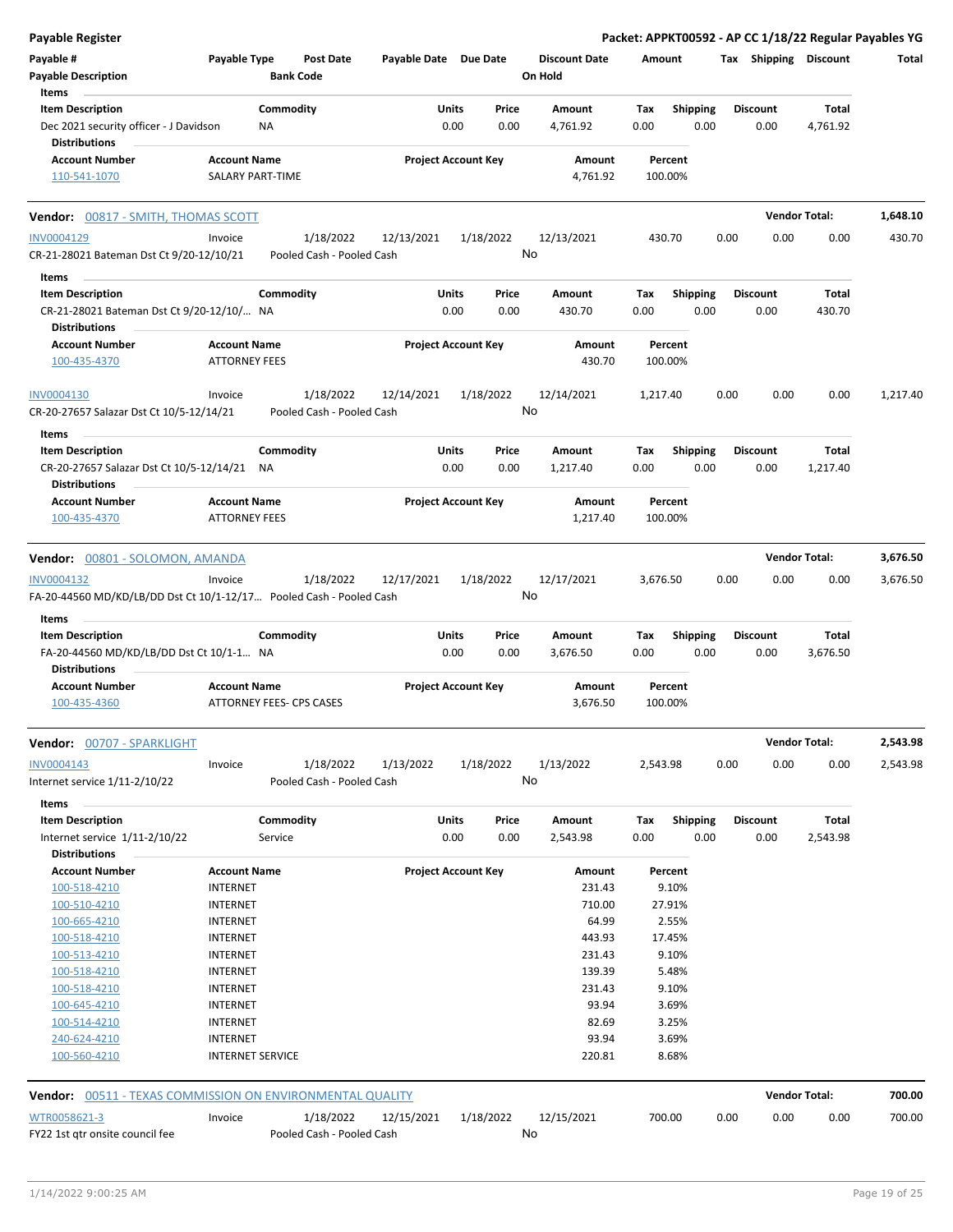| Payable Register                                          |                           |                                        |                       |                            |                                 |          |                 |      |                       | Packet: APPKT00592 - AP CC 1/18/22 Regular Payables YG |          |
|-----------------------------------------------------------|---------------------------|----------------------------------------|-----------------------|----------------------------|---------------------------------|----------|-----------------|------|-----------------------|--------------------------------------------------------|----------|
| Payable #<br><b>Payable Description</b>                   | Payable Type              | <b>Post Date</b><br><b>Bank Code</b>   | Payable Date Due Date |                            | <b>Discount Date</b><br>On Hold | Amount   |                 |      | Tax Shipping Discount |                                                        | Total    |
| Items                                                     |                           |                                        |                       |                            |                                 |          |                 |      |                       |                                                        |          |
| <b>Item Description</b>                                   |                           | Commodity                              | Units                 | Price                      | Amount                          | Tax      | Shipping        |      | <b>Discount</b>       | Total                                                  |          |
| FY22 1st gtr onsite council fee                           |                           | NA                                     |                       | 0.00<br>0.00               | 700.00                          | 0.00     | 0.00            |      | 0.00                  | 700.00                                                 |          |
| Distributions                                             |                           |                                        |                       |                            |                                 |          |                 |      |                       |                                                        |          |
| <b>Account Number</b>                                     | <b>Account Name</b>       |                                        |                       | <b>Project Account Key</b> | Amount                          | Percent  |                 |      |                       |                                                        |          |
| 100-409-4940                                              |                           | TCEQ PERMITS ENVIRONMENTAL DEV         |                       |                            | 700.00                          | 100.00%  |                 |      |                       |                                                        |          |
| <b>Vendor: 00344 - TEXAS STATE UNIVERSITY</b>             |                           |                                        |                       |                            |                                 |          |                 |      |                       | <b>Vendor Total:</b>                                   | 260.00   |
| 59759                                                     | Invoice                   | 1/18/2022                              | 1/7/2022              | 1/18/2022                  | 1/7/2022                        | 260.00   |                 | 0.00 | 0.00                  | 0.00                                                   | 260.00   |
| D. McWilliams registration 6/6/22 seminar                 |                           | Pooled Cash - Pooled Cash              |                       |                            | No                              |          |                 |      |                       |                                                        |          |
| Items                                                     |                           |                                        |                       |                            |                                 |          |                 |      |                       |                                                        |          |
| <b>Item Description</b>                                   |                           | Commodity                              | Units                 | Price                      | Amount                          | Tax      | <b>Shipping</b> |      | <b>Discount</b>       | <b>Total</b>                                           |          |
| D. McWilliams registration 6/6/22 seminar NA              |                           |                                        |                       | 0.00<br>0.00               | 260.00                          | 0.00     | 0.00            |      | 0.00                  | 260.00                                                 |          |
| <b>Distributions</b>                                      |                           |                                        |                       |                            |                                 |          |                 |      |                       |                                                        |          |
| <b>Account Number</b>                                     | <b>Account Name</b>       |                                        |                       | <b>Project Account Key</b> | Amount                          | Percent  |                 |      |                       |                                                        |          |
| 100-455-4270                                              |                           | OUT OF COUNTY TRAVEL/TRAINING          |                       |                            | 260.00                          | 100.00%  |                 |      |                       |                                                        |          |
| <b>Vendor:</b> 00265 - TEXHOMA LIMESTONE, INC.            |                           |                                        |                       |                            |                                 |          |                 |      |                       | <b>Vendor Total:</b>                                   | 6,565.00 |
| 8687                                                      | Invoice                   | 1/18/2022                              | 1/10/2022             | 1/18/2022                  | 1/10/2022                       | 6,267.56 |                 | 0.00 | 0.00                  | 0.00                                                   | 6,267.56 |
| Pct 3 Rock & Gravel- hauling 1/3-8/22                     |                           | Pooled Cash - Pooled Cash              |                       |                            | No                              |          |                 |      |                       |                                                        |          |
| Items                                                     |                           |                                        |                       |                            |                                 |          |                 |      |                       |                                                        |          |
| <b>Item Description</b>                                   |                           | Commodity                              | Units                 | Price                      | Amount                          | Tax      | <b>Shipping</b> |      | <b>Discount</b>       | Total                                                  |          |
| Pct 3 Rock & Gravel- hauling 1/3-8/22                     |                           | Rock-H                                 | 295.50                | 21.21                      | 6,267.56                        | 0.00     | 0.00            |      | 0.00                  | 6,267.56                                               |          |
| <b>Distributions</b>                                      |                           |                                        |                       |                            |                                 |          |                 |      |                       |                                                        |          |
| Account Number                                            | <b>Account Name</b>       |                                        |                       | <b>Project Account Key</b> | Amount                          | Percent  |                 |      |                       |                                                        |          |
| 230-623-3410                                              |                           | R&B MAT. ROCK & GRAVEL                 |                       |                            | 6,267.56                        | 100.00%  |                 |      |                       |                                                        |          |
|                                                           |                           |                                        |                       |                            |                                 | 297.44   |                 | 0.00 | 0.00                  | 0.00                                                   | 297.44   |
| 8692                                                      | Invoice                   | 1/18/2022<br>Pooled Cash - Pooled Cash | 1/10/2022             | 1/18/2022                  | 1/10/2022<br>No                 |          |                 |      |                       |                                                        |          |
| Pct 4 Rock & Gravel-hauling 1/3-8/22                      |                           |                                        |                       |                            |                                 |          |                 |      |                       |                                                        |          |
| Items                                                     |                           |                                        |                       |                            |                                 |          |                 |      |                       |                                                        |          |
| <b>Item Description</b>                                   |                           | Commodity                              | Units                 | Price                      | <b>Amount</b>                   | Tax      | <b>Shipping</b> |      | <b>Discount</b>       | <b>Total</b>                                           |          |
| Pct 4 Rock & Gravel-hauling 1/3-8/22                      |                           | Rock-H                                 | 26.51                 | 11.22                      | 297.44                          | 0.00     | 0.00            |      | 0.00                  | 297.44                                                 |          |
| <b>Distributions</b>                                      |                           |                                        |                       |                            |                                 |          |                 |      |                       |                                                        |          |
| <b>Account Number</b>                                     | <b>Account Name</b>       |                                        |                       | <b>Project Account Key</b> | Amount                          | Percent  |                 |      |                       |                                                        |          |
| 240-624-3410                                              |                           | R&B MAT. ROCK & GRAVEL                 |                       |                            | 297.44                          | 100.00%  |                 |      |                       |                                                        |          |
| <b>Vendor: </b> 00627 - THE FANNIN COUNTY LEADER          |                           |                                        |                       |                            |                                 |          |                 |      |                       | <b>Vendor Total:</b>                                   | 379.76   |
| INV0004126                                                | Invoice                   | 1/18/2022                              | 12/31/2021            | 1/18/2022                  | 12/31/2021                      | 379.76   |                 | 0.00 | 0.00                  | 0.00                                                   | 379.76   |
| Dec 2021 Notices-hearing/employment                       |                           | Pooled Cash - Pooled Cash              |                       |                            | No                              |          |                 |      |                       |                                                        |          |
| Items                                                     |                           |                                        |                       |                            |                                 |          |                 |      |                       |                                                        |          |
| <b>Item Description</b>                                   |                           | Commodity                              | Units                 | Price                      | Amount                          | Tax      | Shipping        |      | <b>Discount</b>       | Total                                                  |          |
| Dec 2021 Notices-hearing/employment                       |                           | ΝA                                     |                       | 0.00<br>0.00               | 379.76                          | 0.00     | 0.00            |      | 0.00                  | 379.76                                                 |          |
| <b>Distributions</b>                                      |                           |                                        |                       |                            |                                 |          |                 |      |                       |                                                        |          |
| <b>Account Number</b>                                     | <b>Account Name</b>       |                                        |                       | <b>Project Account Key</b> | Amount                          | Percent  |                 |      |                       |                                                        |          |
| 230-623-4300                                              |                           | <b>BIDS, NOTICES &amp; PERMITS</b>     |                       |                            | 89.44                           | 23.55%   |                 |      |                       |                                                        |          |
| 100-560-4300                                              |                           | <b>BIDS AND NOTICES</b>                |                       |                            | 93.56                           | 24.64%   |                 |      |                       |                                                        |          |
| 100-409-4300                                              | <b>BIDS &amp; NOTICES</b> |                                        |                       |                            | 196.76                          | 51.81%   |                 |      |                       |                                                        |          |
| Vendor: VEN02229 - The Law Office of Deric King Walpole   |                           |                                        |                       |                            |                                 |          |                 |      |                       | <b>Vendor Total:</b>                                   | 3,416.24 |
| INV0004131                                                | Invoice                   | 1/18/2022                              | 12/17/2021            | 1/18/2022                  | 12/17/2021                      | 3,416.24 |                 | 0.00 | 0.00                  | 0.00                                                   | 3,416.24 |
| CR-15-25465 Prater Dst Ct 1/19- 10/25/21                  |                           | Pooled Cash - Pooled Cash              |                       |                            | No                              |          |                 |      |                       |                                                        |          |
| Items                                                     |                           |                                        |                       |                            |                                 |          |                 |      |                       |                                                        |          |
| <b>Item Description</b>                                   |                           | Commodity                              | Units                 | Price                      | Amount                          | Tax      | Shipping        |      | <b>Discount</b>       | Total                                                  |          |
| CR-15-25465 Prater Dst Ct 1/19- 10/25/21<br>Distributions |                           | <b>NA</b>                              |                       | 0.00<br>0.00               | 3,416.24                        | 0.00     | 0.00            |      | 0.00                  | 3,416.24                                               |          |
| Account Number                                            | <b>Account Name</b>       |                                        |                       | <b>Project Account Key</b> | Amount                          | Percent  |                 |      |                       |                                                        |          |
| 100-435-4370                                              | <b>ATTORNEY FEES</b>      |                                        |                       |                            | 3,416.24                        | 100.00%  |                 |      |                       |                                                        |          |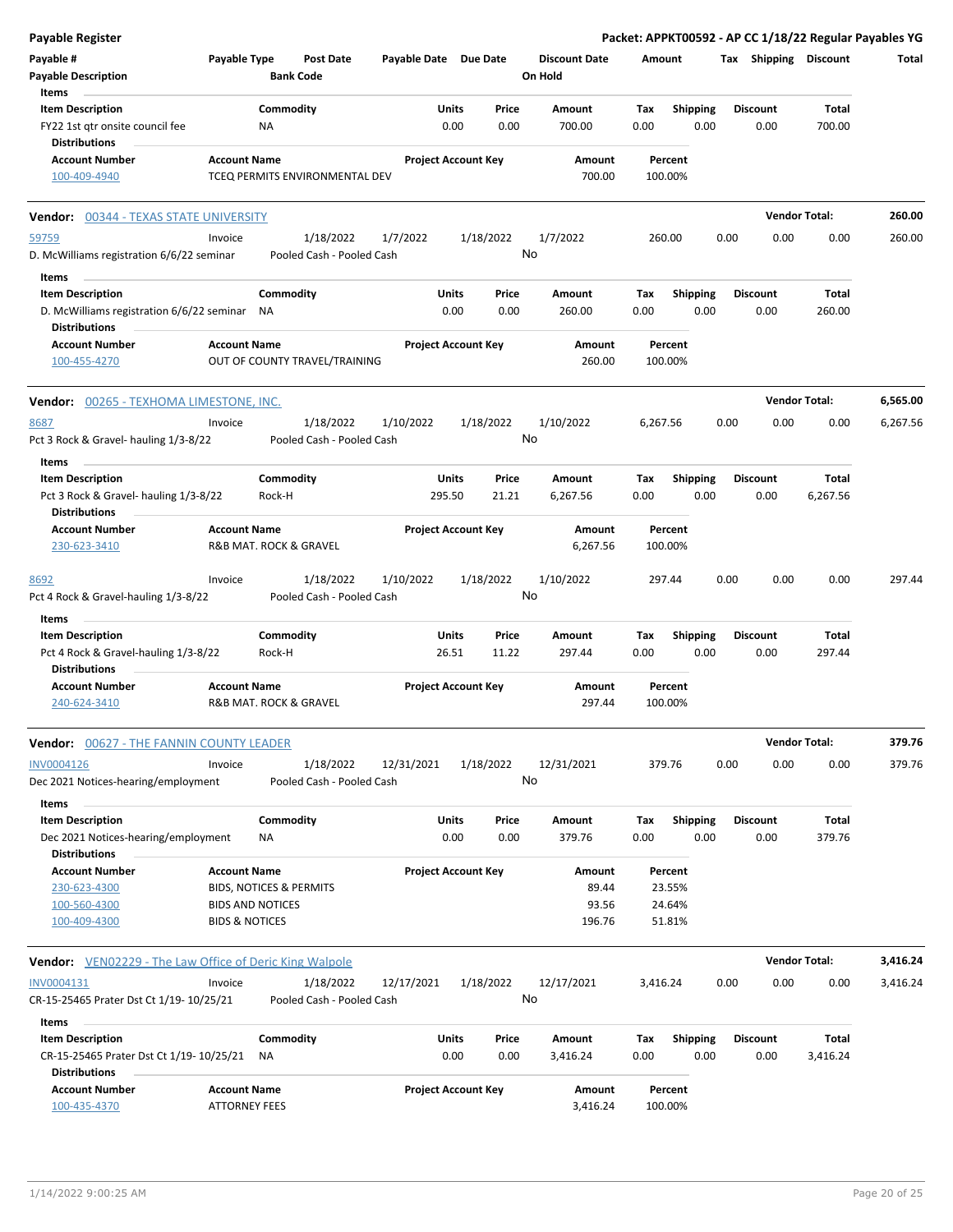| <b>Payable Register</b>                                                            |                                                       |                                        |                            |                      |                 |                                 |                    |                         |      |                         |                      | Packet: APPKT00592 - AP CC 1/18/22 Regular Payables YG |
|------------------------------------------------------------------------------------|-------------------------------------------------------|----------------------------------------|----------------------------|----------------------|-----------------|---------------------------------|--------------------|-------------------------|------|-------------------------|----------------------|--------------------------------------------------------|
| Payable #<br><b>Payable Description</b>                                            | Payable Type                                          | Post Date<br><b>Bank Code</b>          | Payable Date Due Date      |                      |                 | <b>Discount Date</b><br>On Hold | Amount             |                         |      | Tax Shipping Discount   |                      | Total                                                  |
| <b>Vendor: 00245 - THE WAREHOUSE</b>                                               |                                                       |                                        |                            |                      |                 |                                 |                    |                         |      |                         | <b>Vendor Total:</b> | 184.46                                                 |
| 100465<br>#1853 Election postage                                                   | Invoice                                               | 1/18/2022<br>Pooled Cash - Pooled Cash | 1/2/2022                   |                      | 1/18/2022       | 1/2/2022<br>No                  | 158.67             |                         | 0.00 | 0.00                    | 0.00                 | 158.67                                                 |
| Items<br><b>Item Description</b><br>#1853 Election postage<br><b>Distributions</b> | Commodity<br>ΝA                                       |                                        |                            | <b>Units</b><br>0.00 | Price<br>0.00   | Amount<br>158.67                | Tax<br>0.00        | <b>Shipping</b><br>0.00 |      | <b>Discount</b><br>0.00 | Total<br>158.67      |                                                        |
| <b>Account Number</b><br>100-404-3110                                              | <b>Account Name</b><br>POSTAGE                        |                                        | <b>Project Account Key</b> |                      |                 | Amount<br>158.67                | Percent<br>100.00% |                         |      |                         |                      |                                                        |
| 100588<br>#4540 Sheriff postage                                                    | Invoice                                               | 1/18/2022<br>Pooled Cash - Pooled Cash | 1/2/2022                   |                      | 1/18/2022       | 1/2/2022<br>No                  | 25.79              |                         | 0.00 | 0.00                    | 0.00                 | 25.79                                                  |
| Items<br><b>Item Description</b><br>#4540 Sheriff postage<br><b>Distributions</b>  | Commodity<br>NA                                       |                                        |                            | Units<br>0.00        | Price<br>0.00   | Amount<br>25.79                 | Tax<br>0.00        | <b>Shipping</b><br>0.00 |      | <b>Discount</b><br>0.00 | Total<br>25.79       |                                                        |
| <b>Account Number</b><br>100-560-3110                                              | <b>Account Name</b><br>POSTAGE                        |                                        | <b>Project Account Key</b> |                      |                 | <b>Amount</b><br>25.79          | Percent<br>100.00% |                         |      |                         |                      |                                                        |
| <b>Vendor: 00456 - TOPLINE HYDRAULICS INC</b>                                      |                                                       |                                        |                            |                      |                 |                                 |                    |                         |      |                         | <b>Vendor Total:</b> | 204.21                                                 |
| 12317<br>Pct 4 cylinder                                                            | Invoice                                               | 1/18/2022<br>Pooled Cash - Pooled Cash | 12/6/2021                  |                      | 1/18/2022       | 12/6/2021<br>No                 | 204.21             |                         | 0.00 | 0.00                    | 0.00                 | 204.21                                                 |
| Items<br><b>Item Description</b><br>Pct 4 cylinder<br><b>Distributions</b>         | Commodity<br>Goods                                    |                                        |                            | <b>Units</b><br>1.00 | Price<br>204.21 | Amount<br>204.21                | Tax<br>0.00        | <b>Shipping</b><br>0.00 |      | <b>Discount</b><br>0.00 | Total<br>204.21      |                                                        |
| <b>Account Number</b><br>240-624-4580                                              | <b>Account Name</b><br><b>R&amp;M MACHINERY PARTS</b> |                                        | <b>Project Account Key</b> |                      |                 | Amount<br>204.21                | Percent<br>100.00% |                         |      |                         |                      |                                                        |
| Vendor: 00176 - TRACTOR SUPPLY CREDIT PLAN                                         |                                                       |                                        |                            |                      |                 |                                 |                    |                         |      |                         | <b>Vendor Total:</b> | 29.95                                                  |
| 100438834<br>Pct 4 lithium grease                                                  | Invoice                                               | 1/18/2022<br>Pooled Cash - Pooled Cash | 12/17/2021                 |                      | 1/24/2022       | 12/17/2021<br>No                | 17.96              |                         | 0.00 | 0.00                    | 0.00                 | 17.96                                                  |
| Items<br><b>Item Description</b><br>Pct 4 lithium grease<br><b>Distributions</b>   | Commodity<br>NA                                       |                                        |                            | Units<br>0.00        | Price<br>0.00   | Amount<br>17.96                 | Tax<br>0.00        | <b>Shipping</b><br>0.00 |      | <b>Discount</b><br>0.00 | Total<br>17.96       |                                                        |
| <b>Account Number</b><br>240-624-4580                                              | <b>Account Name</b><br><b>R&amp;M MACHINERY PARTS</b> |                                        | <b>Project Account Key</b> |                      |                 | Amount<br>17.96                 | Percent<br>100.00% |                         |      |                         |                      |                                                        |
| 200728970<br>Pct 4 adapter                                                         | Invoice                                               | 1/18/2022<br>Pooled Cash - Pooled Cash | 12/6/2021                  |                      | 1/24/2022       | 12/6/2021<br>No                 | 11.99              |                         | 0.00 | 0.00                    | 0.00                 | 11.99                                                  |
| Items<br><b>Item Description</b><br>Pct 4 adapter<br><b>Distributions</b>          | Commodity<br>Goods                                    |                                        |                            | Units<br>1.00        | Price<br>11.99  | Amount<br>11.99                 | Тах<br>0.00        | <b>Shipping</b><br>0.00 |      | <b>Discount</b><br>0.00 | Total<br>11.99       |                                                        |
| <b>Account Number</b><br>240-624-4580                                              | <b>Account Name</b><br><b>R&amp;M MACHINERY PARTS</b> |                                        | <b>Project Account Key</b> |                      |                 | Amount<br>11.99                 | Percent<br>100.00% |                         |      |                         |                      |                                                        |
| <b>Vendor: 00310 - TYLER TECHNOLOGIES, INC.</b>                                    |                                                       |                                        |                            |                      |                 |                                 |                    |                         |      |                         | <b>Vendor Total:</b> | 44,255.44                                              |
| 020-132707<br>Jan-Mar 2022 Saas Hosting fees Odyssey                               | Invoice                                               | 1/18/2022<br>Pooled Cash - Pooled Cash | 1/1/2022                   |                      | 1/18/2022       | 1/1/2022<br>No                  | 44,255.44          |                         | 0.00 | 0.00                    | 0.00                 | 44,255.44                                              |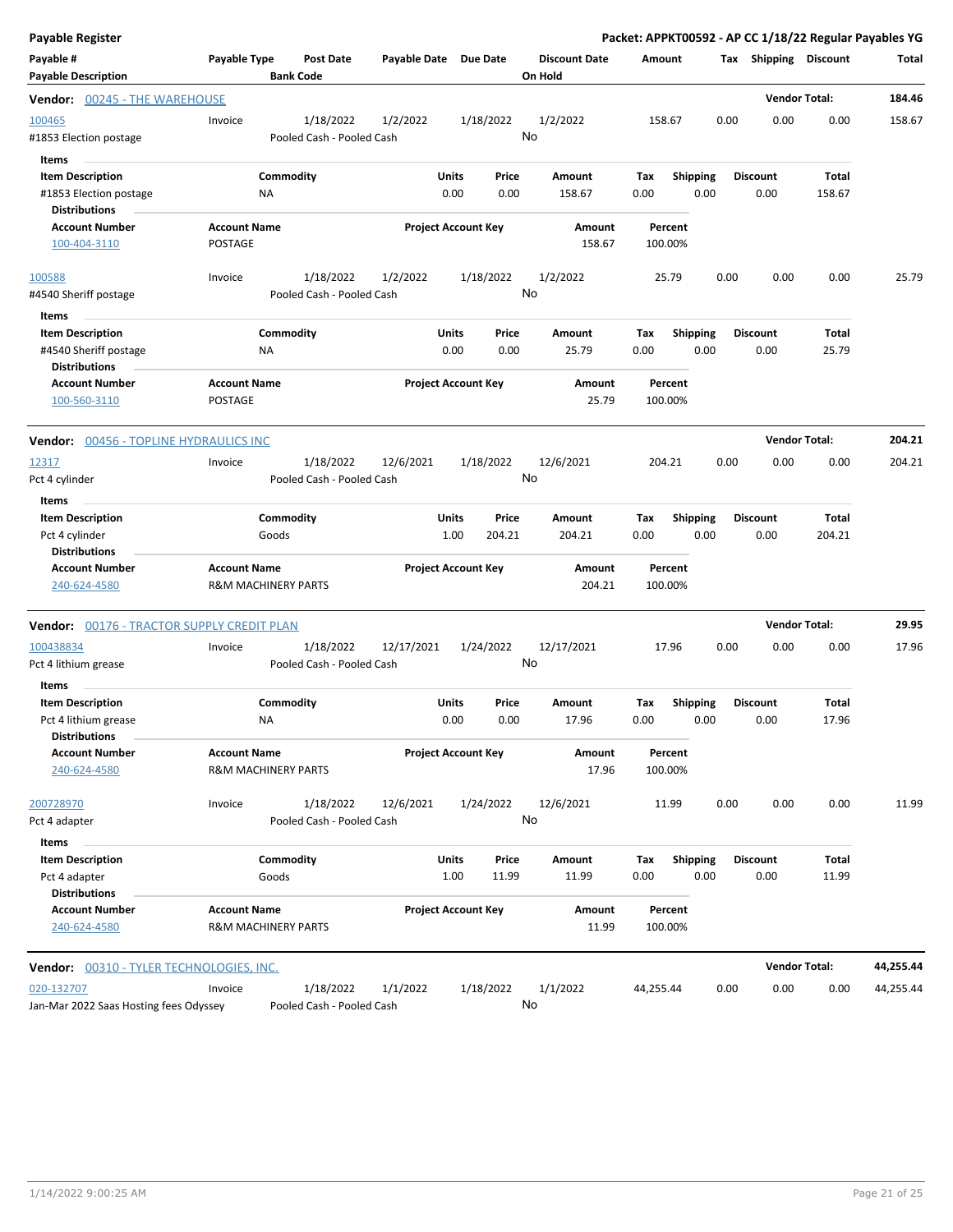**Payable Register Packet: APPKT00592 - AP CC 1/18/22 Regular Payables YG**

| Payable #<br><b>Payable Description</b><br>Items               | Payable Type                   | <b>Post Date</b><br><b>Bank Code</b> | Payable Date Due Date      |              |           | <b>Discount Date</b><br>On Hold | Amount |                 |      | Tax Shipping         | <b>Discount</b> | Total  |
|----------------------------------------------------------------|--------------------------------|--------------------------------------|----------------------------|--------------|-----------|---------------------------------|--------|-----------------|------|----------------------|-----------------|--------|
| <b>Item Description</b>                                        |                                | Commodity                            |                            | <b>Units</b> | Price     | Amount                          | Tax    | <b>Shipping</b> |      | <b>Discount</b>      | Total           |        |
| Jan-Mar 2022 Saas Hosting fees Odyssey<br><b>Distributions</b> | <b>NA</b>                      |                                      |                            | 0.00         | 0.00      | 44,255.44                       | 0.00   | 0.00            |      | 0.00                 | 44,255.44       |        |
| <b>Account Number</b>                                          | <b>Account Name</b>            |                                      | <b>Project Account Key</b> |              |           | Amount                          |        | Percent         |      |                      |                 |        |
| 100-410-4530                                                   | <b>COMPUTER SOFTWARE</b>       |                                      |                            |              |           | 512.50                          |        | 1.16%           |      |                      |                 |        |
| 100-435-4530                                                   | <b>COMPUTER SOFTWARE</b>       |                                      |                            |              |           | 538.12                          |        | 1.22%           |      |                      |                 |        |
| 100-510-4530                                                   | <b>COMPUTER SOFTWARE</b>       |                                      |                            |              |           | 43,204.82                       |        | 97.63%          |      |                      |                 |        |
| <b>Vendor:</b> 00699 - UNITED AG & TURF                        |                                |                                      |                            |              |           |                                 |        |                 |      | <b>Vendor Total:</b> |                 | 276.60 |
| 11805353                                                       | Invoice                        | 1/18/2022                            | 12/7/2021                  |              | 1/18/2022 | 12/7/2021                       |        | 46.70           | 0.00 | 0.00                 | 0.00            | 46.70  |
| #878973 Pct 4 filter                                           |                                | Pooled Cash - Pooled Cash            |                            |              | No        |                                 |        |                 |      |                      |                 |        |
| Items                                                          |                                |                                      |                            |              |           |                                 |        |                 |      |                      |                 |        |
| <b>Item Description</b>                                        |                                | Commodity                            |                            | <b>Units</b> | Price     | Amount                          | Tax    | <b>Shipping</b> |      | <b>Discount</b>      | <b>Total</b>    |        |
| #878973 Pct 4 filter                                           | Goods                          |                                      |                            | 2.00         | 23.35     | 46.70                           | 0.00   | 0.00            |      | 0.00                 | 46.70           |        |
| <b>Distributions</b>                                           |                                |                                      |                            |              |           |                                 |        |                 |      |                      |                 |        |
| <b>Account Number</b>                                          | <b>Account Name</b>            |                                      | <b>Project Account Key</b> |              |           | Amount                          |        | Percent         |      |                      |                 |        |
| 240-624-4580                                                   | <b>R&amp;M MACHINERY PARTS</b> |                                      |                            |              |           | 46.70                           |        | 100.00%         |      |                      |                 |        |
| 11818034                                                       | Invoice                        | 1/18/2022                            | 12/20/2021                 |              | 1/18/2022 | 12/20/2021                      |        | 229.90          | 0.00 | 0.00                 | 0.00            | 229.90 |
| #878973 Pct 4 draft link                                       |                                | Pooled Cash - Pooled Cash            |                            |              | No        |                                 |        |                 |      |                      |                 |        |
| Items                                                          |                                |                                      |                            |              |           |                                 |        |                 |      |                      |                 |        |
| <b>Item Description</b>                                        |                                | Commodity                            |                            | <b>Units</b> | Price     | Amount                          | Tax    | <b>Shipping</b> |      | <b>Discount</b>      | <b>Total</b>    |        |
| #878973 Pct 4 draft link                                       | Goods                          |                                      |                            | 1.00         | 229.90    | 229.90                          | 0.00   | 0.00            |      | 0.00                 | 229.90          |        |
| <b>Distributions</b>                                           |                                |                                      |                            |              |           |                                 |        |                 |      |                      |                 |        |
| <b>Account Number</b>                                          | <b>Account Name</b>            |                                      | <b>Project Account Key</b> |              |           | Amount                          |        | Percent         |      |                      |                 |        |
| 240-624-4580                                                   | <b>R&amp;M MACHINERY PARTS</b> |                                      |                            |              |           | 229.90                          |        | 100.00%         |      |                      |                 |        |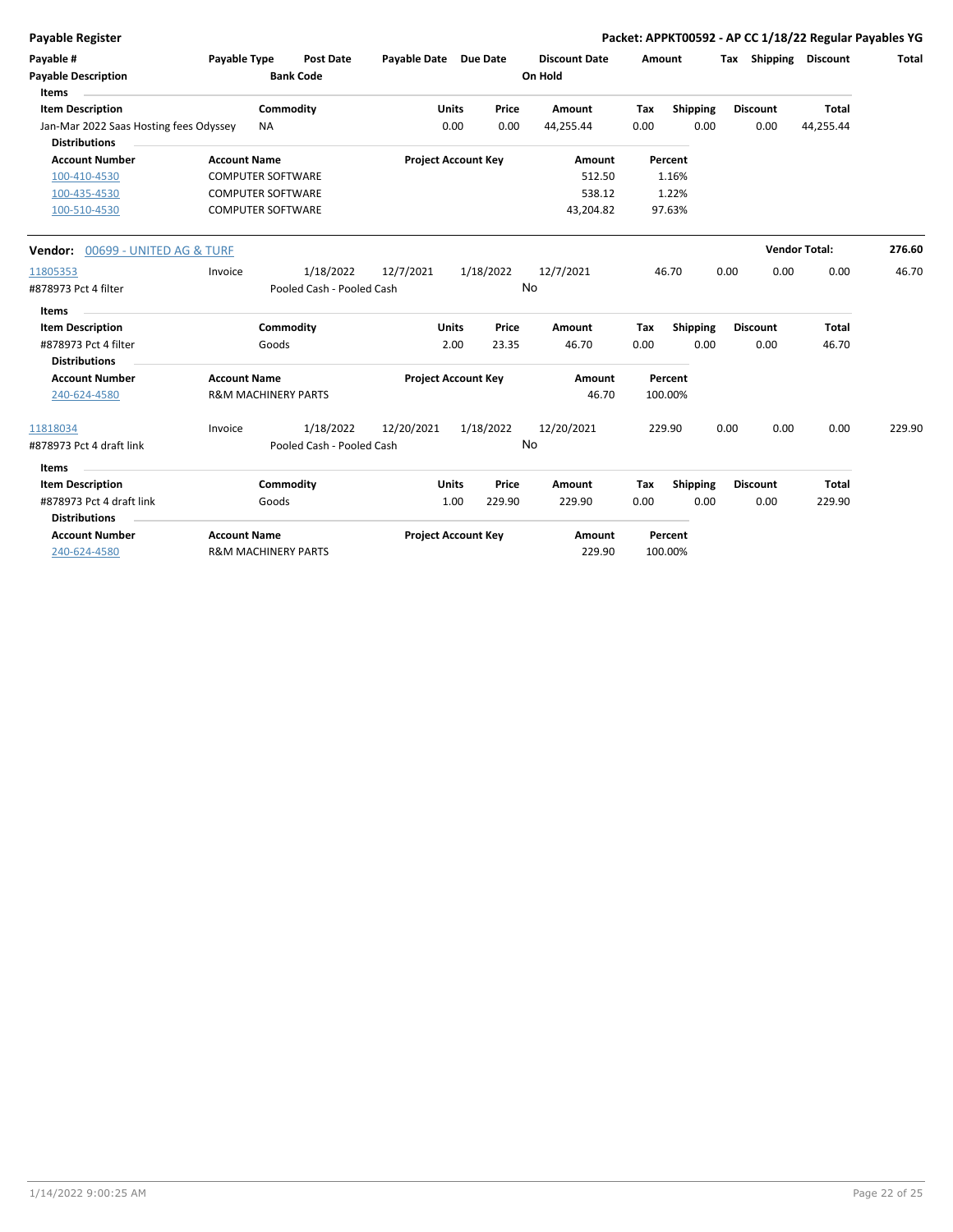## Payable Summary

| Type    | Count               | Gross      | Tax  | <b>Shipping</b> | <b>Discount</b> | <b>Total</b> | <b>Manual Payment</b> | <b>Balance</b> |
|---------|---------------------|------------|------|-----------------|-----------------|--------------|-----------------------|----------------|
| Invoice | 121                 | 114.276.93 | 0.00 | 30.00           | 0.00            | 114.306.93   | 0.00                  | 114.306.93     |
|         | <b>Grand Total:</b> | 114.276.93 | 0.00 | 30.00           | 0.00            | 114.306.93   | 0.00                  | 114,306.93     |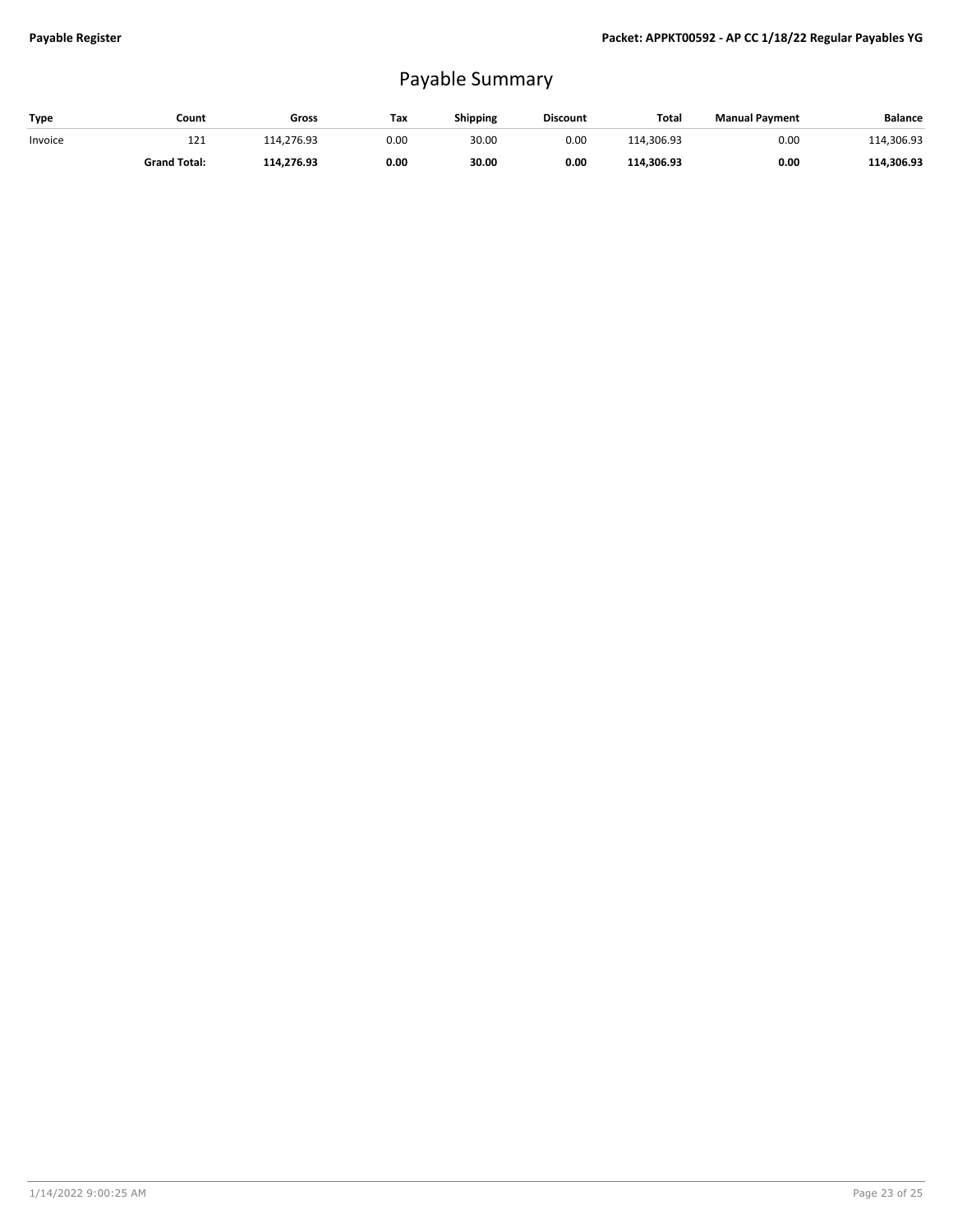## **Account Summary**

| Account             | Name                           |        | Amount        |
|---------------------|--------------------------------|--------|---------------|
| 100-403-4270        | OUT OF COUNTY TRAVEL/TRAINING  |        | 313.90        |
| 100-403-4810        | <b>DUES</b>                    |        | 45.00         |
| 100-404-3110        | <b>POSTAGE</b>                 |        | 158.67        |
| 100-409-4300        | <b>BIDS &amp; NOTICES</b>      |        | 196.76        |
| 100-409-4810        | <b>DUES</b>                    |        | 45.00         |
| 100-409-4940        | TCEQ PERMITS ENVIRONMENTAL DEV |        | 700.00        |
| 100-410-4240        | <b>INDIGENT ATTORNEY FEES</b>  |        | 300.00        |
| 100-410-4530        | <b>COMPUTER SOFTWARE</b>       |        | 512.50        |
| 100-435-4320        | <b>ATTORNEY FEES JUVENILE</b>  |        | 550.00        |
| 100-435-4350        | ATTORNEYS FEES APPEALS CT      |        | 660.00        |
| 100-435-4360        | ATTORNEY FEES- CPS CASES       |        | 5,120.00      |
| 100-435-4370        | <b>ATTORNEY FEES</b>           |        | 19,905.69     |
| 100-435-4530        | <b>COMPUTER SOFTWARE</b>       |        | 538.12        |
| 100-455-4270        | OUT OF COUNTY TRAVEL/TRAINING  |        | 260.00        |
| 100-475-3150        | <b>COPIER EXPENSE</b>          |        | 101.52        |
| <u>100-497-4270</u> | OUT OF COUNTY TRAVEL/TRAINING  |        | 200.00        |
| 100-499-3150        | <b>COPIER EXPENSE</b>          |        | 89.75         |
| 100-503-1070        | SALARY PART-TIME TECHNICIAN    |        | 900.00        |
| 100-510-3150        | <b>COPIER RENTAL</b>           |        | 314.27        |
| 100-510-4210        | <b>INTERNET</b>                |        | 710.00        |
| 100-510-4530        | <b>COMPUTER SOFTWARE</b>       |        | 43,269.81     |
| 100-513-3150        | <b>COPIER RENTAL</b>           |        | 97.72         |
| 100-513-4210        | <b>INTERNET</b>                |        | 231.43        |
| 100-513-4500        | <b>R&amp;M BUILDING</b>        |        | 42.74         |
| 100-514-4210        | <b>INTERNET</b>                |        | 82.69         |
| 100-516-4501        | <b>PEST CONTROL</b>            |        | 57.00         |
| 100-518-4210        | <b>INTERNET</b>                |        | 1,046.18      |
| 100-551-5910        | <b>ONLINE RESEARCH</b>         |        | 50.00         |
| 100-560-3110        | POSTAGE                        |        | 25.79         |
| 100-560-4210        | <b>INTERNET SERVICE</b>        |        | 220.81        |
| 100-560-4280        | PRISONER TRANSPORT             |        | 535.20        |
| 100-560-4300        | <b>BIDS AND NOTICES</b>        |        | 93.56         |
| 100-560-4540        | R & M AUTOMOBILES              |        | 440.59        |
| 100-565-4050        | PRISONER MEDICAL               |        | 525.00        |
| 100-575-3150        | <b>COPIER RENTAL</b>           |        | 24.43         |
| <u>100-590-3150</u> | <b>COPIER RENTAL</b>           |        | 73.29         |
| <u>100-641-1020</u> | SALARY APPOINTED OFFICIAL      |        | 200.00        |
| 100-645-4210        | <b>INTERNET</b>                |        | 93.94         |
| 100-665-3150        | <b>COPIER RENTAL</b>           |        | 89.75         |
| 100-665-4210        | <b>INTERNET</b>                |        | 64.99         |
| 100-696-4910        | SOIL & WATER CONSERVATION      |        | 1,000.00      |
|                     |                                | Total: | 79,886.10     |
|                     |                                |        |               |
| Account             | Name                           |        | <b>Amount</b> |
| 110-541-1070        | SALARY PART-TIME               |        | 4,761.92      |
|                     |                                | Total: | 4,761.92      |
| Account             | Name                           |        | Amount        |
| 121-402-4370        | DIGITAL IMAGING OF MICROFILM   |        | 929.30        |
|                     |                                | Total: | 929.30        |
|                     |                                |        |               |
| <b>Account</b>      | Name                           |        | Amount        |
| 160-452-3150        | <b>COPIER RENTAL</b>           |        | 97.72         |
|                     |                                | Total: | 97.72         |